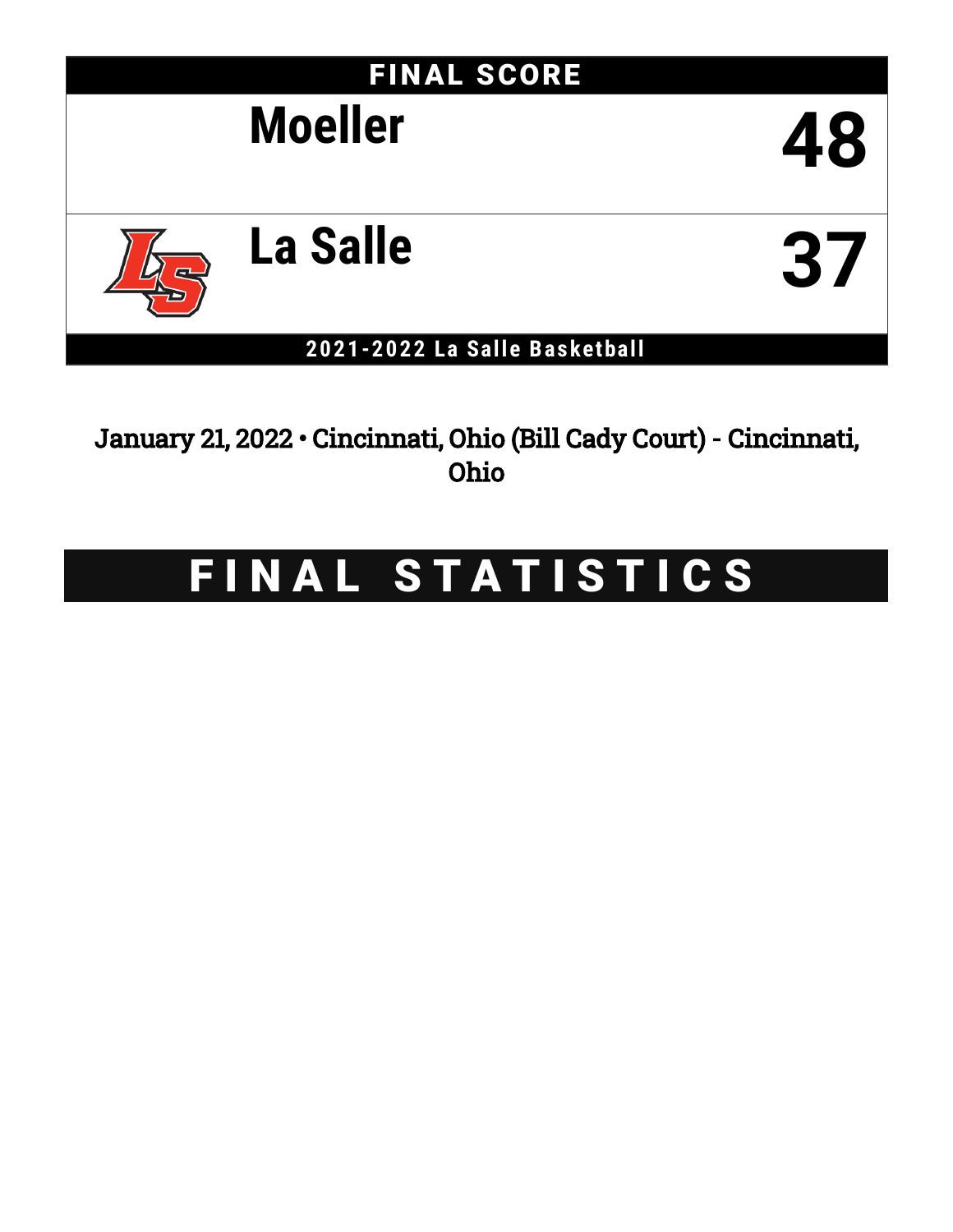## **Official Box Score Moeller vs La Salle Game Totals -- Final Statistics January 21, 2022 at Cincinnati, Ohio (Bill Cady Court) - Cincinnati, Ohio**



## **Moeller 48**

| No. | Player                  | S        | Pts      | FG      | 3FG      | <b>FT</b> | <b>OR</b>    | <b>DR</b>   | TR           | <b>PF</b>      | A            | TO            | <b>Blk</b>   | Stl          | Min          | $+/-$        |
|-----|-------------------------|----------|----------|---------|----------|-----------|--------------|-------------|--------------|----------------|--------------|---------------|--------------|--------------|--------------|--------------|
| 04  | MEYER, MATT             | $\star$  | 0        | $0 - 1$ | $0 - 1$  | $0 - 0$   | 2            | 1           | 3            |                |              | 0             | $\Omega$     | $\mathbf{0}$ | 22           | 11           |
| 05  | DIALLO, YORO            | $^\star$ |          | $3 - 3$ | $0 - 0$  | $1 - 2$   |              | $\mathbf 0$ |              | 2              | 0            | 0             | $\Omega$     |              | 21           | 7            |
| 12  | MAHAFFEY, EVAN          | *        | 19       | $6 - 7$ | $0 - 0$  | $7 - 10$  | 2            | 9           | 11           |                | 2            | 2             | 2            |              | 32           | 11           |
| 13  | MUKES, DONOVAN          | $\ast$   | 8        | $2 - 6$ | $0 - 3$  | $4 - 4$   | 0            | 4           | 4            | 3              |              | 0             | $\Omega$     | 0            | 22           | 15           |
| 21  | <b>MARKLAY, CONNOR</b>  | $\ast$   | 8        | $3 - 7$ | $2 - 5$  | $0-0$     | $\mathbf{0}$ | 0           | $\mathbf{0}$ |                |              | $\mathcal{P}$ | 0            | 0            | 30           | 5            |
| 01  | <b>TURNER, ELIJAH</b>   |          | 0        | $0 - 1$ | $0 - 0$  | $0 - 0$   |              | $\Omega$    | $\mathbf 1$  | 0              | 0            | 0             | $\mathbf{0}$ | $\mathbf{0}$ | 3            | $-5$         |
| 02  | <b>WILLIAMS, NICK</b>   |          | 2        | $0 - 1$ | $0 - 0$  | $2 - 2$   | 0            | 1           |              | $\overline{2}$ | 1            | 0             | 0            | 0            | 11           | 6            |
| 10  | <b>SMETHWICK, GRANT</b> |          | $\Omega$ | $0 - 0$ | $0 - 0$  | $0 - 0$   | $\mathbf{0}$ | 0           | $\mathbf{0}$ | 0              | 0            | $\Omega$      | $\mathbf{0}$ | $\mathbf{0}$ | $\mathbf{0}$ | 1            |
| 11  | LAND, KINGSTON          |          | 0        | $0 - 0$ | $0 - 0$  | $0 - 0$   | 0            | 0           | $\mathbf{0}$ | 0              | 0            | 0             | $\Omega$     | $\Omega$     | 0            | 0            |
| 14  | HASSANE, RAYN           |          | 0        | $0 - 0$ | $0 - 0$  | $0 - 0$   | $\mathbf{0}$ | $\Omega$    | $\mathbf{0}$ | 0              | 0            | 0             | 0            | $\mathbf{0}$ | $\mathbf{0}$ | 1            |
| 23  | <b>TURNER, DWIGHT</b>   |          | 0        | $0 - 0$ | $0 - 0$  | $0-0$     | $\mathbf{0}$ | 0           | $\mathbf{0}$ | 0              | $\mathbf{0}$ | $\mathbf{0}$  | $\mathbf 0$  | 0            | $\Omega$     | 1            |
| 35  | MCBRIDE, AJ             |          | 4        | $2 - 5$ | $0 - 2$  | $0 - 1$   | $\mathbf{1}$ | 5           | 6            |                | 0            | 6             | $\mathbf{0}$ | 1            | 17           | $\mathbf{1}$ |
| 52  | <b>HENNING, JASON</b>   |          | 0        | $0 - 0$ | $0 - 0$  | $0 - 0$   | 0            | 1           |              | 0              | 0            | 0             | 0            | 0            | 0            | 1            |
|     | <b>TEAM</b>             |          |          |         |          |           | 0            | 1           |              | 0              |              | 0             |              |              |              |              |
|     | <b>TOTALS</b>           |          | 48       | 16-31   | $2 - 11$ | 14-19     | 7            | 22          | 29           | 11             | 6            | 10            | $\mathbf 2$  | 3            | 160          |              |

| <b>Shooting By Period</b> |           |       |          |        |           |       |
|---------------------------|-----------|-------|----------|--------|-----------|-------|
| Period                    | FG        | FG%   | 3FG      | 3FG%   | FT        | FT%   |
| 1st Qtr                   | $5 - 10$  | 50%   | $0 - 4$  | 00%    | $2 - 3$   | 67%   |
| 2nd Qtr                   | $5-8$     | 63%   | $1 - 2$  | 50%    | $2 - 2$   | 100%  |
| 3rd Qtr                   | $2 - 8$   | 25%   | $0 - 4$  | $00\%$ | $1 - 2$   | 50%   |
| 4th Qtr                   | $4 - 5$   | 80%   | $1 - 1$  | 100%   | $9 - 12$  | 75%   |
| 1st Half                  | $10 - 18$ | 56%   | $1 - 6$  | 17%    | $4 - 5$   | 80%   |
| 2nd Half                  | $6 - 13$  | 46%   | $1-5$    | 20%    | $10 - 14$ | 71%   |
| Game                      | 16-31     | 51.6% | $2 - 11$ | 18.2%  | $14 - 19$ | 73.7% |

*Deadball Rebounds:* 2,0 *Last FG:* 4th-03:24 *Biggest Run:* 10-0 *Largest lead:* By 13 at 2nd-03:41 *Technical Fouls:* None.

# **La Salle 37**

| No. | Player                  | S       | Pts            | FG        | 3FG     | FT      | 0 <sub>R</sub> | DR       | TR             | РF             | A              | TO | Blk      | Stl | Min | $+/-$ |
|-----|-------------------------|---------|----------------|-----------|---------|---------|----------------|----------|----------------|----------------|----------------|----|----------|-----|-----|-------|
| 00  | RUFFIN, JJ              | $\ast$  | 8              | $4 - 11$  | $0 - 0$ | $0 - 0$ | $\overline{2}$ | 3        | 5              | 3              | $\overline{2}$ | 2  | 0        | 2   | 31  | $-11$ |
| 02  | ARNOLD, DRAE            | $\star$ | 2              | $1 - 4$   | $0 - 1$ | $0 - 0$ | 0              |          |                | 0              | 0              |    | 0        |     | 20  | $-17$ |
| 05  | COPE, CAM               | $\ast$  | 4              | $1 - 3$   | $0 - 1$ | $2 - 2$ | 1              |          | 2              | $\overline{2}$ | 3              | 0  | 0        | 0   | 30  | -14   |
| 10  | <b>SCHNEIDER, BRADY</b> | $\star$ | $\overline{2}$ | $1 - 3$   | $0 - 1$ | $0 - 2$ | 0              |          |                | $\overline{2}$ | $\Omega$       | 0  | 0        |     | 19  | $-22$ |
| 11  | <b>HEFFRON, NICK</b>    | $\ast$  | 15             | $6 - 10$  | $2 - 4$ | $1 - 1$ | $\Omega$       | 2        | 2              | 5              |                | O  | 0        |     | 24  | 2     |
| 04  | <b>SEVERT, ROMAN</b>    |         | 0              | $0 - 6$   | $0 - 4$ | $0 - 0$ | 1.             | 1        | $\overline{2}$ | $\mathcal{P}$  | $\mathbf{0}$   | 3  | $\Omega$ | 0   | 17  | $-2$  |
| 15  | O'CONNOR, BRADY         |         | 0              | $0 - 1$   | $0 - 0$ | $0 - 0$ | 0              | 0        | 0              | 0              | 0              | 0  | $\Omega$ | 0   | 2   | $-2$  |
| 21  | RICHARDSON, BRANDON     |         | 0              | $0 - 0$   | $0 - 0$ | $0 - 0$ | $\Omega$       | $\Omega$ | 0              | $\Omega$       | $\Omega$       | 0  | $\Omega$ | 0   | 3   | -1    |
| 23  | BIERBAUM, IAN           |         | 6.             | $2 - 3$   | $2 - 3$ | $0 - 0$ | $\Omega$       |          |                | 0              | 0              | 0  | 0        |     | 12  | 13    |
| 24  | MCLAUGHLIN, PATRICK     |         | 0              | $0 - 0$   | $0 - 0$ | $0 - 0$ | 0              | 0        | 0              | 0              | $\Omega$       | 0  | 0        | 0   | 0   | -1    |
|     | <b>TEAM</b>             |         |                |           |         |         | 1              | 1        | 2              | 0              |                | 0  |          |     |     |       |
|     | <b>TOTALS</b>           |         | 37             | $15 - 41$ | 4-14    | $3 - 5$ | 5              | 11       | 16             | 14             | 6              | 6  | 0        | 6   | 160 |       |

| <b>Shooting By Period</b> |          |       |          |       |         |          |
|---------------------------|----------|-------|----------|-------|---------|----------|
| Period                    | FG       | FG%   | 3FG      | 3FG%  | FT      | FT%      |
| 1st Qtr                   | $3 - 10$ | 30%   | $0 - 2$  | 00%   | $0-0$   | 0%       |
| 2nd Qtr                   | $4 - 8$  | 50%   | $0 - 0$  | $0\%$ | $2 - 4$ | 50%      |
| 3rd Qtr                   | $3 - 7$  | 43%   | $1 - 2$  | 50%   | $0-0$   | 0%       |
| 4th Qtr                   | $5 - 16$ | 31%   | $3 - 10$ | 30%   | $1 - 1$ | 100%     |
| 1st Half                  | $7-18$   | 39%   | $0 - 2$  | 00%   | $2 - 4$ | 50%      |
| 2nd Half                  | $8 - 23$ | 35%   | $4 - 12$ | 33%   | 1-1     | 100%     |
| Game                      | 15-41    | 36.6% | 4-14     | 28.6% | $3 - 5$ | $60.0\%$ |

*Deadball Rebounds:* 1,0 *Last FG:* 4th-00:39 *Biggest Run:* 6-0 *Largest lead:* By 0 at 1st-06:47 *Technical Fouls:* None.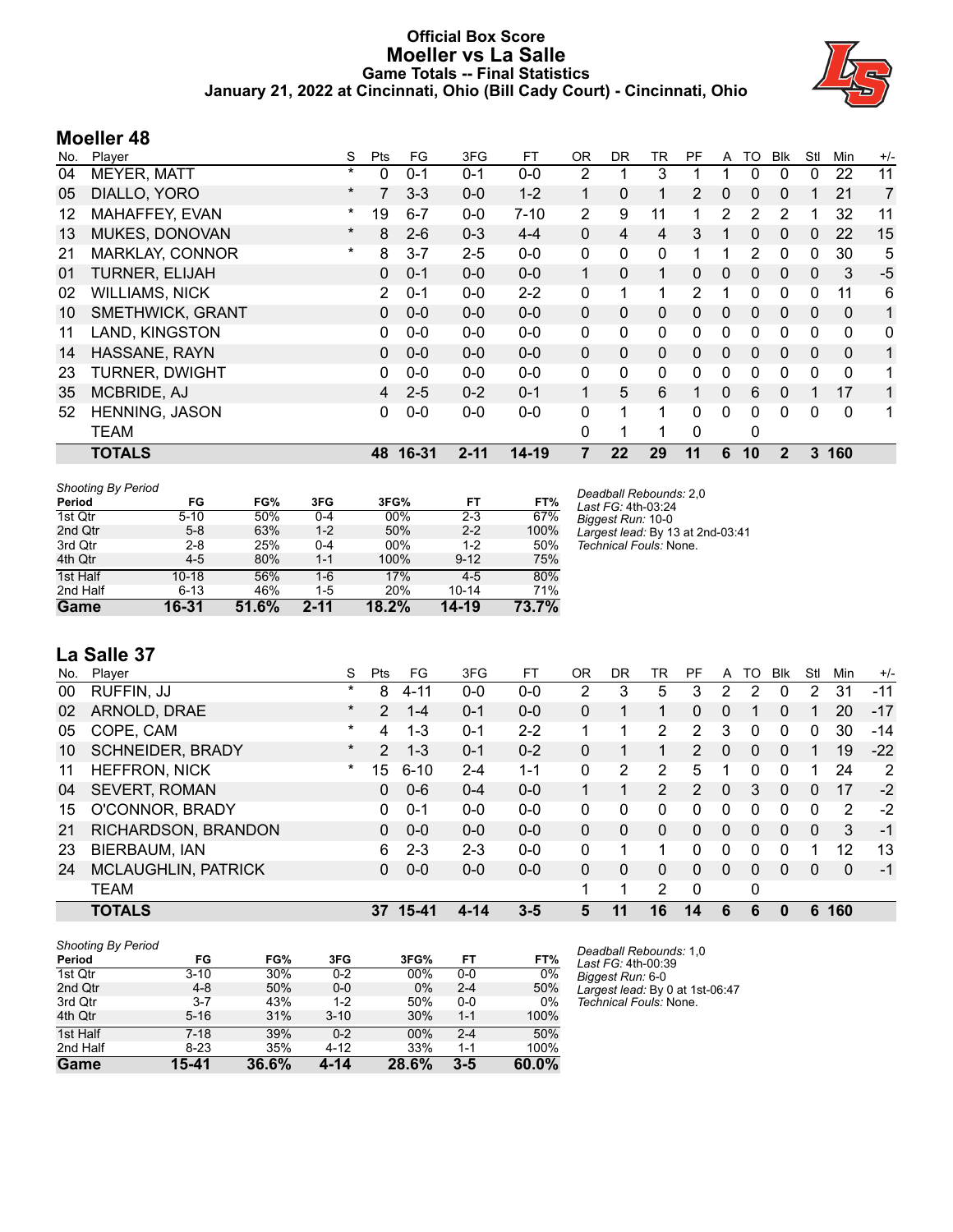| <b>Points</b>     | <b>MOE</b> | LAS |
|-------------------|------------|-----|
| In the Paint      |            | 20  |
| Off Turns         |            |     |
| 2nd Chance        |            |     |
| <b>Fast Break</b> |            |     |
| Bench             |            |     |
|                   |            |     |

0.8 6 0 1 7 / 4 3

1.1 7 1 2 3 / 4 1

Per Poss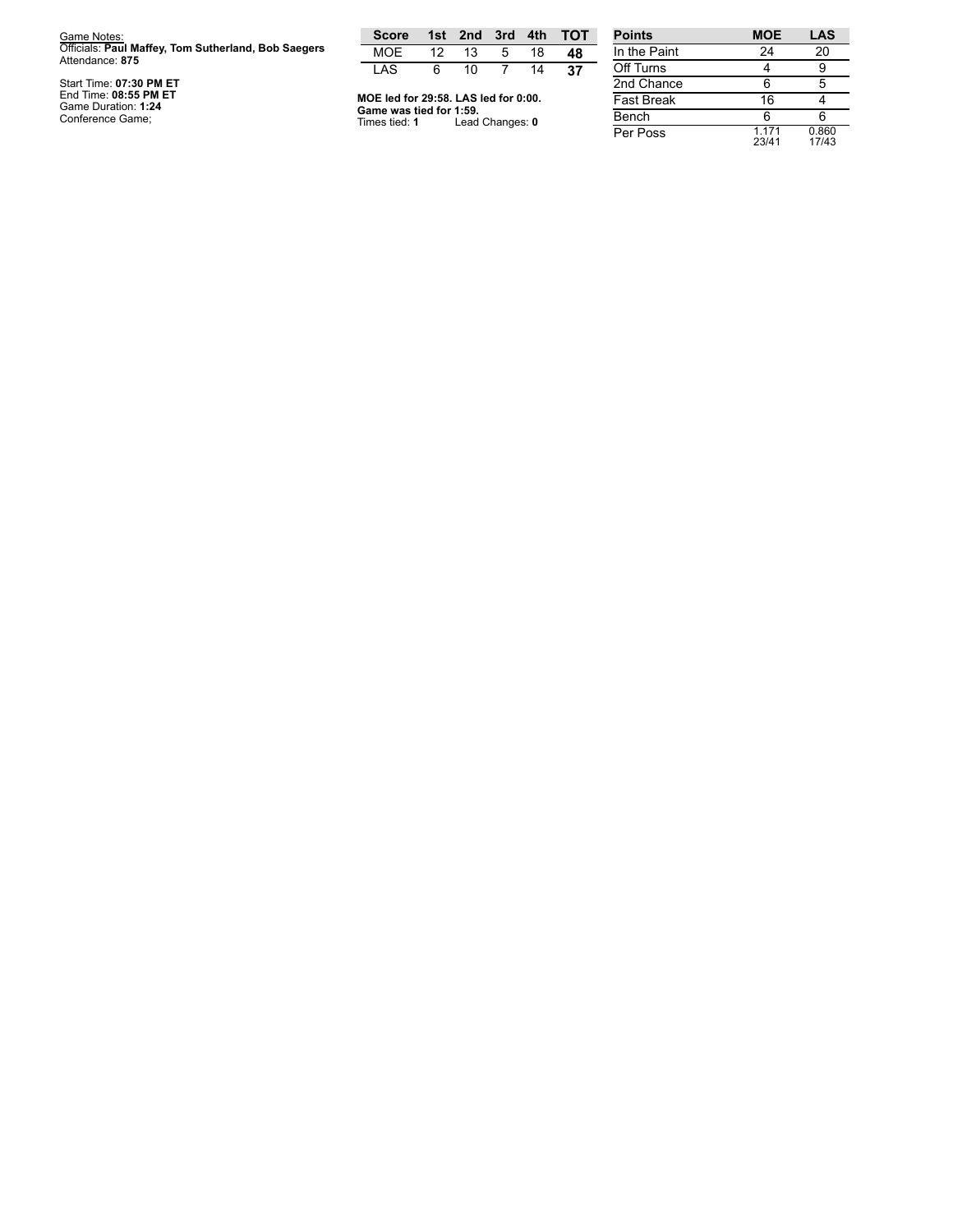## **Official Box Score Moeller vs La Salle First Half Statistics Only January 21, 2022 at Cincinnati, Ohio (Bill Cady Court) - Cincinnati, Ohio**



# **Moeller 25**

| No. | Player                  | S.       | <b>Pts</b>     | <b>FG</b> | 3FG     | <b>FT</b> | <b>OR</b>    | <b>DR</b>      | <b>TR</b>      | PF            | A            | TO           | <b>Blk</b>   | <b>Stl</b>     | Min      | $+/-$          |
|-----|-------------------------|----------|----------------|-----------|---------|-----------|--------------|----------------|----------------|---------------|--------------|--------------|--------------|----------------|----------|----------------|
| 01  | <b>TURNER, ELIJAH</b>   |          | 0              | $0 - 0$   | $0-0$   | $0-0$     | 0            | 0              | 0              | 0             | 0            | 0            | 0            | 0              | 1        | $-2$           |
| 02  | <b>WILLIAMS, NICK</b>   |          | 0              | $0 - 1$   | $0 - 0$ | $0-0$     | $\mathbf{0}$ |                | 1.             |               |              | 0            | 0            | $\mathbf{0}$   | 6        | 1              |
| 04  | <b>MEYER, MATT</b>      | $\star$  | 0              | $0 - 0$   | $0-0$   | $0-0$     |              |                | 2              |               |              | 0            | 0            | 0              | 14       | 9              |
| 05  | DIALLO, YORO            | $^\star$ | 6              | $3 - 3$   | $0 - 0$ | $0 - 0$   | 1            | $\Omega$       | $\mathbf{1}$   |               | $\Omega$     | $\mathbf{0}$ | 0            | 1.             | 14       | $\overline{7}$ |
| 10  | <b>SMETHWICK, GRANT</b> |          | 0              | $0 - 0$   | $0 - 0$ | $0-0$     | 0            | 0              | 0              | 0             | $\Omega$     | 0            | 0            | 0              | 0        | 0              |
| 11  | LAND, KINGSTON          |          | 0              | $0 - 0$   | $0 - 0$ | $0 - 0$   | $\mathbf{0}$ | $\Omega$       | 0              | 0             | $\mathbf{0}$ | 0            | 0            | $\mathbf{0}$   | $\Omega$ | $\mathbf 0$    |
| 12  | MAHAFFEY, EVAN          | $\star$  | 8              | $3 - 3$   | $0 - 0$ | $2 - 2$   | 0            | $\overline{2}$ | $\overline{2}$ | 0             |              | 0            | 2            |                | 16       | 9              |
| 13  | MUKES, DONOVAN          | $\ast$   | 4              | $1 - 3$   | $0 - 1$ | $2 - 2$   | $\mathbf{0}$ |                | 1              | $\mathcal{P}$ |              | 0            | 0            | 0              | 8        | 11             |
| 14  | HASSANE, RAYN           |          | 0              | $0 - 0$   | $0-0$   | $0-0$     | 0            | 0              | 0              | 0             | $\mathbf 0$  | $\mathbf{0}$ | 0            | $\mathbf 0$    | 0        | 0              |
| 21  | <b>MARKLAY, CONNOR</b>  | $\star$  | 5              | $2 - 6$   | $1 - 4$ | $0 - 0$   | $\mathbf{0}$ | $\mathbf{0}$   | 0              | 0             |              |              | 0            | $\mathbf{0}$   | 15       | $\overline{7}$ |
| 23  | <b>TURNER, DWIGHT</b>   |          | 0              | $0 - 0$   | $0 - 0$ | $0 - 0$   | 0            | 0              | 0              | 0             | 0            | 0            | 0            | 0              | 0        | 0              |
| 35  | MCBRIDE, AJ             |          | $\overline{2}$ | $1 - 2$   | $0 - 1$ | $0 - 1$   | $\mathbf{0}$ | 3              | 3              |               | $\mathbf{0}$ | 4            | 0            | $\mathbf{0}$   | 8        | 3              |
| 52  | <b>HENNING, JASON</b>   |          | 0              | $0 - 0$   | $0 - 0$ | $0 - 0$   | $\Omega$     | 0              | 0              | 0             | $\Omega$     | $\Omega$     | 0            | 0              | 0        | $\mathbf{0}$   |
|     | <b>TEAM</b>             |          | 0              | $0 - 0$   | $0 - 0$ | $0 - 0$   | 0            |                | 1              | 0             | $\mathbf 0$  | $\mathbf{0}$ | 0            | $\mathbf 0$    | 0        |                |
|     | <b>TOTALS</b>           |          | 25             | $10 - 18$ | $1 - 6$ | $4 - 5$   | $\mathbf{2}$ | 9              | 11             | 6             | 5            | 5            | $\mathbf{2}$ | $\overline{2}$ | 80       |                |

| <b>Shooting By Period</b><br>Period | FG        | FG%   | 3FG      | 3FG%  | FT      | FT%   | Deadball Rebou<br>Last FG Half: N |
|-------------------------------------|-----------|-------|----------|-------|---------|-------|-----------------------------------|
| 1st Qtr                             | $5 - 10$  | 50%   | 0-4      | 00%   | $2 - 3$ | 67%   |                                   |
| 2nd Qtr                             | $5 - 8$   | 63%   | $1-2$    | 50%   | $2 - 2$ | 100%  |                                   |
| 1st Half                            | $10 - 18$ | 56%   | 1-6      | 17%   | $4 - 5$ | 80%   |                                   |
| Game                                | 16-31     | 51.6% | $2 - 11$ | 18.2% | 14-19   | 73.7% |                                   |

#### *Deadball Rebounds:* 2,0 *Last FG Half:* MOE 2nd-00:00

## **La Salle 16**

| No. | Plaver                     | S       | Pts            | FG.      | 3FG     | <b>FT</b> | <b>OR</b> | <b>DR</b> | <b>TR</b> | PF       | A        | TO. | <b>Blk</b> | <b>Stl</b> | Min         | $+/-$ |
|-----|----------------------------|---------|----------------|----------|---------|-----------|-----------|-----------|-----------|----------|----------|-----|------------|------------|-------------|-------|
| 00  | RUFFIN, JJ                 | $\star$ | 4              | $2 - 5$  | $0 - 0$ | $0-0$     | 2         | 2         | 4         | 0        |          | 2   | 0          | 2          | 16          | -9    |
| 02  | ARNOLD, DRAE               | $\star$ | $\overline{2}$ | $1 - 3$  | $0 - 0$ | $0 - 0$   | 0         |           |           | 0        | 0        | 0   | 0          | 0          | 12          | $-12$ |
| 04  | <b>SEVERT, ROMAN</b>       |         | 0              | $0 - 1$  | $0 - 0$ | $0 - 0$   | $\Omega$  |           |           | 2        | 0        | 3   | 0          | 0          | 9           | -6    |
| 05  | COPE, CAM                  | $\star$ | $\overline{2}$ | $0 - 0$  | $0 - 0$ | $2 - 2$   |           | 0         | 1         | 0        |          | 0   | 0          | 0          | 15          | -9    |
| 10  | <b>SCHNEIDER, BRADY</b>    | $\star$ | 2              | 1-1      | $0 - 0$ | $0 - 2$   | $\Omega$  |           |           | 0        | 0        | 0   | 0          |            | 12          | $-12$ |
| 11  | <b>HEFFRON, NICK</b>       | $\star$ | 6              | $3 - 7$  | $0 - 2$ | $0 - 0$   | 0         | 0         | 0         |          | 0        | 0   | 0          | 0          | 8           | 1     |
| 15  | O'CONNOR, BRADY            |         | 0              | $0 - 1$  | $0 - 0$ | $0 - 0$   | $\Omega$  | $\Omega$  | 0         | $\Omega$ | $\Omega$ | 0   | 0          | 0          | 2           | $-2$  |
| 23  | BIERBAUM, IAN              |         | 0              | $0 - 0$  | $0 - 0$ | $0 - 0$   | 0         |           |           | 0        | $\Omega$ | 0   | 0          | $\Omega$   | 4           | 5     |
| 24  | <b>MCLAUGHLIN, PATRICK</b> |         | 0              | $0 - 0$  | $0 - 0$ | $0 - 0$   | 0         | 0         | 0         | $\Omega$ | $\Omega$ | 0   | 0          | 0          | $\Omega$    | 0     |
| 21  | RICHARDSON, BRANDON        |         | 0              | $0 - 0$  | $0 - 0$ | $0 - 0$   | 0         | $\Omega$  | 0         | 0        | 0        | 0   | 0          | $\Omega$   | 3           | -1    |
|     | <b>TEAM</b>                |         | 0              | $0 - 0$  | $0 - 0$ | $0 - 0$   | 0         |           | 1         | 0        | 0        | 0   | 0          | 0          | $\mathbf 0$ |       |
|     | <b>TOTALS</b>              |         | 16             | $7 - 18$ | $0 - 2$ | $2 - 4$   | 3         |           | 10        | 3        |          | 5   | 0          | 3          | 80          |       |

| <b>Shooting By Period</b><br>Period | FG       | FG%        | 3FG     | 3FG%   | FТ      | FT%   |
|-------------------------------------|----------|------------|---------|--------|---------|-------|
| 1st Otr                             | $3 - 10$ | <b>30%</b> | $0 - 2$ | 00%    | $0 - 0$ | 0%    |
| 2nd Qtr                             | $4-8$    | 50%        | $0 - 0$ | $0\%$  | $2 - 4$ | 50%   |
| 1st Half                            | $7 - 18$ | 39%        | $0 - 2$ | $00\%$ | $2 - 4$ | 50%   |
| Game                                | 15-41    | 36.6%      | 4-14    | 28.6%  | $3-5$   | 60.0% |

*Deadball Rebounds:* 1,0 *Last FG Half:* LAS 2nd-02:37

| Game Notes:                                                            | <b>Score</b> | 1st | 2nd | 3rd | $-4th$ | <b>TOT</b> | <b>Points from (This Period)</b> | <b>MOE LAS</b> |  |
|------------------------------------------------------------------------|--------------|-----|-----|-----|--------|------------|----------------------------------|----------------|--|
| Officials: Paul Maffey, Tom Sutherland, Bob Saegers<br>Attendance: 875 | <b>MOE</b>   | 12  |     |     | 18     | 48         | In the Paint                     | 16             |  |
|                                                                        | LAS          |     |     |     | 14     | 37         | Off Turns                        |                |  |
| Start Time: 07:30 PM ET                                                |              |     |     |     |        |            | 2nd Chance                       |                |  |
| End Time: 08:55 PM ET<br>Game Duration: 1:24                           |              |     |     |     |        |            | <b>Fast Break</b>                |                |  |
| Conference Game;                                                       |              |     |     |     |        |            | Bench                            |                |  |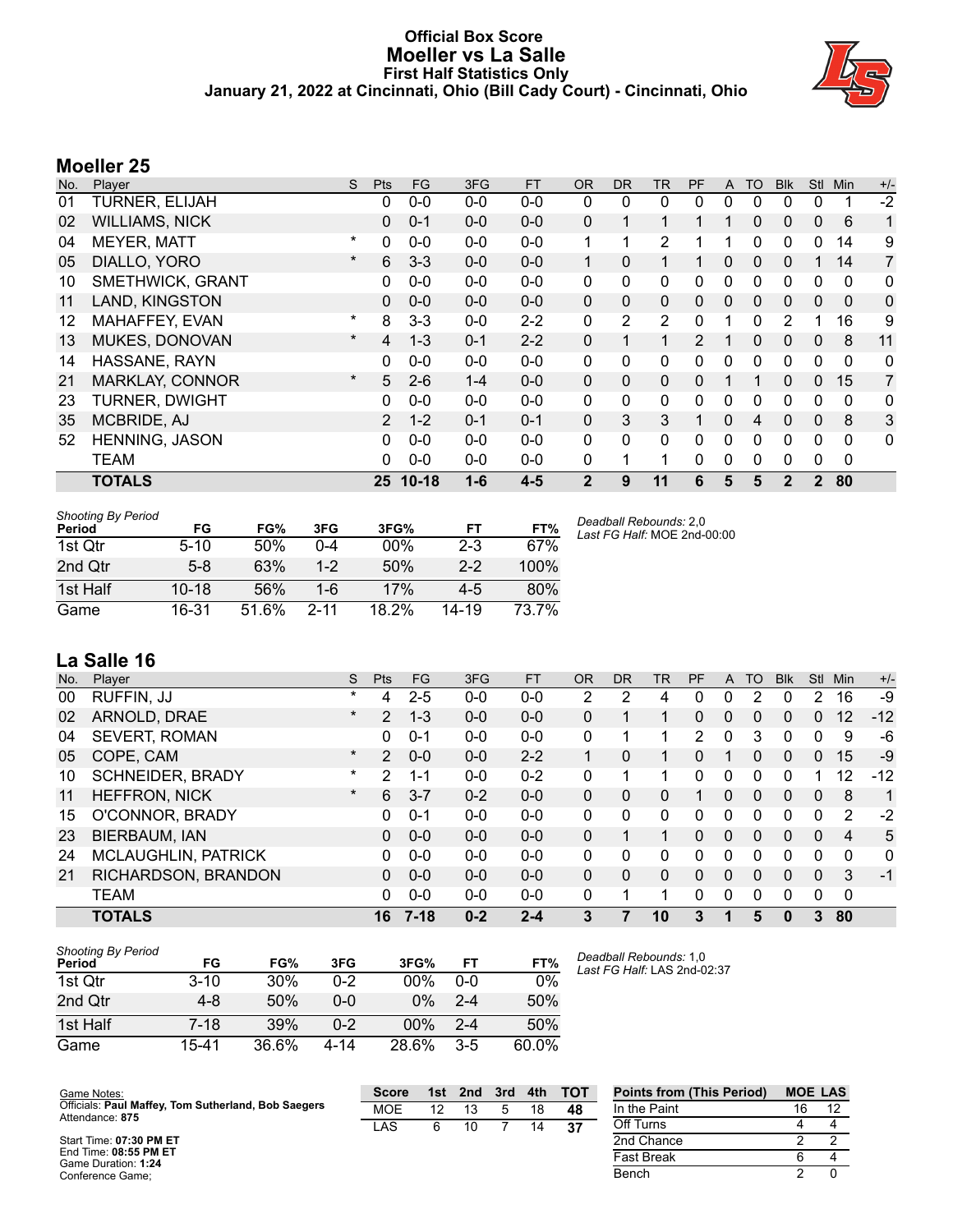## **Official Box Score Moeller vs La Salle First Quarter Statistics Only January 21, 2022 at Cincinnati, Ohio (Bill Cady Court) - Cincinnati, Ohio**



# **Moeller 12**

| No. | Player                  | S       | <b>Pts</b>      | <b>FG</b> | 3FG     | <b>FT</b> | <b>OR</b> | <b>DR</b>    | TR       | PF           | $\mathsf{A}$ | TO           | <b>Blk</b>   | <b>Stl</b>   | Min          | $+/-$        |
|-----|-------------------------|---------|-----------------|-----------|---------|-----------|-----------|--------------|----------|--------------|--------------|--------------|--------------|--------------|--------------|--------------|
| 04  | <b>MEYER, MATT</b>      | $\star$ | 0               | $0 - 0$   | $0 - 0$ | $0-0$     |           |              | 2        |              | 0            | $\Omega$     | 0            | 0            |              | 6            |
| 05  | DIALLO, YORO            | $\ast$  | $\overline{2}$  | $1 - 1$   | $0 - 0$ | $0-0$     | $\Omega$  | $\mathbf{0}$ | 0        | 0            | $\mathbf{0}$ | $\mathbf{0}$ | 0            | $\mathbf{0}$ | 6            | 4            |
| 12  | MAHAFFEY, EVAN          | $\star$ | 4               | $1 - 1$   | $0-0$   | $2 - 2$   | 0         |              | 1        | 0            |              | 0            |              |              | 8            | 6            |
| 13  | MUKES, DONOVAN          | $\star$ | $\overline{2}$  | $1 - 2$   | $0 - 1$ | $0 - 0$   | $\Omega$  | $\Omega$     | 0        | $\Omega$     | $\mathbf{0}$ | $\mathbf{0}$ | $\mathbf{0}$ | $\mathbf{0}$ | 4            | 5            |
| 21  | MARKLAY, CONNOR         | $\star$ | 2               | $1 - 4$   | $0 - 2$ | $0-0$     | 0         | 0            | 0        | 0            |              | 0            | 0            | 0            | 7            | 4            |
| 01  | <b>TURNER, ELIJAH</b>   |         | 0               | $0 - 0$   | $0 - 0$ | $0 - 0$   | $\Omega$  | $\mathbf{0}$ | 0        | 0            | $\mathbf{0}$ | 0            | 0            | $\mathbf{0}$ |              | $\mathbf 0$  |
| 02  | <b>WILLIAMS, NICK</b>   |         | 0               | $0 - 0$   | $0 - 0$ | $0 - 0$   | 0         |              | 1        | $\Omega$     | $\mathbf{0}$ | $\Omega$     | $\Omega$     | $\mathbf{0}$ | 3            | 2            |
| 10  | <b>SMETHWICK, GRANT</b> |         | 0               | $0 - 0$   | $0 - 0$ | $0 - 0$   | $\Omega$  | $\mathbf{0}$ | 0        | 0            | $\Omega$     | $\Omega$     | $\Omega$     | $\Omega$     | $\Omega$     | $\mathbf 0$  |
| 11  | LAND, KINGSTON          |         | 0               | $0 - 0$   | $0-0$   | $0-0$     | 0         | 0            | 0        | 0            | 0            | 0            | 0            | $\mathbf{0}$ | $\mathbf{0}$ | 0            |
| 14  | HASSANE, RAYN           |         | 0               | $0 - 0$   | $0 - 0$ | $0 - 0$   | $\Omega$  | $\Omega$     | $\Omega$ | $\Omega$     | $\mathbf{0}$ | $\mathbf{0}$ | $\Omega$     | $\mathbf{0}$ | $\mathbf{0}$ | $\mathbf 0$  |
| 23  | <b>TURNER, DWIGHT</b>   |         | 0               | $0 - 0$   | $0 - 0$ | $0-0$     | 0         | 0            | 0        | 0            | 0            | 0            | 0            | 0            | $\mathbf{0}$ | $\mathbf{0}$ |
| 35  | MCBRIDE, AJ             |         | $\overline{2}$  | $1 - 2$   | $0 - 1$ | $0 - 1$   | $\Omega$  | 3            | 3        |              | $\mathbf{0}$ | 3            | $\Omega$     | $\Omega$     | 5            | 3            |
| 52  | <b>HENNING, JASON</b>   |         | 0               | $0 - 0$   | $0-0$   | $0 - 0$   | 0         | $\Omega$     | 0        | $\Omega$     | 0            | 0            | 0            | 0            | $\Omega$     | $\mathbf{0}$ |
|     | <b>TEAM</b>             |         |                 |           |         |           | $\Omega$  | 0            | 0        | 0            |              | 0            |              |              |              |              |
|     | <b>TOTALS</b>           |         | 12 <sup>°</sup> | $5-10$    | $0 - 4$ | $2 - 3$   |           | 6            | 7        | $\mathbf{2}$ | $\mathbf{2}$ | 3            |              |              | 40           |              |

| <b>Shooting By Period</b><br>Period | FG        | FG%   | 3FG      | 3FG%   | FT        | FT%   |
|-------------------------------------|-----------|-------|----------|--------|-----------|-------|
| 1st Qtr                             | $5 - 10$  | 50%   | 0-4      | $00\%$ | $2 - 3$   | 67%   |
| 2nd Qtr                             | $5 - 8$   | 63%   | $1 - 2$  | 50%    | $2 - 2$   | 100%  |
| 1st Half                            | $5 - 10$  | 50%   | $0 - 4$  | $00\%$ | $2 - 3$   | 67%   |
| 1st Half                            | $10 - 18$ | 56%   | 1-6      | 17%    | $4-5$     | 80%   |
| Game                                | 16-31     | 51.6% | $2 - 11$ | 18.2%  | $14 - 19$ | 73.7% |

# **La Salle 6**

| No. | Plaver                     | S       | <b>Pts</b>     | FG       | 3FG     | <b>FT</b> | <b>OR</b> | <b>DR</b> | TR | <b>PF</b> | A        | TO            | <b>Blk</b>   | Stl      | Min            | $+/-$        |
|-----|----------------------------|---------|----------------|----------|---------|-----------|-----------|-----------|----|-----------|----------|---------------|--------------|----------|----------------|--------------|
| 00  | RUFFIN, JJ                 | $\star$ | 2              | $1 - 2$  | $0 - 0$ | $0 - 0$   | 0         |           |    | 0         | 0        |               | 0            | 2        | 8              | $-6$         |
| 02  | ARNOLD, DRAE               | $\star$ | $\overline{2}$ | $1 - 3$  | $0 - 0$ | $0 - 0$   | 0         |           |    | 0         | 0        | 0             | 0            | 0        |                | -6           |
| 05  | COPE, CAM                  | $\star$ | $\Omega$       | $0 - 0$  | $0 - 0$ | $0 - 0$   |           | 0         |    | $\Omega$  |          | 0             | 0            | 0        | 8              | -6           |
| 10  | <b>SCHNEIDER, BRADY</b>    | $\star$ | $\overline{2}$ | $1 - 1$  | $0 - 0$ | $0 - 0$   | 0         | 0         | 0  | 0         | 0        | 0             | 0            | 0        | 6              | $-6$         |
| 11  | <b>HEFFRON, NICK</b>       | $\ast$  | 0              | $0 - 2$  | $0 - 2$ | $0 - 0$   | 0         | 0         | 0  |           | 0        | 0             | <sup>0</sup> | 0        | 4              | $-1$         |
| 04  | <b>SEVERT, ROMAN</b>       |         | 0              | $0 - 1$  | $0 - 0$ | $0 - 0$   | 0         | 1         |    |           | 0        | $\mathcal{P}$ | 0            | 0        | 3              | $-3$         |
| 15  | O'CONNOR, BRADY            |         | 0              | $0 - 1$  | $0 - 0$ | $0 - 0$   | 0         | 0         | 0  | 0         | 0        | 0             | 0            | $\Omega$ | $\overline{2}$ | $-2$         |
| 21  | RICHARDSON, BRANDON        |         | 0              | $0 - 0$  | $0 - 0$ | $0-0$     | 0         | 0         | 0  | $\Omega$  | $\Omega$ | 0             | $\Omega$     | $\Omega$ | $\mathbf{0}$   | $\mathbf{0}$ |
| 23  | BIERBAUM, IAN              |         | 0              | $0 - 0$  | $0 - 0$ | $0 - 0$   | 0         | 1         |    | 0         | 0        | 0             | <sup>0</sup> | 0        | 2              | $\mathbf 0$  |
| 24  | <b>MCLAUGHLIN, PATRICK</b> |         | 0              | $0 - 0$  | $0 - 0$ | $0 - 0$   | 0         | 0         | 0  | 0         | 0        | 0             | 0            | $\Omega$ | $\mathbf{0}$   | $\mathbf{0}$ |
|     | <b>TEAM</b>                |         |                |          |         |           | 0         | 1         |    | $\Omega$  |          | 0             |              |          |                |              |
|     | <b>TOTALS</b>              |         | 6              | $3 - 10$ | $0 - 2$ | $0 - 0$   |           | 5         | 6  | 2         |          | 3             | $\mathbf{u}$ | 2        | 40             |              |

| <b>Shooting By Period</b> |          |       |         |        |         |       |
|---------------------------|----------|-------|---------|--------|---------|-------|
| Period                    | FG       | FG%   | 3FG     | 3FG%   | FT      | FT%   |
| 1st Qtr                   | $3 - 10$ | 30%   | $0 - 2$ | 00%    | $0 - 0$ | $0\%$ |
| 2nd Qtr                   | $4 - 8$  | 50%   | $0 - 0$ | $0\%$  | $2 - 4$ | 50%   |
| 1st Half                  | $3 - 10$ | 30%   | $0 - 2$ | $00\%$ | $0 - 0$ | $0\%$ |
| 1st Half                  | $7 - 18$ | 39%   | $0 - 2$ | $00\%$ | $2 - 4$ | 50%   |
| Game                      | 15-41    | 36.6% | 4-14    | 28.6%  | $3-5$   | 60.0% |

*Deadball Rebounds:* 1,0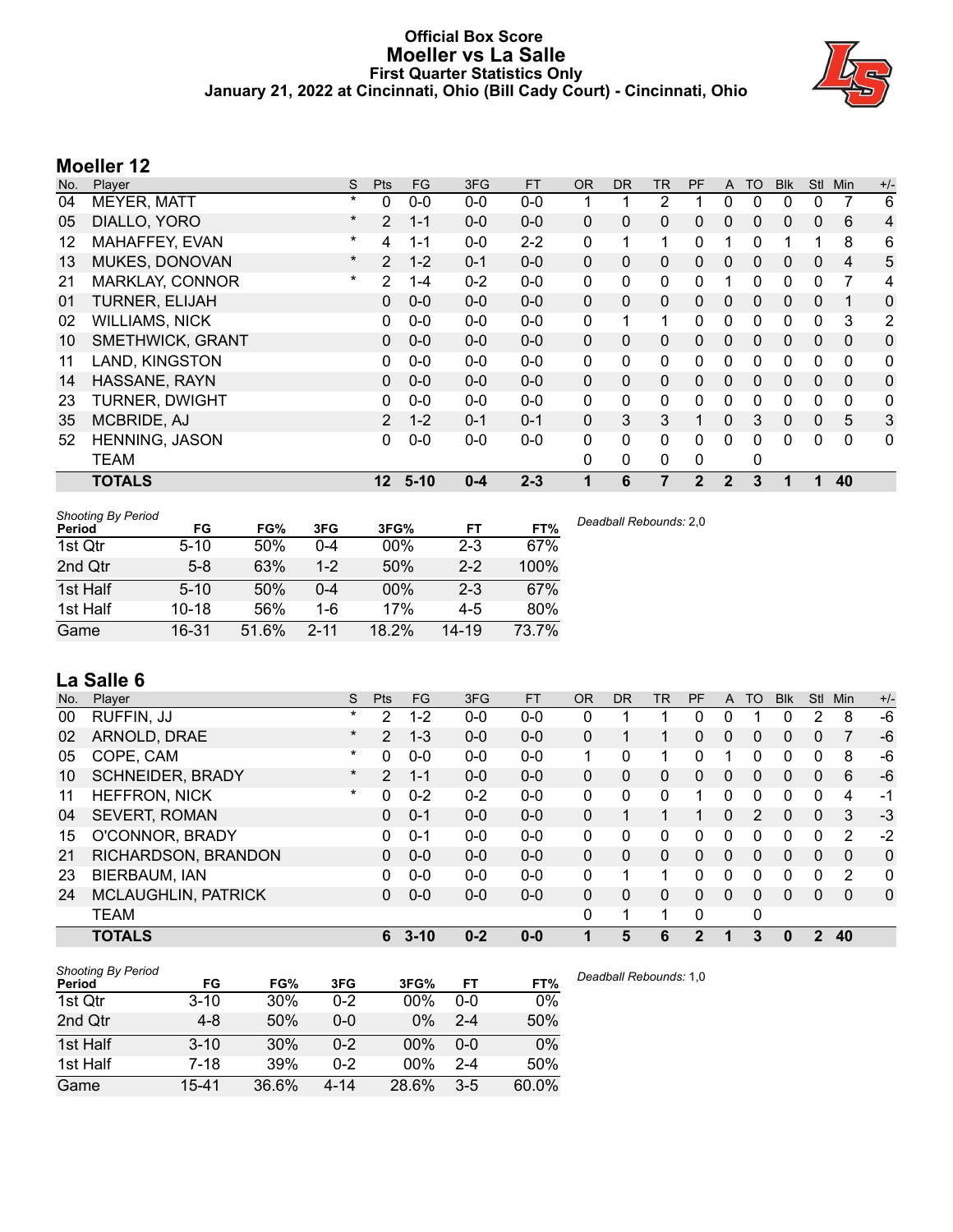| Game Notes:                                                            | <b>Score</b> | 1st | 2nd 3rd | 4th | <b>TOT</b> | <b>Points (This Period)</b> | MOE LAS |  |
|------------------------------------------------------------------------|--------------|-----|---------|-----|------------|-----------------------------|---------|--|
| Officials: Paul Maffey, Tom Sutherland, Bob Saegers<br>Attendance: 875 | <b>MOE</b>   | 12  |         | 18  | 48         | In the Paint                |         |  |
|                                                                        | LAS          |     |         | 14  | 37         | Off Turns                   |         |  |
| Start Time: 07:30 PM ET                                                |              |     |         |     |            | 2nd Chance                  |         |  |
| End Time: 08:55 PM ET<br>Game Duration: 1:24                           |              |     |         |     |            | <b>Fast Break</b>           |         |  |
| Conference Game;                                                       |              |     |         |     |            | Bench                       |         |  |

0.5 0 0 3 / 1 2

0.9 2 3 6 / 1 3

Per Poss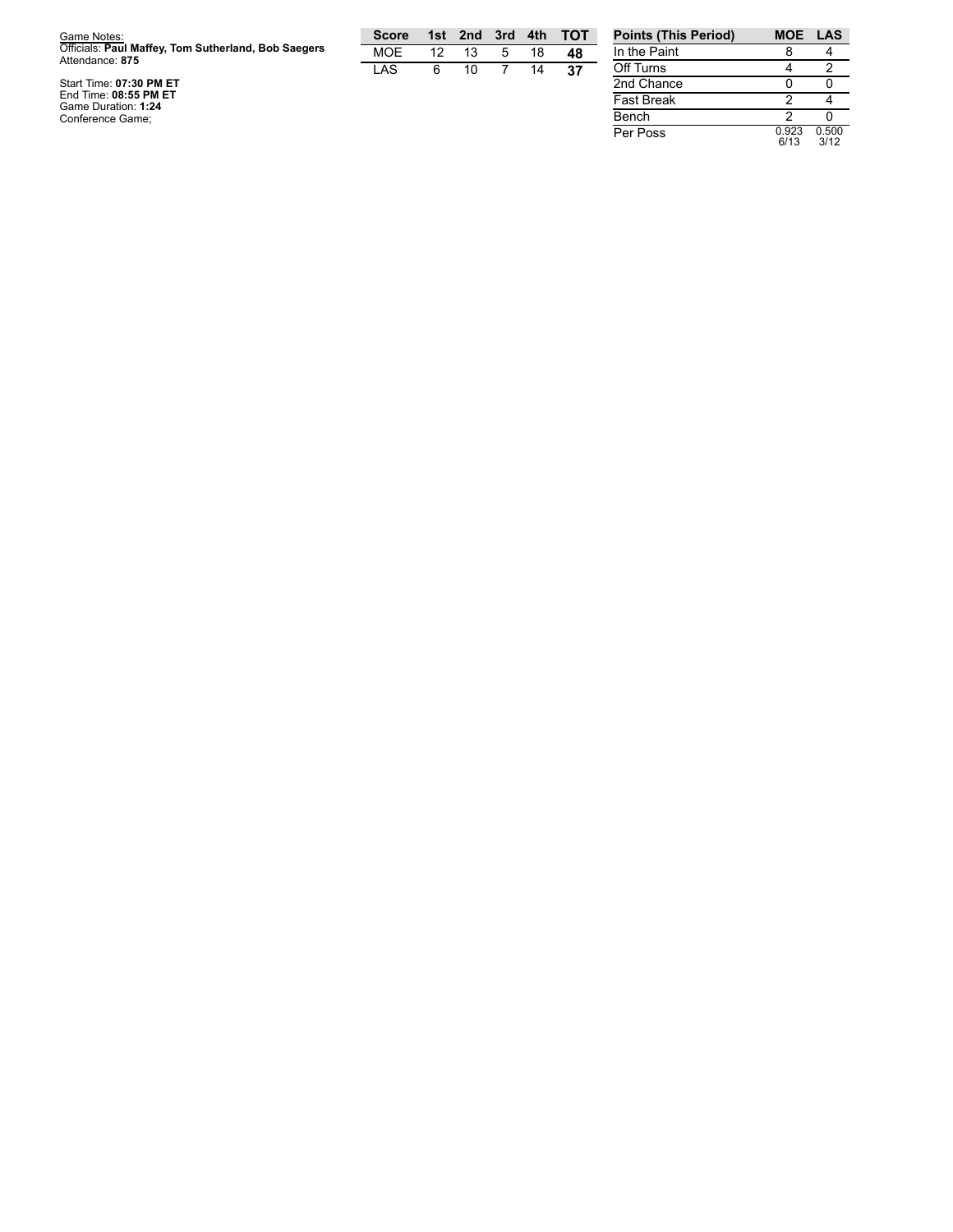#### **Official Play-By-Play Moeller vs La Salle First Quarter January 21, 2022 at Cincinnati, Ohio (Bill Cady Court) - Cincinnati, Ohio**



#### **Period 1**

#### **Starters:**

**Moeller**: 4 MEYER,MATT; 5 DIALLO,YORO; 12 MAHAFFEY,EVAN; 13 MUKES,DONOVAN; 21 MARKLAY,CONNOR; **La Salle**: 0 RUFFIN,JJ; 2 ARNOLD,DRAE; 5 COPE,CAM; 10 SCHNEIDER,BRADY; 11 HEFFRON,NICK;

| Time           | <b>VISITORS: Moeller</b>                                         | <b>Score</b> | <b>Margin</b>  | <b>HOME: La Salle</b>                                                 |
|----------------|------------------------------------------------------------------|--------------|----------------|-----------------------------------------------------------------------|
| 07:25          | GOOD! JUMPER by MUKES, DONOVAN                                   | $0 - 2$      | V <sub>2</sub> |                                                                       |
| 07:25          | ASSIST by MARKLAY, CONNOR                                        |              |                |                                                                       |
| 07:14          |                                                                  |              |                | MISSED 3PTR by HEFFRON, NICK                                          |
| 07:14          | REBOUND (DEF) by MEYER, MATT                                     |              |                |                                                                       |
| 07:14          | MISSED 3PTR by MUKES, DONOVAN                                    |              |                |                                                                       |
| 07:14          | REBOUND (OFF) by MEYER, MATT                                     |              |                |                                                                       |
| 06:53          | MISSED 3PTR by MARKLAY, CONNOR                                   |              |                |                                                                       |
| 06:50<br>06:47 |                                                                  |              |                | REBOUND (DEF) by ARNOLD, DRAE<br>GOOD! LAYUP by ARNOLD, DRAE [FB/PNT] |
| 05:48          | MISSED JUMPER by MARKLAY, CONNOR                                 | $2 - 2$      | т              |                                                                       |
| 05:44          |                                                                  |              |                | REBOUND (DEF) by RUFFIN, JJ                                           |
| 05:29          |                                                                  |              |                | MISSED JUMPER by ARNOLD, DRAE                                         |
| 05:27          | REBOUND (DEF) by MAHAFFEY, EVAN                                  |              |                |                                                                       |
| 05:23          |                                                                  |              |                | FOUL (PERSONAL) by HEFFRON, NICK                                      |
| 05:23          | GOOD! FT by MAHAFFEY, EVAN [FB]                                  | $2 - 3$      | V <sub>1</sub> |                                                                       |
| 05:23          |                                                                  |              |                | SUB OUT: HEFFRON, NICK                                                |
| 05:23          |                                                                  |              |                | SUB IN: SEVERT, ROMAN                                                 |
| 05:23          | SUB OUT: MUKES, DONOVAN                                          |              |                |                                                                       |
| 05:23          | SUB IN: MCBRIDE, AJ                                              |              |                |                                                                       |
| 05:23          | GOOD! FT by MAHAFFEY, EVAN [FB]                                  | $2 - 4$      | V <sub>2</sub> |                                                                       |
| 05:04          |                                                                  |              |                | TURNOVER (BADPASS) by RUFFIN, JJ                                      |
| 05:04          | STEAL by MAHAFFEY, EVAN                                          |              |                |                                                                       |
| 04:55          | TURNOVER (BADPASS) by MCBRIDE, AJ                                |              |                |                                                                       |
| 04:55          |                                                                  |              |                | STEAL by RUFFIN, JJ                                                   |
| 04:51<br>04:40 | GOOD! JUMPER by MAHAFFEY, EVAN [PNT]                             | $2-6$        | V <sub>4</sub> | TURNOVER (LOSTBALL) by SEVERT, ROMAN                                  |
| 04:23          |                                                                  |              |                | MISSED LAYUP by RUFFIN, JJ                                            |
| 04:20          | REBOUND (DEF) by MCBRIDE, AJ                                     |              |                |                                                                       |
| 04:06          | GOOD! LAYUP by MARKLAY, CONNOR [PNT]                             | $2 - 8$      | $V_6$          |                                                                       |
| 03:34          |                                                                  | $4 - 8$      | V <sub>4</sub> | GOOD! JUMPER by SCHNEIDER, BRADY                                      |
| 03:34          |                                                                  |              |                | ASSIST by COPE, CAM                                                   |
| 03:05          | TURNOVER (BADPASS) by MCBRIDE, AJ                                |              |                |                                                                       |
| 03:05          |                                                                  |              |                | STEAL by RUFFIN, JJ                                                   |
| 03:02          |                                                                  | $6 - 8$      | V <sub>2</sub> | GOOD! LAYUP by RUFFIN, JJ [FB]                                        |
| 02:57          |                                                                  |              |                | SUB OUT: ARNOLD, DRAE                                                 |
| 02:57          |                                                                  |              |                | SUB OUT: SEVERT, ROMAN                                                |
| 02:57          |                                                                  |              |                | SUB OUT: SCHNEIDER, BRADY                                             |
| 02:57          |                                                                  |              |                | SUB IN: HEFFRON, NICK                                                 |
| 02:57<br>02:57 |                                                                  |              |                | SUB IN: O'CONNOR, BRADY<br>SUB IN: BIERBAUM, IAN                      |
| 02:57          | SUB OUT: MEYER, MATT                                             |              |                |                                                                       |
| 02:57          | SUB OUT: DIALLO, YORO                                            |              |                |                                                                       |
| 02:57          | SUB IN: TURNER, ELIJAH                                           |              |                |                                                                       |
| 02:57          | SUB IN: WILLIAMS, NICK                                           |              |                |                                                                       |
| 02:33          | MISSED 3PTR by MARKLAY, CONNOR                                   |              |                |                                                                       |
| 02:29          |                                                                  |              |                | REBOUND (DEF) by TEAM                                                 |
| 02:15          |                                                                  |              |                | MISSED JUMPER by O'CONNOR, BRADY                                      |
| 02:11          | REBOUND (DEF) by WILLIAMS, NICK                                  |              |                |                                                                       |
| 01:55          | MISSED 3PTR by MCBRIDE, AJ                                       |              |                |                                                                       |
| 01:50          |                                                                  |              |                | REBOUND (DEF) by BIERBAUM, IAN                                        |
| 01:35          |                                                                  |              |                | MISSED 3PTR by HEFFRON, NICK                                          |
| 01:32          | REBOUND (DEF) by MCBRIDE, AJ                                     |              |                |                                                                       |
| 01:29<br>01:29 | FOUL (OFF) by MCBRIDE, AJ<br>TURNOVER (OFFENSIVE) by MCBRIDE, AJ |              |                |                                                                       |
| 01:29          |                                                                  |              |                | SUB OUT: O'CONNOR, BRADY                                              |
| 01:29          |                                                                  |              |                | SUB IN: ARNOLD, DRAE                                                  |
| 01:29          | SUB OUT: TURNER, ELIJAH                                          |              |                |                                                                       |
| 01:29          | SUB OUT: MARKLAY, CONNOR                                         |              |                |                                                                       |
| 01:29          | SUB IN: MEYER, MATT                                              |              |                |                                                                       |
| 01:29          | SUB IN: MUKES, DONOVAN                                           |              |                |                                                                       |
| 01:23          | FOUL (PERSONAL) by MEYER, MATT                                   |              |                |                                                                       |
| 01:23          |                                                                  |              |                | SUB OUT: RUFFIN, JJ                                                   |
| 01:23          |                                                                  |              |                | SUB OUT: COPE, CAM                                                    |
| 01:23          |                                                                  |              |                | SUB IN: SCHNEIDER, BRADY                                              |
| 01:23          |                                                                  |              |                | SUB IN: O'CONNOR, BRADY                                               |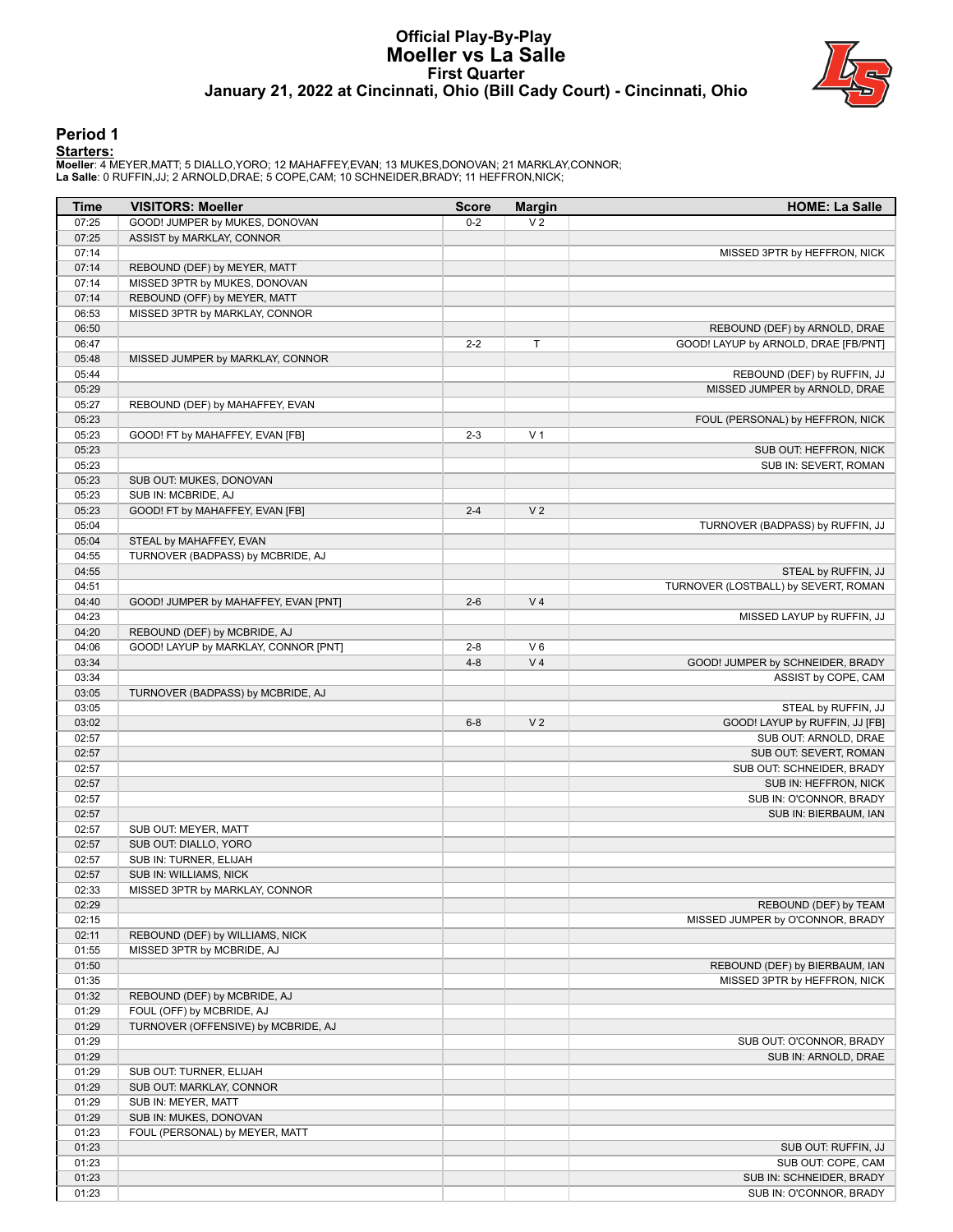| <b>Time</b> | <b>VISITORS: Moeller</b>         | <b>Score</b> | <b>Margin</b>  | <b>HOME: La Salle</b>                 |
|-------------|----------------------------------|--------------|----------------|---------------------------------------|
| 01:21       |                                  |              |                | MISSED LAYUP by ARNOLD, DRAE          |
| 01:21       | BLOCK by MAHAFFEY, EVAN          |              |                |                                       |
| 01:14       | REBOUND (DEF) by MCBRIDE, AJ     |              |                |                                       |
| 01:10       | GOOD! LAYUP by MCBRIDE, AJ [PNT] | $6 - 10$     | V <sub>4</sub> |                                       |
| 01:10       |                                  |              |                | FOUL (PERSONAL) by SEVERT, ROMAN      |
| 01:10       |                                  |              |                | SUB OUT: HEFFRON, NICK                |
| 01:10       |                                  |              |                | SUB OUT: O'CONNOR, BRADY              |
| 01:10       |                                  |              |                | SUB OUT: BIERBAUM, IAN                |
| 01:10       |                                  |              |                | SUB IN: RUFFIN, JJ                    |
| 01:10       |                                  |              |                | SUB IN: SEVERT, ROMAN                 |
| 01:10       |                                  |              |                | SUB IN: COPE, CAM                     |
| 01:10       | MISSED FT by MCBRIDE, AJ         |              |                |                                       |
| 01:10       |                                  |              |                | REBOUND (DEF) by SEVERT, ROMAN        |
| 01:09       |                                  |              |                | MISSED JUMPER by SEVERT, ROMAN        |
| 01:06       |                                  |              |                | REBOUND (OFF) by COPE, CAM            |
| 00:27       |                                  |              |                | TURNOVER (DRIBBLING) by SEVERT, ROMAN |
| 00:27       |                                  |              |                | SUB OUT: SEVERT, ROMAN                |
| 00:27       |                                  |              |                | SUB IN: O'CONNOR, BRADY               |
| 00:27       | SUB OUT: WILLIAMS, NICK          |              |                |                                       |
| 00:27       | SUB OUT: MCBRIDE, AJ             |              |                |                                       |
| 00:27       | SUB IN: DIALLO, YORO             |              |                |                                       |
| 00:27       | SUB IN: MARKLAY, CONNOR          |              |                |                                       |
| 00:02       | GOOD! DUNK by DIALLO, YORO       | $6 - 12$     | $V_6$          |                                       |
| 00:02       | ASSIST by MAHAFFEY, EVAN         |              |                |                                       |

## **Moeller 12, La Salle 6**

| <b>Points (This Period)</b> | <b>MOE</b>    | LAS           |
|-----------------------------|---------------|---------------|
| In the Paint                |               |               |
| Off Turns                   |               |               |
| 2nd Chance                  |               |               |
| <b>Fast Break</b>           |               |               |
| Bench                       |               |               |
| Per Poss                    | 0.923<br>6/13 | 0.500<br>3/12 |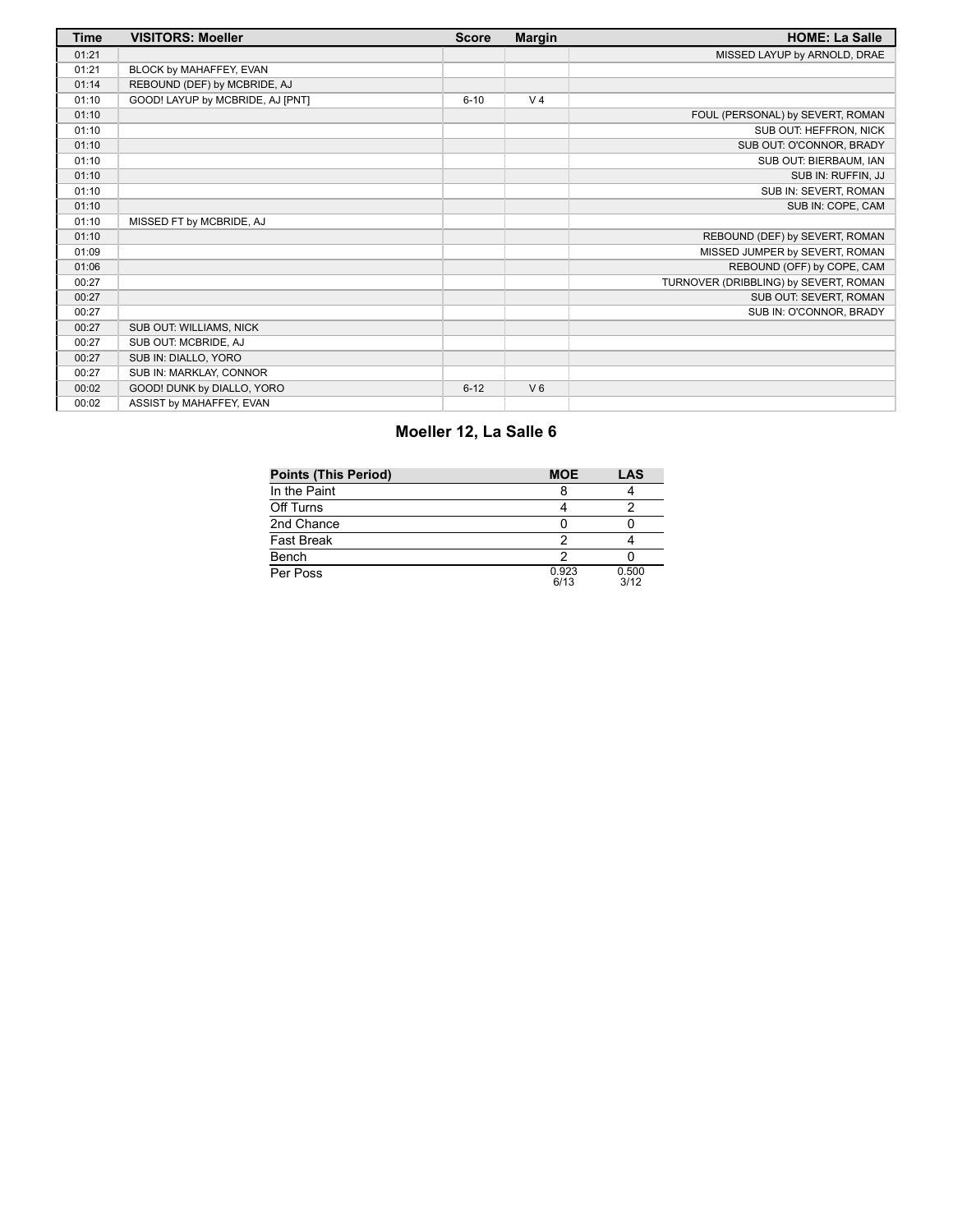## **Official Box Score Moeller vs La Salle Second Quarter Statistics Only January 21, 2022 at Cincinnati, Ohio (Bill Cady Court) - Cincinnati, Ohio**



# **Moeller 13**

| No. | Player                  | S       | <b>Pts</b>    | <b>FG</b> | 3FG     | <b>FT</b> | <b>OR</b>    | <b>DR</b>    | <b>TR</b> | PF            | A            | TO           | <b>Blk</b> | <b>Stl</b>   | Min            | $+/-$ |
|-----|-------------------------|---------|---------------|-----------|---------|-----------|--------------|--------------|-----------|---------------|--------------|--------------|------------|--------------|----------------|-------|
| 04  | <b>MEYER, MATT</b>      | $\star$ | 0             | $0 - 0$   | $0 - 0$ | $0 - 0$   | 0            | 0            | 0         | 0             |              | 0            | 0          | 0            | 7              | 3     |
| 05  | DIALLO, YORO            | $\ast$  | 4             | $2 - 2$   | $0 - 0$ | $0-0$     | 1            | 0            | 1         |               | $\Omega$     | 0            | 0          |              | 8              | 3     |
| 12  | MAHAFFEY, EVAN          | $\ast$  | 4             | $2 - 2$   | $0 - 0$ | $0-0$     | 0            |              | 1         | 0             | $\mathbf{0}$ | 0            |            | 0            | 8              | 3     |
| 13  | MUKES, DONOVAN          | $\star$ | $\mathcal{P}$ | $0 - 1$   | $0 - 0$ | $2 - 2$   | $\mathbf{0}$ |              | 1         | $\mathcal{P}$ | 1            | $\Omega$     | 0          | $\Omega$     | $\overline{4}$ | 6     |
| 21  | <b>MARKLAY, CONNOR</b>  | $\ast$  | 3             | $1 - 2$   | $1 - 2$ | $0-0$     | $\mathbf{0}$ | 0            | 0         | 0             | $\Omega$     |              | 0          | 0            | 8              | 3     |
| 01  | <b>TURNER, ELIJAH</b>   |         | 0             | $0 - 0$   | $0 - 0$ | $0-0$     | $\mathbf{0}$ | $\mathbf{0}$ | 0         | 0             | $\mathbf{0}$ | 0            | 0          | $\mathbf{0}$ | 0              | $-2$  |
| 02  | <b>WILLIAMS, NICK</b>   |         | $\Omega$      | $0 - 1$   | $0 - 0$ | $0-0$     | $\mathbf{0}$ | $\mathbf{0}$ | 0         | 1             |              | 0            | 0          | $\Omega$     | 3              | $-1$  |
| 10  | <b>SMETHWICK, GRANT</b> |         | 0             | $0 - 0$   | $0 - 0$ | $0-0$     | $\mathbf{0}$ | 0            | 0         | $\Omega$      | $\Omega$     | 0            | 0          | $\mathbf{0}$ | $\Omega$       | 0     |
| 11  | LAND, KINGSTON          |         | 0             | $0 - 0$   | $0-0$   | $0-0$     | $\mathbf{0}$ | 0            | 0         | 0             | 0            | 0            | 0          | $\mathbf 0$  | 0              | 0     |
| 14  | HASSANE, RAYN           |         | $\Omega$      | $0 - 0$   | $0 - 0$ | $0 - 0$   | $\Omega$     | $\Omega$     | 0         | 0             | $\Omega$     | 0            | $\Omega$   | $\Omega$     | $\mathbf{0}$   | 0     |
| 23  | <b>TURNER, DWIGHT</b>   |         | 0             | $0 - 0$   | $0 - 0$ | $0-0$     | $\Omega$     | 0            | 0         | 0             | $\Omega$     | 0            | 0          | 0            | 0              | 0     |
| 35  | <b>MCBRIDE, AJ</b>      |         | $\Omega$      | $0 - 0$   | $0 - 0$ | $0-0$     | $\mathbf{0}$ | $\mathbf{0}$ | 0         | 0             | $\mathbf{0}$ |              | 0          | $\mathbf{0}$ | 3              | 0     |
| 52  | <b>HENNING, JASON</b>   |         | 0             | $0 - 0$   | $0 - 0$ | $0 - 0$   | $\mathbf{0}$ | $\mathbf{0}$ | 0         | 0             | $\Omega$     | 0            | 0          | 0            | 0              | 0     |
|     | <b>TEAM</b>             |         |               |           |         |           | 0            | 1            | 1         | 0             |              | 0            |            |              |                |       |
|     | <b>TOTALS</b>           |         | 13            | $5 - 8$   | $1 - 2$ | $2 - 2$   |              | 3            | 4         | 4             | 3            | $\mathbf{2}$ |            |              | 40             |       |

| <b>Shooting By Period</b><br>Period | FG       | FG%   | 3FG      | 3FG%       | FT        | FT%   | Deadball Rebounds: 2.0 |
|-------------------------------------|----------|-------|----------|------------|-----------|-------|------------------------|
| 3rd Qtr                             | 2-8      | 25%   | 0-4      | $00\%$     | 1-2       | 50%   |                        |
| 4th Qtr                             | $4-5$    | 80%   | 1-1      | 100%       | $9 - 12$  | 75%   |                        |
| 2nd Half                            | $5 - 8$  | 63%   | 1-2      | 50%        | $2 - 2$   | 100%  |                        |
| 2nd Half                            | $6 - 13$ | 46%   | $1-5$    | <b>20%</b> | $10 - 14$ | 71%   |                        |
| Game                                | 16-31    | 51.6% | $2 - 11$ | 18.2%      | 14-19     | 73.7% |                        |

# **La Salle 10**

| No. | Plaver                     | S        | <b>Pts</b> | FG      | 3FG     | <b>FT</b> | 0R       | <b>DR</b> | TR       | PF       | A | TO | <b>Blk</b> | Stl | Min      | $+/-$        |
|-----|----------------------------|----------|------------|---------|---------|-----------|----------|-----------|----------|----------|---|----|------------|-----|----------|--------------|
| 00  | RUFFIN, JJ                 | $\ast$   | 2          | $1 - 3$ | $0 - 0$ | $0 - 0$   | 2        |           | 3        | 0        | 0 |    | 0          | 0   | 8        | $-3$         |
| 02  | ARNOLD, DRAE               | $\star$  | $\Omega$   | $0 - 0$ | $0 - 0$ | $0 - 0$   | 0        | 0         | 0        | 0        | 0 | 0  | 0          | 0   | 5        | $-6$         |
| 05  | COPE, CAM                  | $^\star$ | 2          | $0 - 0$ | $0 - 0$ | $2 - 2$   | 0        | 0         | 0        | 0        | 0 | 0  | 0          | 0   |          | -3           |
| 10  | <b>SCHNEIDER, BRADY</b>    | $\star$  | $\Omega$   | $0 - 0$ | $0 - 0$ | $0 - 2$   | 0        | 1         | 1        | 0        | 0 | 0  | 0          |     | 6        | $-6$         |
| 11  | <b>HEFFRON, NICK</b>       | $\ast$   | 6          | $3-5$   | 0-0     | $0 - 0$   | 0        | 0         | 0        | 0        | 0 | 0  | o          | 0   | 4        | 2            |
| 04  | <b>SEVERT, ROMAN</b>       |          | 0          | $0 - 0$ | $0 - 0$ | $0 - 0$   | 0        | 0         | 0        | 1        | 0 |    | 0          | 0   | 6        | $-3$         |
| 15  | O'CONNOR, BRADY            |          | 0          | $0 - 0$ | $0 - 0$ | $0 - 0$   | 0        | 0         | 0        | 0        | 0 | ∩  | 0          | 0   | 0        | 0            |
| 21  | RICHARDSON, BRANDON        |          | $\Omega$   | $0 - 0$ | $0 - 0$ | $0 - 0$   | 0        | 0         | 0        | 0        | 0 | 0  | 0          | 0   | 3        | $-1$         |
| 23  | BIERBAUM, IAN              |          | 0          | $0 - 0$ | $0 - 0$ | $0 - 0$   | $\Omega$ | 0         | 0        | 0        | 0 | 0  | 0          | 0   | 2        | 5            |
| 24  | <b>MCLAUGHLIN, PATRICK</b> |          | $\Omega$   | $0 - 0$ | $0 - 0$ | $0 - 0$   | 0        | $\Omega$  | 0        | 0        | 0 | 0  | 0          | 0   | $\Omega$ | $\mathbf{0}$ |
|     | <b>TEAM</b>                |          |            |         |         |           | 0        | 0         | $\Omega$ | $\Omega$ |   | 0  |            |     |          |              |
|     | <b>TOTALS</b>              |          | 10         | $4 - 8$ | $0 - 0$ | $2 - 4$   | 2        | 2         | 4        |          | 0 | 2  |            |     | 40       |              |

| <b>Shooting By Period</b> |           |       |          |       |         |       |
|---------------------------|-----------|-------|----------|-------|---------|-------|
| Period                    | FG        | FG%   | 3FG      | 3FG%  | FT      | FT%   |
| 3rd Qtr                   | $3 - 7$   | 43%   | $1 - 2$  | 50%   | $0 - 0$ | $0\%$ |
| 4th Qtr                   | $5 - 16$  | 31%   | $3 - 10$ | 30%   | $1 - 1$ | 100%  |
| 2nd Half                  | 4-8       | 50%   | $0 - 0$  | $0\%$ | $2 - 4$ | 50%   |
| 2nd Half                  | $8 - 23$  | 35%   | $4 - 12$ | 33%   | $1 - 1$ | 100%  |
| Game                      | $15 - 41$ | 36.6% | 4-14     | 28.6% | $3-5$   | 60.0% |

*Deadball Rebounds:* 1,0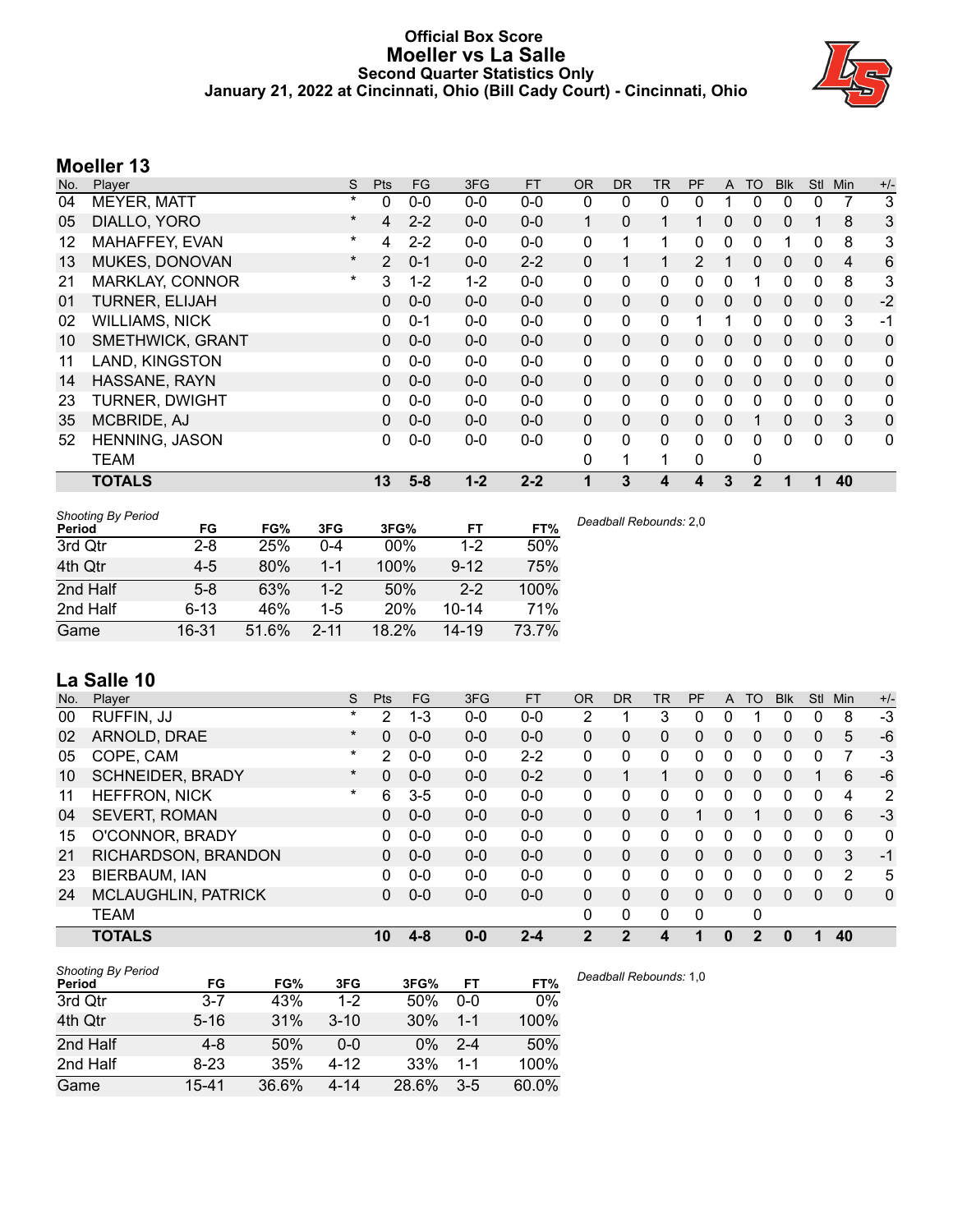| Game Notes:                                                            | <b>Score</b> | 1st | 2nd 3rd | 4th | <b>TOT</b> | <b>Points (This Period)</b> | MOE LAS |  |
|------------------------------------------------------------------------|--------------|-----|---------|-----|------------|-----------------------------|---------|--|
| Officials: Paul Maffey, Tom Sutherland, Bob Saegers<br>Attendance: 875 | <b>MOE</b>   | 12  |         | 18  | 48         | In the Paint                |         |  |
|                                                                        | LAS          |     |         | 14  | 37         | Off Turns                   |         |  |
| Start Time: 07:30 PM ET                                                |              |     |         |     |            | 2nd Chance                  |         |  |
| End Time: 08:55 PM ET<br>Game Duration: 1:24                           |              |     |         |     |            | <b>Fast Break</b>           |         |  |
| Conference Game;                                                       |              |     |         |     |            | Bench                       |         |  |

1.0 0 0 5 / 1 0

1.3 0 0 6 / 1 0

Per Poss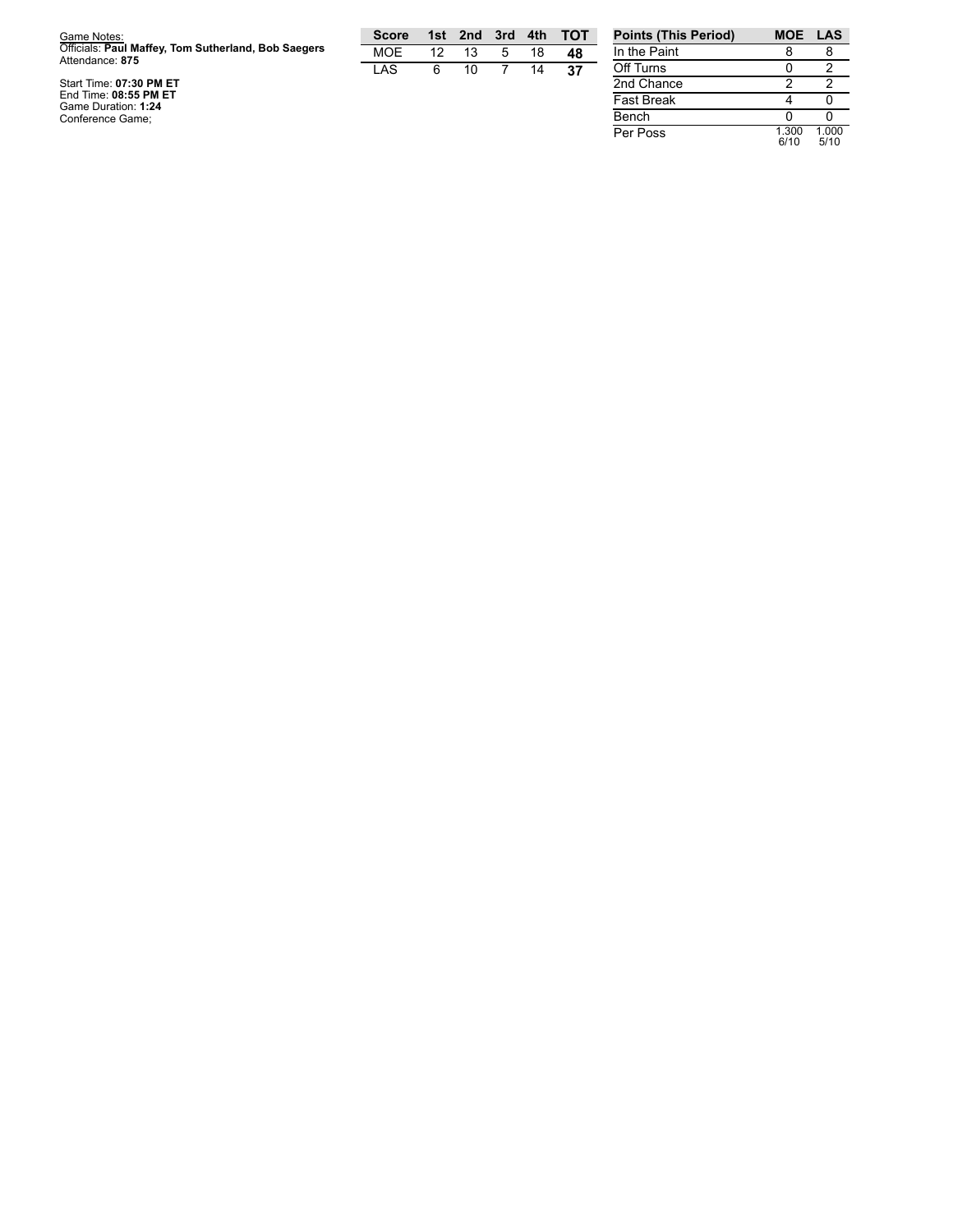#### **Official Play-By-Play Moeller vs La Salle Second Quarter January 21, 2022 at Cincinnati, Ohio (Bill Cady Court) - Cincinnati, Ohio**



#### **Period 2**

#### **Starters:**

**Moeller**: 4 MEYER,MATT; 5 DIALLO,YORO; 12 MAHAFFEY,EVAN; 13 MUKES,DONOVAN; 21 MARKLAY,CONNOR; **La Salle**: 0 RUFFIN,JJ; 2 ARNOLD,DRAE; 5 COPE,CAM; 10 SCHNEIDER,BRADY; 11 HEFFRON,NICK;

| Time           | <b>VISITORS: Moeller</b>                                | <b>Score</b> | <b>Margin</b>   | <b>HOME: La Salle</b>                             |
|----------------|---------------------------------------------------------|--------------|-----------------|---------------------------------------------------|
| 08:00          |                                                         |              |                 | SUB OUT: SCHNEIDER, BRADY                         |
| 08:00          |                                                         |              |                 | SUB IN: ARNOLD, DRAE                              |
| 07:43          |                                                         |              |                 | MISSED LAYUP by HEFFRON, NICK                     |
| 07:42          |                                                         |              |                 | SUB OUT: ARNOLD, DRAE                             |
| 07:42<br>07:42 |                                                         |              |                 | SUB OUT: O'CONNOR, BRADY<br>SUB IN: SEVERT, ROMAN |
| 07:42          |                                                         |              |                 | SUB IN: HEFFRON, NICK                             |
| 07:39          | REBOUND (DEF) by MAHAFFEY, EVAN                         |              |                 |                                                   |
| 07:37          | GOOD! LAYUP by MAHAFFEY, EVAN [FB]                      | $6 - 14$     | V8              |                                                   |
| 07:33          |                                                         |              |                 | TIMEOUT 30SEC                                     |
| 07:33          |                                                         |              |                 | SUB OUT: HEFFRON, NICK                            |
| 07:33          |                                                         |              |                 | SUB IN: SCHNEIDER, BRADY                          |
| 07:10          | FOUL (PERSONAL) by MUKES, DONOVAN                       |              |                 |                                                   |
| 07:10          |                                                         |              |                 | MISSED FT by SCHNEIDER, BRADY                     |
| 07:10          |                                                         |              |                 | REBOUND (OFF) by TEAM                             |
| 07:10          |                                                         |              |                 | MISSED FT by SCHNEIDER, BRADY                     |
| 07:09          | REBOUND (DEF) by TEAM                                   |              |                 |                                                   |
| 06:39<br>06:39 | GOOD! LAYUP by DIALLO, YORO<br>ASSIST by MUKES, DONOVAN | $6 - 16$     | $V$ 10          |                                                   |
| 05:59          |                                                         |              |                 | TURNOVER (LOSTBALL) by RUFFIN, JJ                 |
| 05:59          | STEAL by DIALLO, YORO                                   |              |                 |                                                   |
| 05:49          | MISSED JUMPER by MUKES, DONOVAN                         |              |                 |                                                   |
| 05:45          |                                                         |              |                 | REBOUND (DEF) by SCHNEIDER, BRADY                 |
| 05:36          |                                                         |              |                 | MISSED LAYUP by RUFFIN, JJ                        |
| 05:36          | BLOCK by MAHAFFEY, EVAN                                 |              |                 |                                                   |
| 05:32          | REBOUND (DEF) by MUKES, DONOVAN                         |              |                 |                                                   |
| 05:31          |                                                         |              |                 | FOUL (PERSONAL) by SEVERT, ROMAN                  |
| 05:31          | GOOD! FT by MUKES, DONOVAN [FB]                         | $6 - 17$     | $V$ 11          |                                                   |
| 05:31          |                                                         |              |                 | SUB OUT: ARNOLD, DRAE                             |
| 05:31          |                                                         |              |                 | SUB OUT: SEVERT, ROMAN                            |
| 05:31          |                                                         |              |                 | SUB OUT: SCHNEIDER, BRADY                         |
| 05:31          |                                                         |              |                 | SUB IN: HEFFRON, NICK                             |
| 05:31<br>05:31 | SUB OUT: MEYER, MATT                                    |              |                 | SUB IN: BIERBAUM, IAN                             |
| 05:31          | SUB IN: WILLIAMS, NICK                                  |              |                 |                                                   |
| 05:31          |                                                         |              |                 | SUB IN: RICHARDSON, BRANDON                       |
| 05:31          | GOOD! FT by MUKES, DONOVAN [FB]                         | $6 - 18$     | V <sub>12</sub> |                                                   |
| 05:30          | FOUL (PERSONAL) by MUKES, DONOVAN                       |              |                 |                                                   |
| 05:20          |                                                         |              |                 | MISSED JUMPER by HEFFRON, NICK                    |
| 05:11          |                                                         |              |                 | REBOUND (OFF) by RUFFIN, JJ                       |
| 05:11          |                                                         |              |                 | MISSED LAYUP by RUFFIN, JJ                        |
| 05:10          |                                                         |              |                 | REBOUND (OFF) by RUFFIN, JJ                       |
| 05:10          |                                                         | $8 - 18$     | $V$ 10          | GOOD! LAYUP by RUFFIN, JJ                         |
| 04:31          |                                                         |              |                 | SUB OUT: BIERBAUM, IAN                            |
| 04:31          |                                                         |              |                 | SUB IN: SCHNEIDER, BRADY                          |
| 04:28<br>04:28 |                                                         |              |                 | SUB OUT: COPE, CAM<br>SUB IN: ARNOLD, DRAE        |
| 04:12          | MISSED 3PTR by MARKLAY, CONNOR                          |              |                 |                                                   |
| 04:04          | REBOUND (OFF) by DIALLO, YORO                           |              |                 |                                                   |
| 04:04          | GOOD! LAYUP by DIALLO, YORO                             | $8 - 20$     | V <sub>12</sub> |                                                   |
| 04:04          |                                                         |              |                 | SUB OUT: ARNOLD, DRAE                             |
| 04:04          |                                                         |              |                 | SUB OUT: RICHARDSON, BRANDON                      |
| 04:04          |                                                         |              |                 | SUB IN: SEVERT, ROMAN                             |
| 04:04          |                                                         |              |                 | SUB IN: COPE, CAM                                 |
| 04:04          | SUB OUT: MUKES, DONOVAN                                 |              |                 |                                                   |
| 04:04          | SUB IN: MEYER, MATT                                     |              |                 |                                                   |
| 03:48          |                                                         | 10-20        | $V$ 10          | GOOD! JUMPER by HEFFRON, NICK [PNT]               |
| 03:41          | GOOD! 3PTR by MARKLAY, CONNOR                           | $10 - 23$    | V <sub>13</sub> |                                                   |
| 03:41          | ASSIST by WILLIAMS, NICK                                |              |                 |                                                   |
| 03:21          |                                                         | $12 - 23$    | $V$ 11          | GOOD! LAYUP by HEFFRON, NICK                      |
| 03:04<br>03:01 | MISSED JUMPER by WILLIAMS, NICK                         |              |                 | REBOUND (DEF) by RUFFIN, JJ                       |
| 02:52          | FOUL (PERSONAL) by WILLIAMS, NICK                       |              |                 |                                                   |
| 02:52          |                                                         |              |                 | SUB OUT: COPE, CAM                                |
| 02:52          |                                                         |              |                 | SUB OUT: SCHNEIDER, BRADY                         |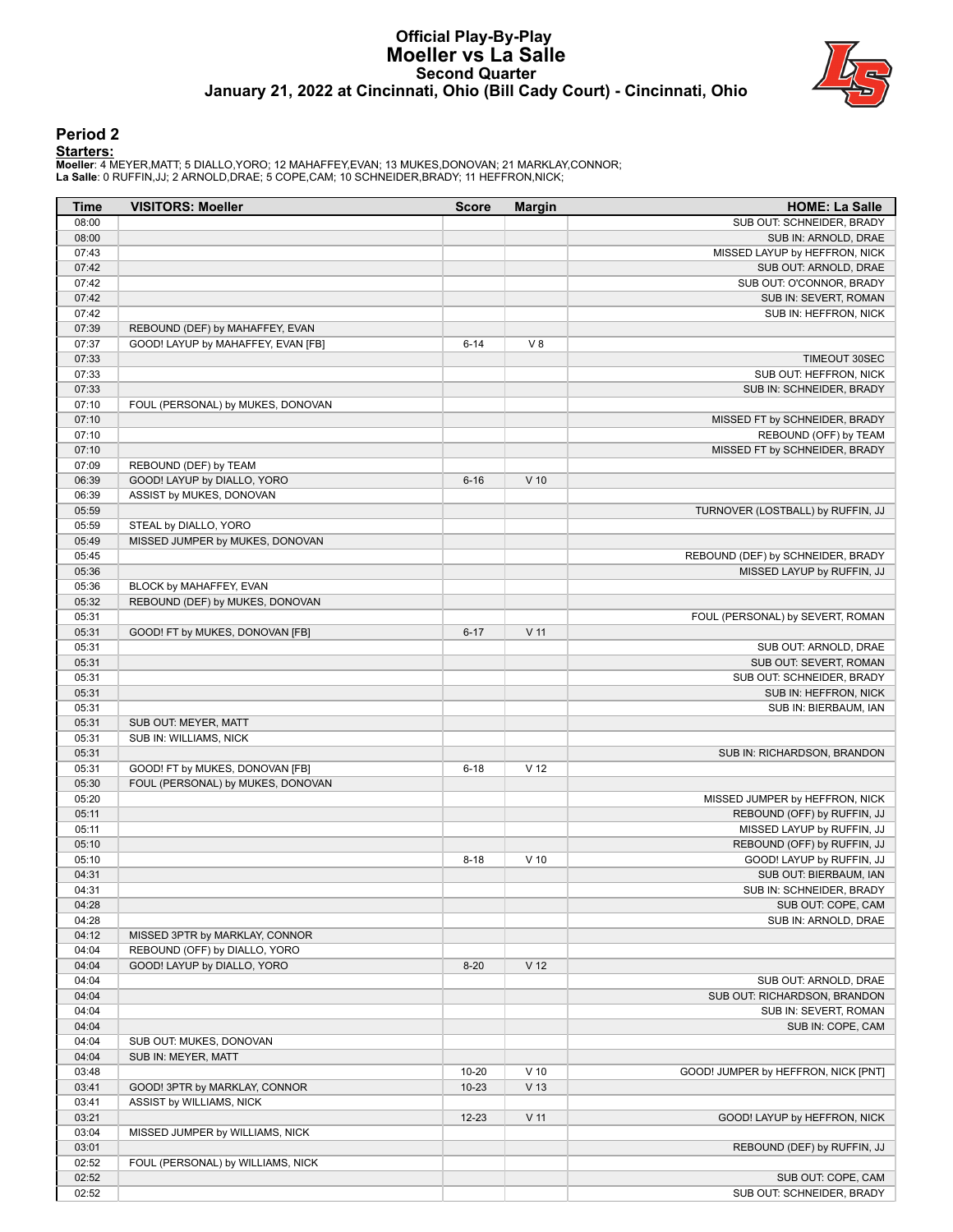| <b>Time</b> | <b>VISITORS: Moeller</b>             | <b>Score</b> | <b>Margin</b>  | <b>HOME: La Salle</b>                   |
|-------------|--------------------------------------|--------------|----------------|-----------------------------------------|
| 02:52       |                                      |              |                | SUB IN: ARNOLD, DRAE                    |
| 02:52       |                                      |              |                | SUB IN: BIERBAUM, IAN                   |
| 02:52       | SUB OUT: WILLIAMS, NICK              |              |                |                                         |
| 02:52       | SUB IN: TURNER, ELIJAH               |              |                |                                         |
| 02:37       |                                      | $14 - 23$    | V <sub>9</sub> | GOOD! LAYUP by HEFFRON, NICK            |
| 02:36       |                                      |              |                | TIMEOUT 30SEC                           |
| 02:36       |                                      |              |                | SUB OUT: SEVERT, ROMAN                  |
| 02:36       |                                      |              |                | SUB OUT: HEFFRON, NICK                  |
| 02:36       |                                      |              |                | SUB OUT: BIERBAUM, IAN                  |
| 02:36       |                                      |              |                | SUB IN: COPE, CAM                       |
| 02:36       |                                      |              |                | SUB IN: SCHNEIDER, BRADY                |
| 02:36       |                                      |              |                | SUB IN: RICHARDSON, BRANDON             |
| 02:36       | SUB OUT: TURNER, ELIJAH              |              |                |                                         |
| 02:36       | SUB IN: MCBRIDE, AJ                  |              |                |                                         |
| 02:07       | TURNOVER (LOSTBALL) by MCBRIDE, AJ   |              |                |                                         |
| 02:07       |                                      |              |                | STEAL by SCHNEIDER, BRADY               |
| 02:07       |                                      |              |                | SUB OUT: RUFFIN, JJ                     |
| 02:07       |                                      |              |                | SUB OUT: SCHNEIDER, BRADY               |
| 02:07       |                                      |              |                | SUB OUT: RICHARDSON, BRANDON            |
| 02:07       |                                      |              |                | SUB IN: SEVERT, ROMAN                   |
| 02:07       |                                      |              |                | SUB IN: HEFFRON, NICK                   |
| 02:07       |                                      |              |                | SUB IN: BIERBAUM, IAN                   |
| 01:39       |                                      |              |                | TURNOVER (OUTOFBOUNDS) by SEVERT, ROMAN |
| 01:39       |                                      |              |                | SUB OUT: COPE, CAM                      |
| 01:39       |                                      |              |                | SUB OUT: HEFFRON, NICK                  |
| 01:39       |                                      |              |                | SUB OUT: BIERBAUM, IAN                  |
| 01:39       |                                      |              |                | SUB IN: RUFFIN, JJ                      |
| 01:39       |                                      |              |                | SUB IN: SCHNEIDER, BRADY                |
| 01:39       |                                      |              |                | SUB IN: RICHARDSON, BRANDON             |
| 01:13       | TURNOVER (TRAVEL) by MARKLAY, CONNOR |              |                |                                         |
| 01:13       |                                      |              |                | SUB OUT: ARNOLD, DRAE                   |
| 01:13       |                                      |              |                | SUB OUT: SCHNEIDER, BRADY               |
| 01:13       |                                      |              |                | SUB OUT: RICHARDSON, BRANDON            |
| 01:13       |                                      |              |                | SUB IN: COPE, CAM                       |
| 01:13       |                                      |              |                | SUB IN: HEFFRON, NICK                   |
| 01:13       |                                      |              |                | SUB IN: BIERBAUM, IAN                   |
| 00:59       | FOUL (PERSONAL) by DIALLO, YORO      |              |                |                                         |
| 00:59       |                                      | $15 - 23$    | V <sub>8</sub> | GOOD! FT by COPE, CAM                   |
| 00:59       |                                      |              |                | SUB OUT: HEFFRON, NICK                  |
| 00:59       |                                      |              |                | SUB OUT: BIERBAUM, IAN                  |
| 00:59       |                                      |              |                | SUB IN: SCHNEIDER, BRADY                |
| 00:59       |                                      |              |                | SUB IN: RICHARDSON, BRANDON             |
| 00:59       |                                      | $16 - 23$    | V <sub>7</sub> | GOOD! FT by COPE, CAM                   |
| 00:00       | GOOD! JUMPER by MAHAFFEY, EVAN [PNT] | 16-25        | V <sub>9</sub> |                                         |
| 00:00       | ASSIST by MEYER, MATT                |              |                |                                         |

## **Moeller 25, La Salle 16**

| <b>Points (This Period)</b> | <b>MOE</b>    | LAS           |
|-----------------------------|---------------|---------------|
| In the Paint                |               |               |
| Off Turns                   |               |               |
| 2nd Chance                  |               |               |
| Fast Break                  |               |               |
| Bench                       |               |               |
| Per Poss                    | 1.300<br>6/10 | 1.000<br>5/10 |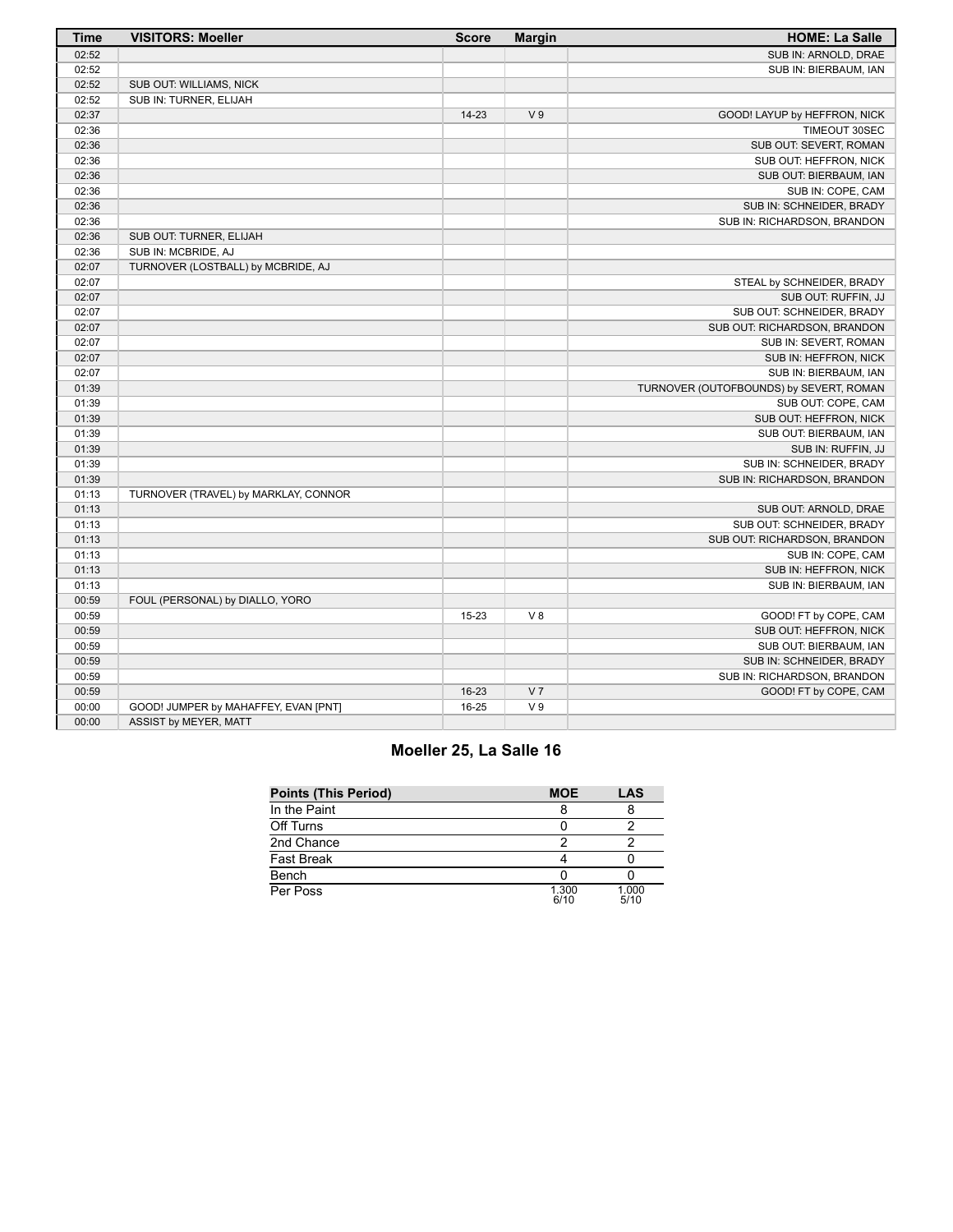## **Official Box Score Moeller vs La Salle Second Half Statistics Only January 21, 2022 at Cincinnati, Ohio (Bill Cady Court) - Cincinnati, Ohio**



## **Moeller 23**

| No. | Player                  | S.       | <b>Pts</b>     | <b>FG</b> | 3FG     | <b>FT</b> | <b>OR</b>    | <b>DR</b>    | <b>TR</b>    | <b>PF</b>    | A            | <b>TO</b>    | <b>Blk</b> | Stl          | Min      | $+/-$ |
|-----|-------------------------|----------|----------------|-----------|---------|-----------|--------------|--------------|--------------|--------------|--------------|--------------|------------|--------------|----------|-------|
| 01  | <b>TURNER, ELIJAH</b>   |          | 0              | $0 - 1$   | $0 - 0$ | $0 - 0$   |              | 0            |              | 0            | 0            | 0            | 0          | 0            | 2        | $-3$  |
| 02  | <b>WILLIAMS, NICK</b>   |          | $\mathcal{P}$  | $0 - 0$   | $0 - 0$ | $2 - 2$   | 0            | 0            | 0            |              | 0            | 0            | 0          | 0            | 6        | 5     |
| 04  | <b>MEYER, MATT</b>      | $\ast$   | 0              | $0 - 1$   | $0 - 1$ | $0 - 0$   | 1            | 0            | 1            | 0            | 0            | 0            | 0          | 0            | 9        | 2     |
| 05  | DIALLO, YORO            | $\star$  | 1              | $0 - 0$   | $0 - 0$ | $1 - 2$   | 0            | $\mathbf{0}$ | 0            |              | 0            | 0            | 0          | 0            | 8        | 0     |
| 10  | <b>SMETHWICK, GRANT</b> |          | 0              | $0 - 0$   | $0-0$   | $0-0$     | 0            | $\mathbf{0}$ | 0            | 0            | 0            | 0            | 0          | $\mathbf 0$  | 0        | 1     |
| 11  | LAND, KINGSTON          |          | 0              | $0 - 0$   | $0 - 0$ | $0 - 0$   | $\mathbf{0}$ | $\Omega$     | 0            | $\mathbf{0}$ | $\mathbf{0}$ | $\mathbf{0}$ | 0          | $\mathbf{0}$ | $\Omega$ | 0     |
| 12  | MAHAFFEY, EVAN          | $\ast$   | 11             | $3 - 4$   | $0 - 0$ | $5 - 8$   | 2            | 7            | 9            |              |              | 2            | 0          | 0            | 16       | 2     |
| 13  | MUKES, DONOVAN          | $\star$  | 4              | $1 - 3$   | $0 - 2$ | $2 - 2$   | 0            | 3            | 3            |              | 0            | 0            | $\Omega$   | $\Omega$     | 14       | 4     |
| 14  | HASSANE, RAYN           |          | 0              | $0 - 0$   | $0 - 0$ | $0 - 0$   | $\mathbf{0}$ | 0            | $\mathbf{0}$ | 0            | $\Omega$     | 0            | 0          | 0            | 0        | 1     |
| 21  | MARKLAY, CONNOR         | $^\star$ | 3              | $1 - 1$   | $1 - 1$ | $0 - 0$   | $\Omega$     | $\mathbf{0}$ | $\Omega$     | 1            | 0            |              | 0          | 0            | 15       | $-2$  |
| 23  | TURNER, DWIGHT          |          | 0              | $0 - 0$   | $0-0$   | $0-0$     | 0            | $\mathbf{0}$ | 0            | 0            | $\Omega$     | 0            | 0          | $\Omega$     | 0        | 1     |
| 35  | MCBRIDE, AJ             |          | $\overline{2}$ | $1 - 3$   | $0 - 1$ | $0 - 0$   | $\mathbf{1}$ | 2            | 3            | $\Omega$     | $\Omega$     | 2            | 0          |              | 10       | $-2$  |
| 52  | <b>HENNING, JASON</b>   |          | 0              | $0 - 0$   | $0 - 0$ | $0 - 0$   | 0            |              | 1            | 0            | 0            | 0            | 0          | 0            | $\Omega$ | 1     |
|     | <b>TEAM</b>             |          | 0              | $0 - 0$   | $0 - 0$ | $0 - 0$   | 0            | 0            | 0            | 0            | 0            | $\mathbf{0}$ | 0          | 0            | 0        |       |
|     | <b>TOTALS</b>           |          | 23             | $6 - 13$  | $1 - 5$ | $10 - 14$ | 5            | 13           | 18           | 5            |              | 5            | 0          |              | 80       |       |

| <b>Shooting By Period</b><br>Period | FG       | FG%   | 3FG      | 3FG%     | FT        | FT%   | Deadball Rebounds: 2,0<br>Last FG Half: MOE 4th-03:24 |
|-------------------------------------|----------|-------|----------|----------|-----------|-------|-------------------------------------------------------|
| 3rd Qtr                             | $2 - 8$  | 25%   | $0 - 4$  | 00%      | $1-2$     | 50%   |                                                       |
| 4th Qtr                             | $4-5$    | 80%   | 1-1      | 100%     | $9 - 12$  | 75%   |                                                       |
| 2nd Half                            | $6 - 13$ | 46%   | $1 - 5$  | 20%      | $10 - 14$ | 71%   |                                                       |
| Game                                | 16-31    | 51.6% | $2 - 11$ | $18.2\%$ | $14 - 19$ | 73.7% |                                                       |

# **La Salle 21**

| No. | Plaver                     | S        | Pts            | <b>FG</b> | 3FG      | <b>FT</b> | 0R           | DR            | TR             | PF            | A        | TO       | <b>B</b> lk | Stl          | Min      | $+/-$    |
|-----|----------------------------|----------|----------------|-----------|----------|-----------|--------------|---------------|----------------|---------------|----------|----------|-------------|--------------|----------|----------|
| 00  | RUFFIN, JJ                 | $\ast$   | 4              | $2 - 6$   | $0 - 0$  | $0 - 0$   | 0            |               | 1              | 3             | 2        | 0        | 0           | 0            | 16       | $-2$     |
| 02  | ARNOLD, DRAE               | $\star$  | 0              | $0 - 1$   | $0 - 1$  | $0 - 0$   | $\mathbf{0}$ | $\Omega$      | 0              | 0             | 0        |          | 0           |              | 10       | $-5$     |
| 04  | <b>SEVERT, ROMAN</b>       |          | 0              | $0 - 5$   | $0 - 4$  | $0 - 0$   | 1.           | 0             | 1              | 0             | 0        | 0        | 0           | 0            |          | 4        |
| 05  | COPE, CAM                  | $\star$  | $\overline{2}$ | $1 - 3$   | $0 - 1$  | $0 - 0$   | 0            |               |                | $\mathcal{P}$ | 2        | 0        | 0           | $\mathbf{0}$ | 15       | $-5$     |
| 10  | <b>SCHNEIDER, BRADY</b>    | $\star$  | 0              | $0 - 2$   | $0 - 1$  | $0 - 0$   | $\Omega$     | 0             | 0              | 2             | 0        | 0        | 0           |              |          | $-10$    |
| 11  | <b>HEFFRON, NICK</b>       | $^\star$ | 9              | $3 - 3$   | $2 - 2$  | $1 - 1$   | 0            | $\mathcal{P}$ | $\overline{2}$ | 4             |          | $\Omega$ | 0           |              | 16       | 1        |
| 15  | O'CONNOR, BRADY            |          | 0              | $0 - 0$   | $0 - 0$  | $0 - 0$   | $\Omega$     | $\Omega$      | 0              | 0             | $\Omega$ | 0        | 0           | $\Omega$     | $\Omega$ | 0        |
| 23  | <b>BIERBAUM, IAN</b>       |          | 6              | $2 - 3$   | $2 - 3$  | $0 - 0$   | $\mathbf{0}$ | $\Omega$      | 0              | 0             | $\Omega$ | 0        | 0           |              | 9        | 8        |
| 24  | <b>MCLAUGHLIN, PATRICK</b> |          | 0              | $0 - 0$   | $0 - 0$  | $0 - 0$   | $\Omega$     | $\Omega$      | 0              | 0             | $\Omega$ | 0        | 0           | $\Omega$     | $\Omega$ | -1       |
| 21  | RICHARDSON, BRANDON        |          | 0              | $0 - 0$   | $0 - 0$  | $0 - 0$   | $\mathbf{0}$ | $\Omega$      | 0              | 0             | 0        | 0        | 0           | 0            | 0        | $\Omega$ |
|     | <b>TEAM</b>                |          | 0              | $0 - 0$   | $0 - 0$  | $0 - 0$   |              | 0             | 1              | 0             | 0        | 0        | 0           | 0            | 0        |          |
|     | <b>TOTALS</b>              |          | 21             | $8 - 23$  | $4 - 12$ | $1 - 1$   | $\mathbf{2}$ | 4             | 6              | 11            | 5        |          | 0           | 3            | 80       |          |

| Shooting By Period<br>Period | FG       | FG%   | 3FG      | 3FG%  | FT      | FT%   |
|------------------------------|----------|-------|----------|-------|---------|-------|
| 3rd Qtr                      | 3-7      | 43%   | $1-2$    | 50%   | $0 - 0$ | 0%    |
| 4th Qtr                      | $5 - 16$ | 31%   | $3 - 10$ | 30%   | $1 - 1$ | 100%  |
| 2nd Half                     | $8 - 23$ | 35%   | 4-12     | 33%   | $1 - 1$ | 100%  |
| Game                         | 15-41    | 36.6% | 4-14     | 28.6% | $3-5$   | 60.0% |

*Deadball Rebounds:* 1,0 *Last FG Half:* LAS 4th-00:39

| Game Notes:                                                            | <b>Score</b> | 1st | 2nd | 3rd | 4th | <b>TOT</b> | <b>Points from (This Period)</b> | <b>MOE LAS</b> |  |
|------------------------------------------------------------------------|--------------|-----|-----|-----|-----|------------|----------------------------------|----------------|--|
| Officials: Paul Maffey, Tom Sutherland, Bob Saegers<br>Attendance: 875 | MOE          | 12  |     |     | 18  | 48         | In the Paint                     |                |  |
|                                                                        | LAS          |     |     |     |     | -37        | Off Turns                        |                |  |
| Start Time: 07:30 PM ET                                                |              |     |     |     |     |            | 2nd Chance                       |                |  |
| End Time: 08:55 PM ET<br>Game Duration: 1:24                           |              |     |     |     |     |            | <b>Fast Break</b>                |                |  |
| Conference Game:                                                       |              |     |     |     |     |            | Bench                            |                |  |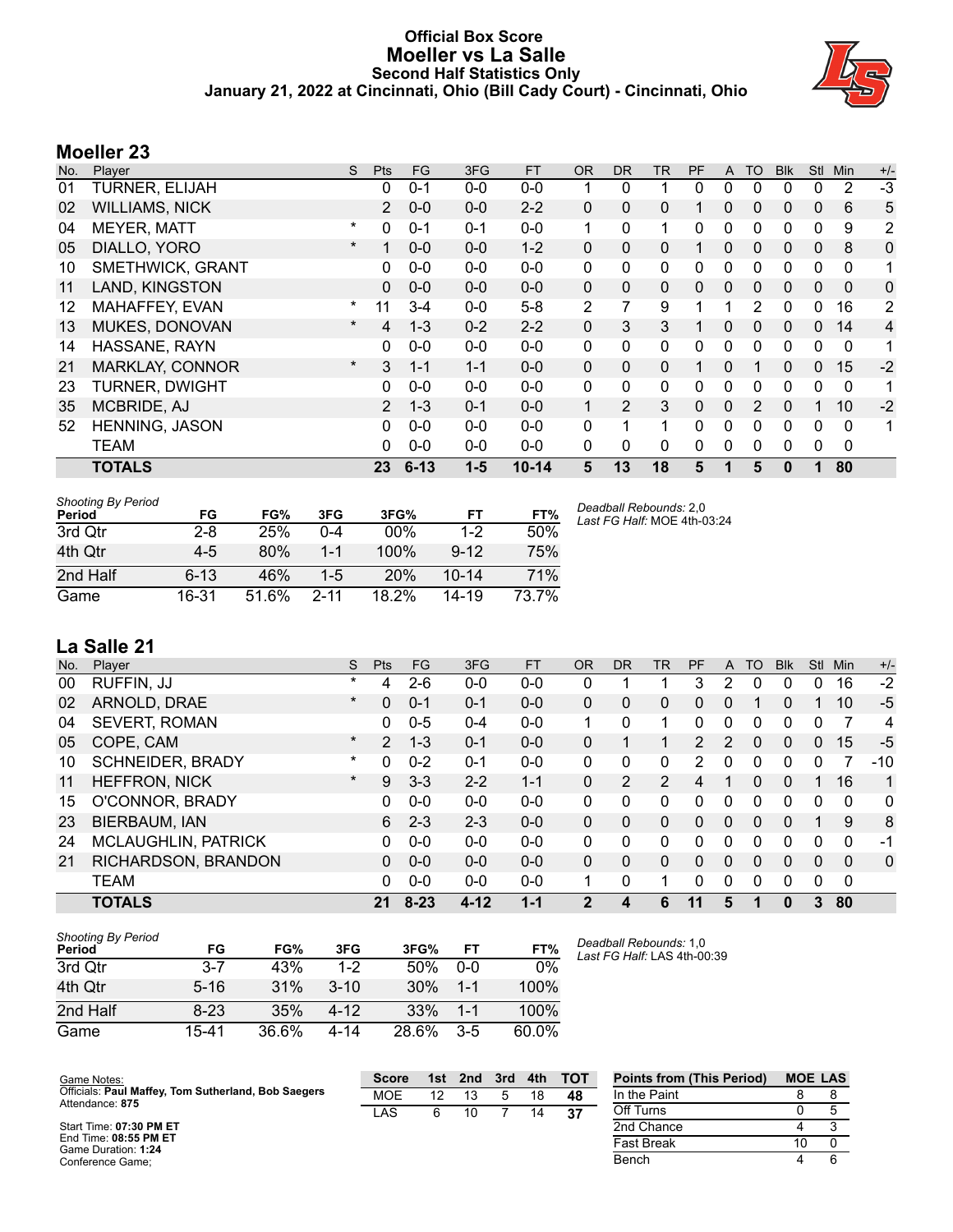#### **Official Box Score Moeller vs La Salle Third Quarter Statistics Only January 21, 2022 at Cincinnati, Ohio (Bill Cady Court) - Cincinnati, Ohio**



# **Moeller 23**

| No. | Player                  | S       | <b>Pts</b>     | <b>FG</b> | 3FG     | <b>FT</b> | <b>OR</b>    | <b>DR</b>      | <b>TR</b>      | PF | A            | TO       | <b>B</b> lk | Stl          | Min            | $+/-$       |
|-----|-------------------------|---------|----------------|-----------|---------|-----------|--------------|----------------|----------------|----|--------------|----------|-------------|--------------|----------------|-------------|
| 04  | <b>MEYER, MATT</b>      | $\ast$  | 0              | $0 - 1$   | $0 - 1$ | $0 - 0$   |              | 0              | 1              | 0  | 0            | 0        | 0           | 0            | 6              | 1           |
| 05  | DIALLO, YORO            | $\ast$  |                | $0 - 0$   | $0 - 0$ | $1 - 2$   | $\Omega$     | 0              | 0              |    | 0            | $\Omega$ | $\Omega$    | $\Omega$     | $\overline{7}$ | $-2$        |
| 12  | MAHAFFEY, EVAN          | *       | 2              | $1 - 2$   | $0 - 0$ | $0 - 0$   | 1            | $\overline{2}$ | 3              |    | 0            |          | 0           | 0            | 8              | $-2$        |
| 13  | MUKES, DONOVAN          | $\star$ | $\overline{2}$ | $1 - 3$   | $0 - 2$ | $0 - 0$   | $\Omega$     | $\overline{2}$ | $\overline{2}$ | 1  | $\mathbf{0}$ | $\Omega$ | $\Omega$    | $\mathbf{0}$ | 6              | 1           |
| 21  | <b>MARKLAY, CONNOR</b>  | $\ast$  | 0              | $0-0$     | $0 - 0$ | $0-0$     | 0            | 0              | 0              | 1  | 0            | $\Omega$ | 0           | $\mathbf{0}$ | 8              | $-2$        |
| 01  | <b>TURNER, ELIJAH</b>   |         | 0              | $0 - 1$   | $0 - 0$ | $0 - 0$   | $\mathbf{1}$ | 0              | 1              | 0  | $\mathbf{0}$ | 0        | 0           | $\mathbf{0}$ | $\overline{2}$ | $-3$        |
| 02  | <b>WILLIAMS, NICK</b>   |         | 0              | $0 - 0$   | $0 - 0$ | $0 - 0$   | $\mathbf{0}$ | 0              | $\mathbf{0}$   | 0  | 0            | $\Omega$ | 0           | $\Omega$     | $\mathbf{0}$   | 0           |
| 10  | <b>SMETHWICK, GRANT</b> |         | 0              | $0 - 0$   | $0 - 0$ | $0 - 0$   | $\Omega$     | 0              | 0              | 0  | 0            | $\Omega$ | 0           | $\mathbf{0}$ | $\Omega$       | $\mathbf 0$ |
| 11  | LAND, KINGSTON          |         | 0              | $0 - 0$   | $0 - 0$ | $0-0$     | 0            | 0              | 0              | 0  | 0            | 0        | 0           | 0            | 0              | 0           |
| 14  | HASSANE, RAYN           |         | $\Omega$       | $0 - 0$   | $0 - 0$ | $0 - 0$   | $\Omega$     | $\Omega$       | $\Omega$       | 0  | $\mathbf{0}$ | $\Omega$ | $\Omega$    | $\Omega$     | $\mathbf{0}$   | $\mathbf 0$ |
| 23  | <b>TURNER, DWIGHT</b>   |         | 0              | $0 - 0$   | $0 - 0$ | $0 - 0$   | 0            | 0              | 0              | 0  | 0            | $\Omega$ | 0           | $\Omega$     | 0              | 0           |
| 35  | MCBRIDE, AJ             |         | 0              | $0 - 1$   | $0 - 1$ | $0 - 0$   | $\mathbf{1}$ | $\Omega$       | 1              | 0  | $\mathbf{0}$ | $\Omega$ | $\Omega$    | $\Omega$     | 3              | $-3$        |
| 52  | <b>HENNING, JASON</b>   |         | 0              | $0-0$     | $0 - 0$ | $0 - 0$   | 0            | 0              | 0              | 0  | 0            | $\Omega$ | 0           | 0            | 0              | 0           |
|     | <b>TEAM</b>             |         |                |           |         |           | 0            | 0              | 0              | 0  |              | 0        |             |              |                |             |
|     | <b>TOTALS</b>           |         | 5              | $2 - 8$   | $0 - 4$ | $1 - 2$   | 4            | 4              | 8              | 4  | 0            |          | 0           | 0            | 40             |             |

| <b>Shooting By Period</b><br>Period | FG        | FG%   | 3FG      | 3FG%  |       | FT%   | Deadball Rebounds: 2,0 |
|-------------------------------------|-----------|-------|----------|-------|-------|-------|------------------------|
| 2nd Half                            | 0-0       | 0%    | 0-0      | $0\%$ | $0-0$ | 7%    |                        |
| Game                                | $16 - 31$ | 51.6% | $2 - 11$ | 18.2% | 14-19 | 73.7% |                        |

# **La Salle 21**

| No. | Player                     | S       | Pts      | FG      | 3FG     | <b>FT</b> | <b>OR</b> | <b>DR</b> | <b>TR</b> | PF | A        | TO       | <b>Blk</b> | Stl          | Min      | $+/-$          |
|-----|----------------------------|---------|----------|---------|---------|-----------|-----------|-----------|-----------|----|----------|----------|------------|--------------|----------|----------------|
| 00  | RUFFIN, JJ                 | *       | 4        | $2 - 4$ | $0 - 0$ | $0-0$     | 0         | 0         | 0         | 0  |          | 0        | 0          | 0            | 8        | 2              |
| 02  | ARNOLD, DRAE               | $\ast$  | $\Omega$ | $0 - 0$ | $0 - 0$ | $0-0$     | 0         | 0         | 0         | 0  | 0        | 0        | 0          | 0            | 6        | 1              |
| 05  | COPE, CAM                  | $\ast$  | $\Omega$ | $0 - 0$ | $0 - 0$ | $0 - 0$   | 0         | 1         | 1         |    | 0        | 0        | 0          | 0            |          | $-1$           |
| 10  | <b>SCHNEIDER, BRADY</b>    | $\star$ | $\Omega$ | $0 - 1$ | $0 - 0$ | $0 - 0$   | 0         | 0         | 0         |    | 0        | 0        | 0          | $\mathbf{0}$ | 5        | $-2$           |
| 11  | HEFFRON, NICK              | $\ast$  | $\Omega$ | $0 - 0$ | $0 - 0$ | $0 - 0$   | 0         | 2         | 2         |    | 0        | 0        | 0          | 0            | 8        | 2              |
| 04  | <b>SEVERT, ROMAN</b>       |         | 0        | $0 - 1$ | $0 - 1$ | $0 - 0$   | 0         | 0         | 0         | 0  | $\Omega$ | $\Omega$ | 0          | $\Omega$     | 3        | $\overline{4}$ |
| 15  | O'CONNOR, BRADY            |         | 0        | $0 - 0$ | $0 - 0$ | $0 - 0$   | 0         | 0         | 0         | 0  | 0        | 0        | 0          | 0            | 0        | $\mathbf{0}$   |
| 21  | RICHARDSON, BRANDON        |         | 0        | $0 - 0$ | $0 - 0$ | $0 - 0$   | 0         | 0         | 0         | 0  | $\Omega$ | 0        | 0          | $\Omega$     | 0        | $\mathbf{0}$   |
| 23  | BIERBAUM, IAN              |         | 3        | $1 - 1$ | $1 - 1$ | $0-0$     | $\Omega$  | 0         | 0         | 0  | 0        | 0        | 0          | $\Omega$     | 3        | 4              |
| 24  | <b>MCLAUGHLIN, PATRICK</b> |         | 0        | $0 - 0$ | $0 - 0$ | $0 - 0$   | 0         | $\Omega$  | 0         | 0  | $\Omega$ | 0        | 0          | $\Omega$     | $\Omega$ | $\mathbf{0}$   |
|     | <b>TEAM</b>                |         |          |         |         |           | $\Omega$  | 0         | 0         | 0  |          | 0        |            |              |          |                |
|     | <b>TOTALS</b>              |         |          | $3 - 7$ | $1 - 2$ | $0 - 0$   | 0         | 3         | 3         | 3  | 1        | $\bf{0}$ | 0          | $\bf{0}$     | 40       |                |
|     |                            |         |          |         |         |           |           |           |           |    |          |          |            |              |          |                |

| <b>Shooting By Period</b><br>Period | FG        | FG%   | 3FG  | 3FG%  | <b>FT</b> | FT%   | Deadball Rebounds: 1,0 |
|-------------------------------------|-----------|-------|------|-------|-----------|-------|------------------------|
| 2nd Half                            | 0-0       | 0%    | ი-ი  | 0%    | $0 - 0$   | 0%    |                        |
| Game                                | $15 - 41$ | 36.6% | 4-14 | 28.6% | $3-5$     | 60.0% |                        |

| <b>Points (This Period)</b> | MOE LAS      |              |
|-----------------------------|--------------|--------------|
| In the Paint                | 2            |              |
| Off Turns                   |              | 2            |
| 2nd Chance                  | 2            |              |
| <b>Fast Break</b>           |              |              |
| Bench                       |              | 2            |
| Per Poss                    | 0.833<br>3/6 | 1.000<br>3/7 |

| Game Notes:                                         | <b>Score</b> | 1st. | 2nd | 3rd | 4th | <b>TOT</b> | <b>Points (This Period)</b> | <b>MOE</b>    | <b>LAS</b> |
|-----------------------------------------------------|--------------|------|-----|-----|-----|------------|-----------------------------|---------------|------------|
| Officials: Paul Maffey, Tom Sutherland, Bob Saegers | <b>MOE</b>   | 12   | 13  |     | 18  | 48         | In the Paint                |               |            |
| Attendance: 875                                     | LAS          |      | 10  |     | 14  | 37         | Off Turns                   |               |            |
| Start Time: 07:30 PM ET                             |              |      |     |     |     |            | 2nd Chance                  |               |            |
| End Time: 08:55 PM ET<br>Game Duration: 1:24        |              |      |     |     |     |            | <b>Fast Break</b>           |               |            |
| Conference Game:                                    |              |      |     |     |     |            | Bench                       |               |            |
|                                                     |              |      |     |     |     |            | Per Poss                    | 0.833<br>$ -$ | .000       |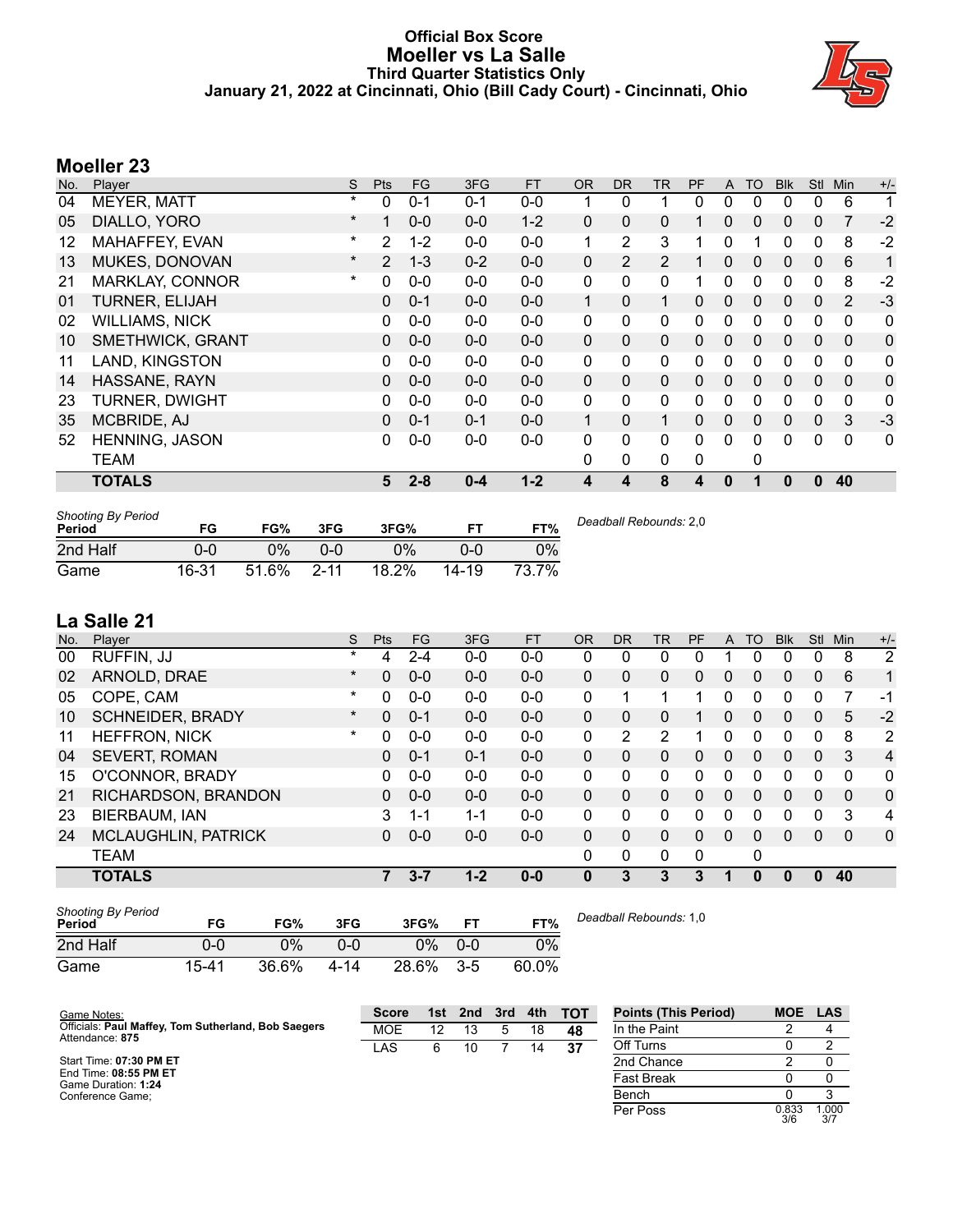## **Official Play-By-Play Moeller vs La Salle Third Quarter January 21, 2022 at Cincinnati, Ohio (Bill Cady Court) - Cincinnati, Ohio**



#### **Period 3**

#### **Starters:**

**Moeller**: 4 MEYER,MATT; 5 DIALLO,YORO; 12 MAHAFFEY,EVAN; 13 MUKES,DONOVAN; 21 MARKLAY,CONNOR; **La Salle**: 0 RUFFIN,JJ; 2 ARNOLD,DRAE; 5 COPE,CAM; 10 SCHNEIDER,BRADY; 11 HEFFRON,NICK;

| <b>Time</b>    | <b>VISITORS: Moeller</b>             | <b>Score</b> | <b>Margin</b>  | <b>HOME: La Salle</b>               |
|----------------|--------------------------------------|--------------|----------------|-------------------------------------|
| 08:00          |                                      |              |                | SUB OUT: SEVERT, ROMAN              |
| 08:00          |                                      |              |                | SUB OUT: RICHARDSON, BRANDON        |
| 08:00          |                                      |              |                | SUB IN: ARNOLD, DRAE                |
| 08:00          |                                      |              |                | SUB IN: HEFFRON, NICK               |
| 08:00          | SUB OUT: MCBRIDE, AJ                 |              |                |                                     |
| 08:00          | SUB IN: MUKES, DONOVAN               |              |                |                                     |
| 06:53          | FOUL (PERSONAL) by MUKES, DONOVAN    |              |                |                                     |
| 06:51          | FOUL (PERSONAL) by MARKLAY, CONNOR   |              |                |                                     |
| 06:47          |                                      |              |                | MISSED LAYUP by RUFFIN, JJ          |
| 06:44          | REBOUND (DEF) by MAHAFFEY, EVAN      |              |                |                                     |
| 06:42          |                                      |              |                | FOUL (PERSONAL) by COPE, CAM        |
| 06:27          |                                      |              |                | FOUL (PERSONAL) by SCHNEIDER, BRADY |
| 05:53          | GOOD! JUMPER by MAHAFFEY, EVAN [PNT] | 16-27        | $V$ 11         |                                     |
| 05:30          |                                      |              |                | MISSED LAYUP by RUFFIN, JJ          |
| 05:27          | REBOUND (DEF) by MUKES, DONOVAN      |              |                |                                     |
| 05:16          | MISSED 3PTR by MEYER, MATT           |              |                |                                     |
| 05:14          |                                      |              |                | REBOUND (DEF) by COPE, CAM          |
| 05:14          | FOUL (PERSONAL) by MAHAFFEY, EVAN    |              |                |                                     |
| 05:14          |                                      |              |                | SUB OUT: ARNOLD, DRAE               |
| 05:14          |                                      |              |                | SUB OUT: SCHNEIDER, BRADY           |
| 05:14          |                                      |              |                | SUB IN: SEVERT, ROMAN               |
| 05:14          |                                      |              |                | SUB IN: BIERBAUM, IAN               |
| 04:57          |                                      |              |                | MISSED 3PTR by SEVERT, ROMAN        |
| 04:54          | REBOUND (DEF) by MAHAFFEY, EVAN      |              |                |                                     |
| 04:52          | TURNOVER (BADPASS) by MAHAFFEY, EVAN |              |                |                                     |
| 04:31          |                                      | 18-27        | V <sub>9</sub> | GOOD! LAYUP by RUFFIN, JJ           |
| 03:51          | MISSED 3PTR by MUKES, DONOVAN        |              |                |                                     |
| 03:46          | REBOUND (OFF) by MEYER, MATT         |              |                |                                     |
| 03:38          | GOOD! JUMPER by MUKES, DONOVAN       | 18-29        | $V$ 11         |                                     |
| 03:17          |                                      | $20 - 29$    | V <sub>9</sub> | GOOD! LAYUP by RUFFIN, JJ           |
| 03:00<br>03:00 | GOOD! FT by DIALLO, YORO             | $20 - 30$    | $V$ 10         | FOUL (PERSONAL) by HEFFRON, NICK    |
| 03:00          |                                      |              |                | SUB OUT: COPE, CAM                  |
| 03:00          |                                      |              |                | SUB IN: ARNOLD, DRAE                |
| 03:00          | SUB OUT: MEYER, MATT                 |              |                |                                     |
| 03:00          | SUB OUT: MUKES, DONOVAN              |              |                |                                     |
| 03:00          | SUB IN: TURNER, ELIJAH               |              |                |                                     |
| 03:00          | SUB IN: MCBRIDE, AJ                  |              |                |                                     |
| 02:58          | MISSED FT by DIALLO, YORO            |              |                |                                     |
| 02:57          |                                      |              |                | REBOUND (DEF) by HEFFRON, NICK      |
| 02:57          | FOUL (PERSONAL) by DIALLO, YORO      |              |                |                                     |
| 02:34          |                                      | 23-30        | V <sub>7</sub> | GOOD! 3PTR by BIERBAUM, IAN         |
| 02:34          |                                      |              |                | ASSIST by RUFFIN, JJ                |
| 02:03          |                                      |              |                | SUB OUT: SEVERT, ROMAN              |
| 02:03          |                                      |              |                | SUB OUT: BIERBAUM, IAN              |
| 02:03          |                                      |              |                | SUB IN: COPE, CAM                   |
| 02:03          |                                      |              |                | SUB IN: SCHNEIDER, BRADY            |
| 01:37          | MISSED 3PTR by MCBRIDE, AJ           |              |                |                                     |
| 01:31          | REBOUND (OFF) by MAHAFFEY, EVAN      |              |                |                                     |
| 01:31          | MISSED LAYUP by MAHAFFEY, EVAN       |              |                |                                     |
| 01:28          | REBOUND (OFF) by TURNER, ELIJAH      |              |                |                                     |
| 01:27          | MISSED JUMPER by TURNER, ELIJAH      |              |                |                                     |
| 01:27          | REBOUND (OFF) by MCBRIDE, AJ         |              |                |                                     |
| 01:27          | SUB OUT: TURNER, ELIJAH              |              |                |                                     |
| 01:27          | SUB OUT: DIALLO, YORO                |              |                |                                     |
| 01:27          | SUB IN: MEYER, MATT                  |              |                |                                     |
| 01:27          | SUB IN: MUKES, DONOVAN               |              |                |                                     |
| 01:20          | MISSED 3PTR by MUKES, DONOVAN        |              |                |                                     |
| 01:16          |                                      |              |                | REBOUND (DEF) by HEFFRON, NICK      |
| 00:01          |                                      |              |                | MISSED JUMPER by SCHNEIDER, BRADY   |
| 00:01          | REBOUND (DEF) by MUKES, DONOVAN      |              |                |                                     |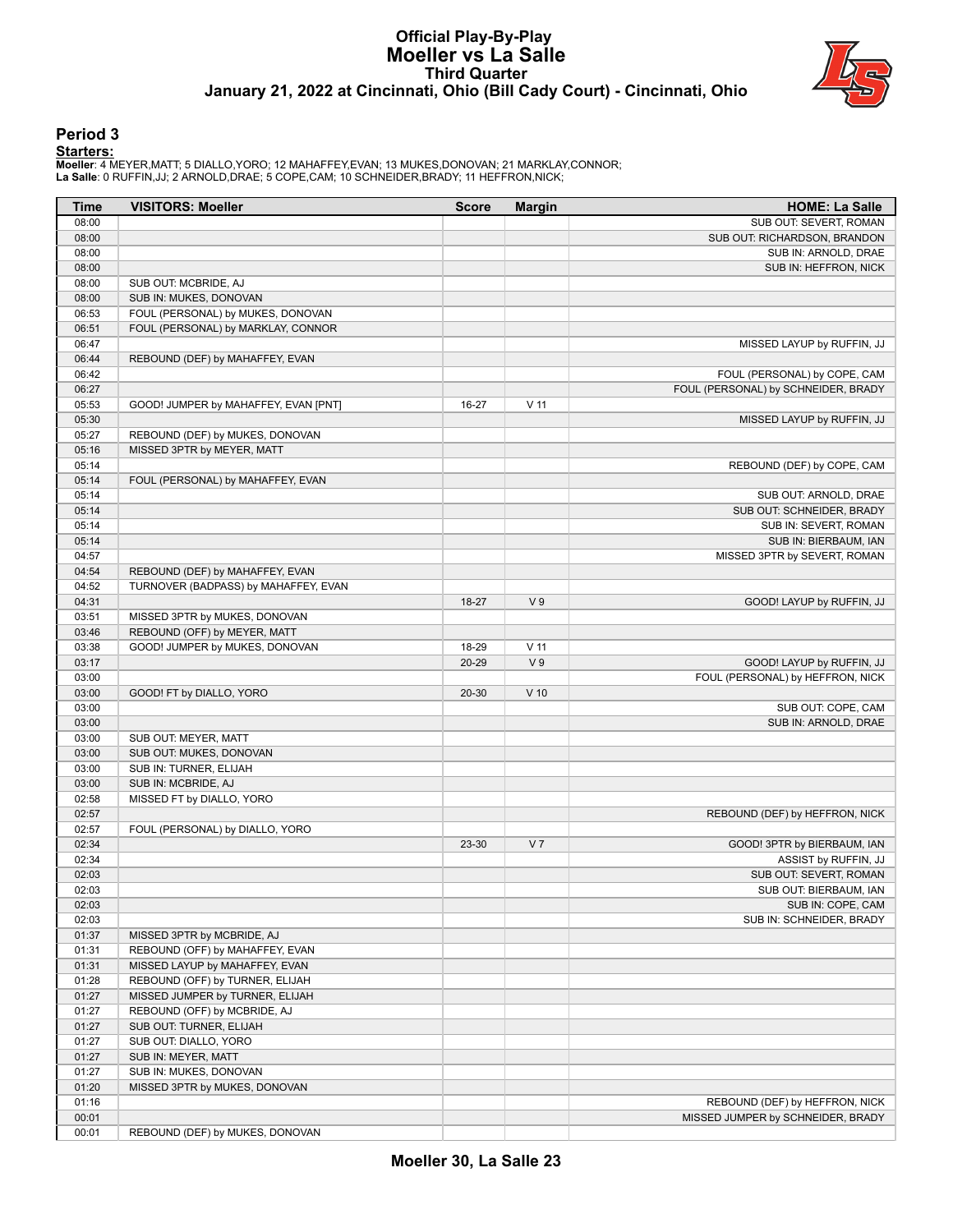| <b>Points (This Period)</b> | <b>MOE</b>   | LAS          |
|-----------------------------|--------------|--------------|
| In the Paint                |              |              |
| Off Turns                   |              |              |
| 2nd Chance                  |              |              |
| <b>Fast Break</b>           |              |              |
| Bench                       |              |              |
| Per Poss                    | 0.833<br>3/6 | 1.000<br>3/7 |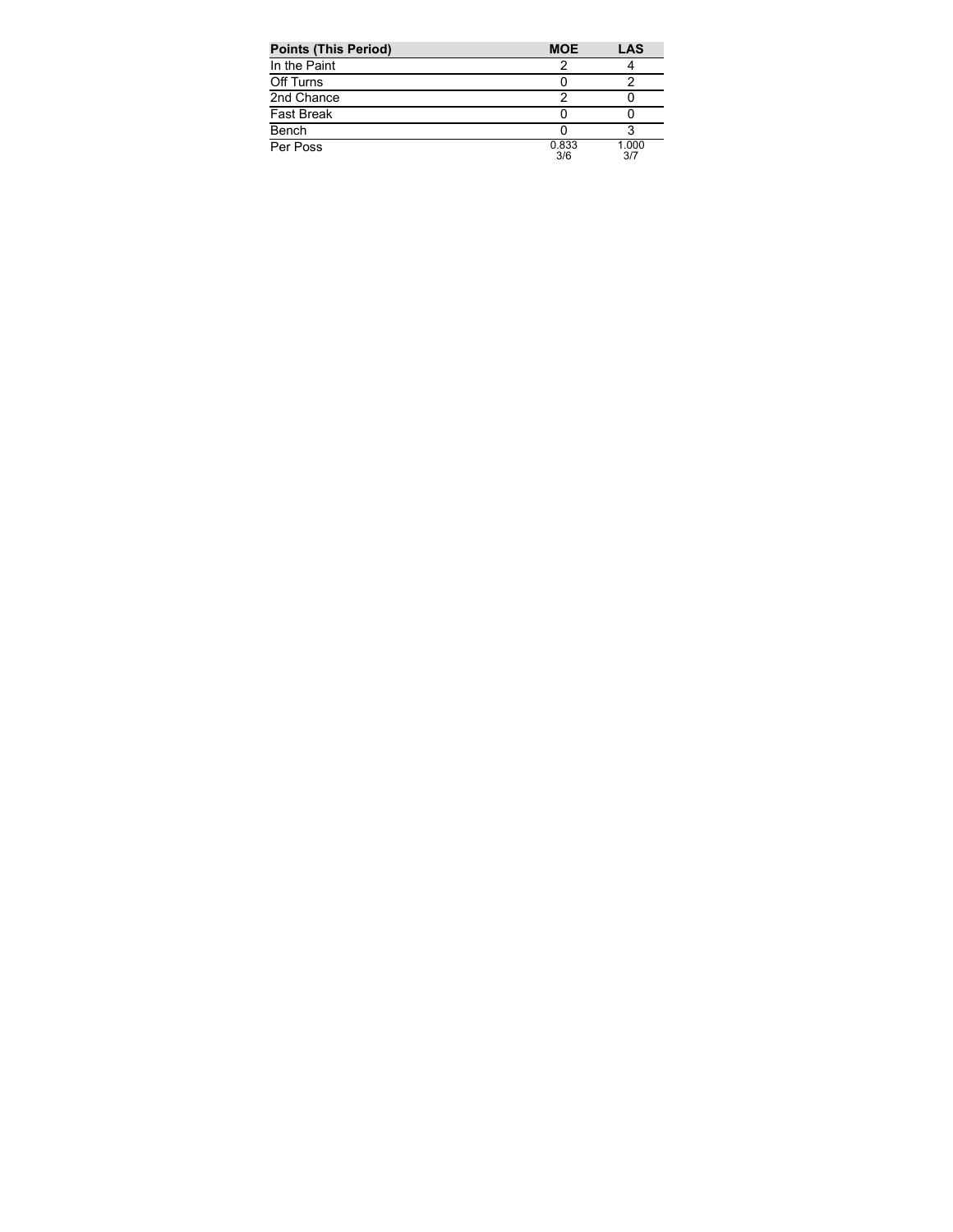## **Official Box Score Moeller vs La Salle Fourth Quarter Statistics Only January 21, 2022 at Cincinnati, Ohio (Bill Cady Court) - Cincinnati, Ohio**



## **Moeller 18**

| $+/-$<br>Min                                                  |
|---------------------------------------------------------------|
| 3<br>1                                                        |
| $\overline{2}$<br>$\mathbf 1$                                 |
| 8<br>4                                                        |
| 3<br>8                                                        |
| 7<br>0                                                        |
| 0<br>$\mathbf 0$                                              |
| 5<br>6                                                        |
| $\Omega$<br>1                                                 |
| 0<br>0                                                        |
| 1<br>$\mathbf 0$                                              |
| $\Omega$<br>1                                                 |
| $\overline{7}$<br>1                                           |
| 0<br>1                                                        |
|                                                               |
| 40                                                            |
| 0<br>$\Omega$<br>0<br>$\mathbf{0}$<br>$\Omega$<br>$\mathbf 0$ |

| <b>Shooting By Period</b><br>Period | FG    | FG%      | 3FG      | 3FG%     |           | FT%   | Deadball Rebounds: 2,0 |
|-------------------------------------|-------|----------|----------|----------|-----------|-------|------------------------|
| Game                                | 16-31 | $51.6\%$ | $2 - 11$ | $18.2\%$ | $14 - 19$ | 73.7% |                        |

# **La Salle 14**

| No. | Plaver                     | S        | Pts      | FG.      | 3FG      | <b>FT</b> | <b>OR</b>    | <b>DR</b> | TR       | <b>PF</b> | A        | TO       | <b>Blk</b> | Stl      | Min      | $+/-$        |
|-----|----------------------------|----------|----------|----------|----------|-----------|--------------|-----------|----------|-----------|----------|----------|------------|----------|----------|--------------|
| 00  | RUFFIN, JJ                 | $\star$  | 0        | $0 - 2$  | $0 - 0$  | $0-0$     | 0            |           | 1        | 3         |          | 0        | 0          | 0        | 8        | $-4$         |
| 02  | ARNOLD, DRAE               | $^\star$ | $\Omega$ | $0 - 1$  | $0 - 1$  | $0 - 0$   | 0            | 0         | 0        | 0         | 0        |          | 0          |          | 4        | $-6$         |
| 05  | COPE, CAM                  | $\ast$   | 2        | $1 - 3$  | $0 - 1$  | $0-0$     | 0            | 0         | 0        | 1         | 2        | 0        | 0          | 0        | 8        | $-4$         |
| 10  | <b>SCHNEIDER, BRADY</b>    | $\star$  | $\Omega$ | $0 - 1$  | $0 - 1$  | $0 - 0$   | 0            | 0         | $\Omega$ |           | 0        | 0        | 0          | 0        | 2        | -8           |
| 11  | HEFFRON, NICK              | $\ast$   | 9        | $3 - 3$  | $2 - 2$  | $1 - 1$   | 0            | 0         | 0        | 3         |          | 0        | 0          |          | 8        | -1           |
| 04  | <b>SEVERT, ROMAN</b>       |          | $\Omega$ | $0 - 4$  | $0 - 3$  | $0 - 0$   |              | $\Omega$  | 1        | 0         | 0        | 0        | 0          | 0        | 4        | $\mathbf{0}$ |
| 15  | O'CONNOR, BRADY            |          | 0        | $0 - 0$  | $0 - 0$  | $0 - 0$   | $\Omega$     | 0         | 0        | 0         | 0        | 0        | 0          | 0        | 0        | $\mathbf{0}$ |
| 21  | RICHARDSON, BRANDON        |          | $\Omega$ | $0 - 0$  | $0 - 0$  | $0 - 0$   | 0            | 0         | $\Omega$ | 0         | $\Omega$ | $\Omega$ | $\Omega$   | $\Omega$ | $\Omega$ | $\Omega$     |
| 23  | BIERBAUM, IAN              |          | 3        | $1 - 2$  | $1 - 2$  | $0-0$     | $\Omega$     | 0         | 0        | 0         | 0        | 0        | 0          |          | 6        | 4            |
| 24  | <b>MCLAUGHLIN, PATRICK</b> |          | $\Omega$ | $0 - 0$  | $0 - 0$  | $0 - 0$   | 0            | $\Omega$  | $\Omega$ | $\Omega$  | 0        | 0        | 0          | 0        | $\Omega$ | $-1$         |
|     | <b>TEAM</b>                |          |          |          |          |           |              | 0         | 1        | $\Omega$  |          | 0        |            |          |          |              |
|     | <b>TOTALS</b>              |          | 14       | $5 - 16$ | $3 - 10$ | $1 - 1$   | $\mathbf{2}$ |           | 3        | 8         | 4        |          | 0          | 3        | 40       |              |
|     |                            |          |          |          |          |           |              |           |          |           |          |          |            |          |          |              |

| <b>Shooting By Period</b><br>Period | FG    | FG%   | 3FG      | 3FG%  |       | FT%   | Deadball Rebounds: 1,0 |
|-------------------------------------|-------|-------|----------|-------|-------|-------|------------------------|
| Game                                | 15-41 | 36.6% | $4 - 14$ | 28.6% | $3-5$ | 60.0% |                        |

| Game Notes:                                         | <b>Score</b> |    | 1st 2nd | 3rd | 4th | <b>- тот</b> | <b>Points (This Period)</b> | MOE LAS      |               |
|-----------------------------------------------------|--------------|----|---------|-----|-----|--------------|-----------------------------|--------------|---------------|
| Officials: Paul Maffey, Tom Sutherland, Bob Saegers | <b>MOE</b>   | 12 | 13      | 5   | 18  | 48           | In the Paint                |              |               |
| Attendance: 875<br>LAS                              |              | 6. | 10      |     | 14  | 37           | Off Turns                   |              |               |
| Start Time: 07:30 PM ET                             |              |    |         |     |     |              | 2nd Chance                  |              |               |
| End Time: 08:55 PM ET<br>Game Duration: 1:24        |              |    |         |     |     |              | <b>Fast Break</b>           |              |               |
| Conference Game:                                    |              |    |         |     |     |              | Bench                       |              |               |
|                                                     |              |    |         |     |     |              | Per Poss                    | .385<br>9/13 | 0.933<br>6/15 |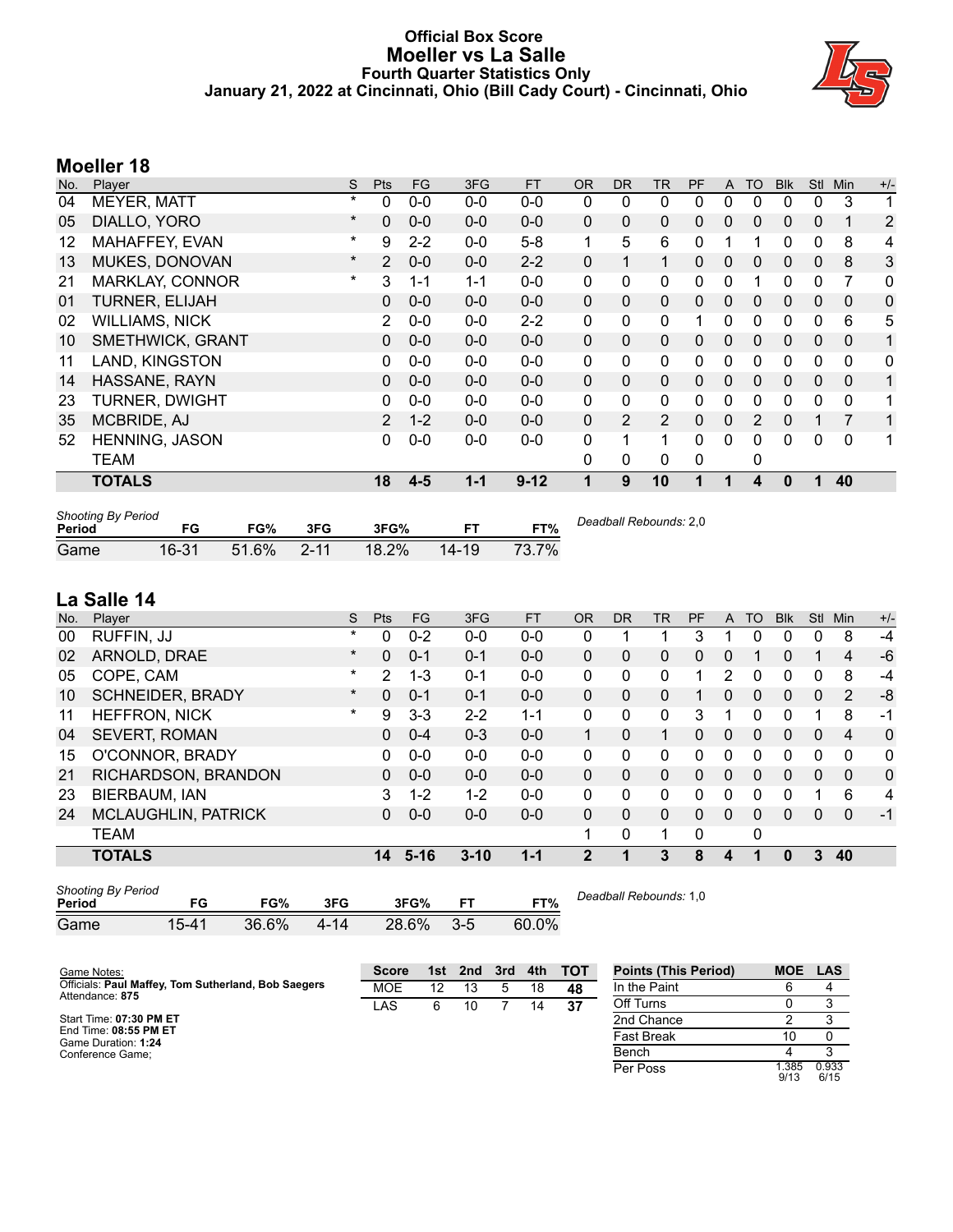#### **Official Play-By-Play Moeller vs La Salle Fourth Quarter January 21, 2022 at Cincinnati, Ohio (Bill Cady Court) - Cincinnati, Ohio**



#### **Period 4**

#### **Starters:**

**Moeller**: 4 MEYER,MATT; 5 DIALLO,YORO; 12 MAHAFFEY,EVAN; 13 MUKES,DONOVAN; 21 MARKLAY,CONNOR; **La Salle**: 0 RUFFIN,JJ; 2 ARNOLD,DRAE; 5 COPE,CAM; 10 SCHNEIDER,BRADY; 11 HEFFRON,NICK;

| Time           | <b>VISITORS: Moeller</b>              | <b>Score</b> | <b>Margin</b>  | <b>HOME: La Salle</b>                                     |
|----------------|---------------------------------------|--------------|----------------|-----------------------------------------------------------|
| 08:00          |                                       |              |                | SUB OUT: ARNOLD, DRAE                                     |
| 08:00          |                                       |              |                | SUB OUT: SCHNEIDER, BRADY                                 |
| 08:00          |                                       |              |                | SUB IN: SEVERT, ROMAN                                     |
| 08:00          |                                       |              |                | SUB IN: BIERBAUM, IAN                                     |
| 07:50          |                                       |              |                | MISSED JUMPER by RUFFIN, JJ                               |
| 07:47          | REBOUND (DEF) by MAHAFFEY, EVAN       |              |                |                                                           |
| 07:23          | TURNOVER (TRAVEL) by MAHAFFEY, EVAN   |              |                |                                                           |
| 07:23          |                                       |              |                | SUB OUT: SEVERT, ROMAN                                    |
| 07:23          |                                       |              |                | SUB IN: ARNOLD, DRAE                                      |
| 07:12          |                                       | 26-30        | V <sub>4</sub> | GOOD! 3PTR by HEFFRON, NICK                               |
| 07:12          |                                       |              |                | ASSIST by COPE, CAM                                       |
| 06:58          | GOOD! 3PTR by MARKLAY, CONNOR [FB]    | 26-33        | V <sub>7</sub> |                                                           |
| 06:58          | ASSIST by MAHAFFEY, EVAN              |              |                |                                                           |
| 06:47          |                                       | 28-33        | V <sub>5</sub> | GOOD! LAYUP by COPE, CAM                                  |
| 06:47          |                                       |              |                | ASSIST by HEFFRON, NICK                                   |
| 06:15          |                                       |              |                | FOUL (PERSONAL) by RUFFIN, JJ                             |
| 06:15          | MISSED FT by MAHAFFEY, EVAN           |              |                |                                                           |
| 06:15          | REBOUND (OFF) by TEAM                 |              |                |                                                           |
| 06:15          |                                       |              |                | SUB OUT: ARNOLD, DRAE                                     |
| 06:15          |                                       |              |                | SUB IN: SEVERT, ROMAN                                     |
| 06:15          | SUB OUT: MEYER, MATT                  |              |                |                                                           |
| 06:15          | SUB IN: WILLIAMS, NICK                |              |                |                                                           |
| 06:15          | MISSED FT by MAHAFFEY, EVAN           |              |                |                                                           |
| 06:15          |                                       |              |                | REBOUND (DEF) by RUFFIN, JJ                               |
| 06:00          |                                       |              |                | MISSED 3PTR by SEVERT, ROMAN                              |
| 05:57          | REBOUND (DEF) by MAHAFFEY, EVAN       |              |                |                                                           |
| 05:41          |                                       |              |                | FOUL (PERSONAL) by RUFFIN, JJ                             |
| 05:30          | TURNOVER (BADPASS) by MCBRIDE, AJ     |              |                |                                                           |
| 05:30          |                                       |              |                | STEAL by BIERBAUM, IAN                                    |
| 05:22          |                                       |              |                | MISSED 3PTR by SEVERT, ROMAN                              |
| 05:16          | REBOUND (DEF) by MCBRIDE, AJ          |              |                |                                                           |
| 05:06          | GOOD! LAYUP by MCBRIDE, AJ [FB]       | 28-35        | V <sub>7</sub> |                                                           |
| 05:05          | TIMEOUT 30SEC                         |              |                |                                                           |
| 04:35          |                                       |              |                | MISSED JUMPER by RUFFIN, JJ                               |
| 04:32          | REBOUND (DEF) by MUKES, DONOVAN       |              |                |                                                           |
| 04:16          | GOOD! LAYUP by MAHAFFEY, EVAN [PNT]   | 28-37        | V <sub>9</sub> |                                                           |
| 04:00<br>03:47 |                                       | 30-37        | V <sub>7</sub> | <b>TIMEOUT TEAM</b><br>GOOD! LAYUP by HEFFRON, NICK [PNT] |
| 03:47          | FOUL (PERSONAL) by WILLIAMS, NICK     |              |                |                                                           |
| 03:47          |                                       | $31 - 37$    | $V_6$          | GOOD! FT by HEFFRON, NICK                                 |
| 03:47          |                                       |              |                | SUB OUT: SEVERT, ROMAN                                    |
| 03:47          |                                       |              |                | SUB OUT: BIERBAUM, IAN                                    |
| 03:47          |                                       |              |                | SUB IN: ARNOLD, DRAE                                      |
| 03:47          |                                       |              |                | SUB IN: SCHNEIDER, BRADY                                  |
| 03:24          |                                       |              |                | FOUL (PERSONAL) by SCHNEIDER, BRADY                       |
| 03:24          | MISSED LAYUP by MCBRIDE, AJ           |              |                |                                                           |
| 03:24          | REBOUND (OFF) by MAHAFFEY, EVAN       |              |                |                                                           |
| 03:24          | GOOD! LAYUP by MAHAFFEY, EVAN         | 31-39        | V8             |                                                           |
| 03:11          |                                       |              |                | TURNOVER (LOSTBALL) by ARNOLD, DRAE                       |
| 03:11          | STEAL by MCBRIDE, AJ                  |              |                |                                                           |
| 02:40          | TIMEOUT 30SEC                         |              |                |                                                           |
| 02:05          | TIMEOUT TEAM                          |              |                |                                                           |
| 01:53          | TURNOVER (BADPASS) by MARKLAY, CONNOR |              |                |                                                           |
| 01:53          |                                       |              |                | STEAL by HEFFRON, NICK                                    |
| 01:45          |                                       |              |                | MISSED 3PTR by SCHNEIDER, BRADY                           |
| 01:41          | REBOUND (DEF) by MCBRIDE, AJ          |              |                |                                                           |
| 01:40          | TURNOVER (LOSTBALL) by MCBRIDE, AJ    |              |                |                                                           |
| 01:40          |                                       |              |                | STEAL by ARNOLD, DRAE                                     |
| 01:35          |                                       |              |                | MISSED 3PTR by ARNOLD, DRAE                               |
| 01:34          | REBOUND (DEF) by MAHAFFEY, EVAN       |              |                |                                                           |
| 01:34          |                                       |              |                | FOUL (PERSONAL) by HEFFRON, NICK                          |
| 01:34          | GOOD! FT by MAHAFFEY, EVAN [FB]       | $31 - 40$    | V <sub>9</sub> |                                                           |
| 01:34          | GOOD! FT by MAHAFFEY, EVAN [FB]       | $31 - 41$    | $V$ 10         |                                                           |
| 01:34          |                                       |              |                | SUB OUT: ARNOLD, DRAE                                     |
| 01:34          |                                       |              |                | SUB OUT: SCHNEIDER, BRADY                                 |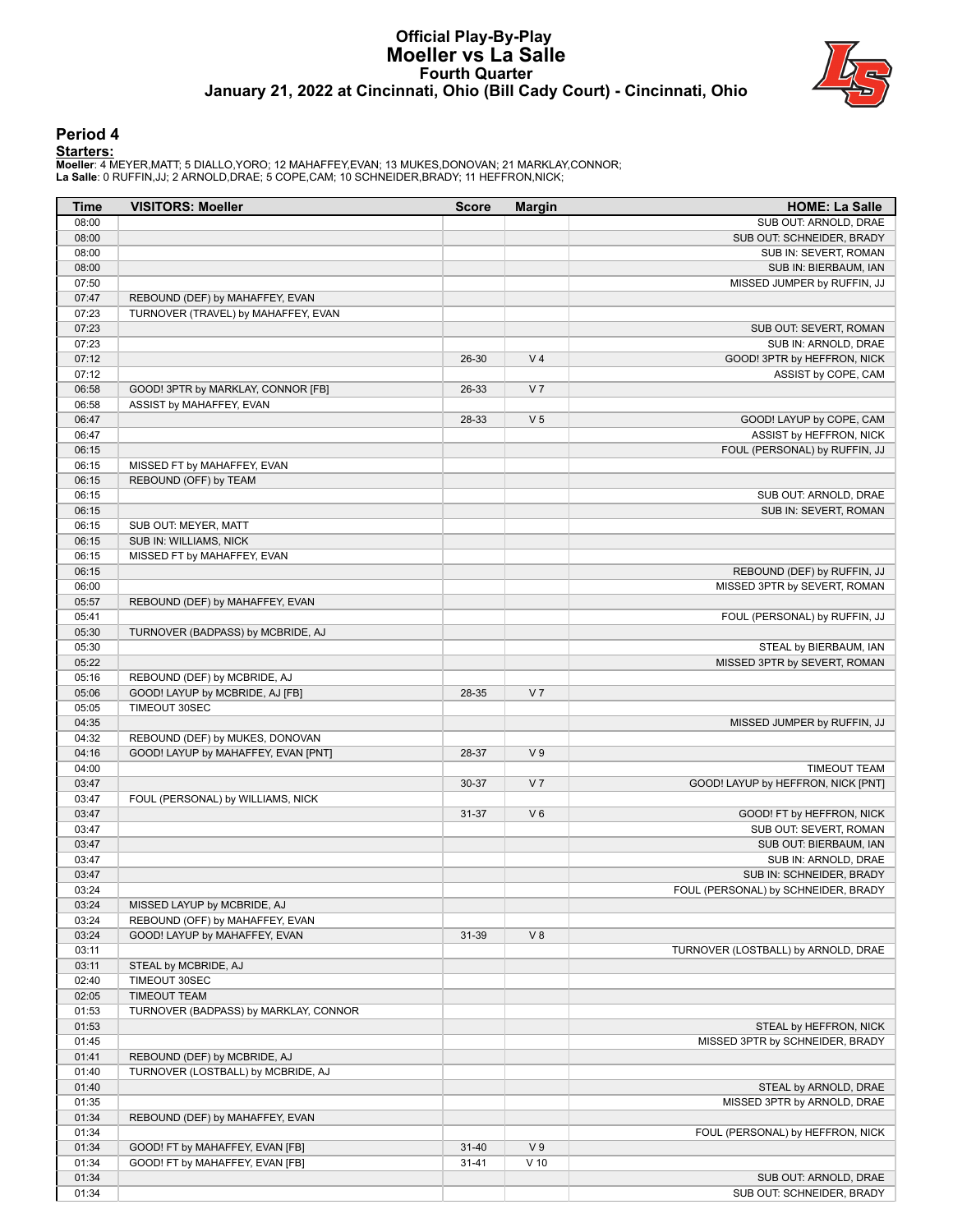| <b>Time</b>    | <b>VISITORS: Moeller</b>        | <b>Score</b> | <b>Margin</b>   | <b>HOME: La Salle</b>                                           |
|----------------|---------------------------------|--------------|-----------------|-----------------------------------------------------------------|
| 01:34          |                                 |              |                 | SUB IN: SEVERT, ROMAN                                           |
| 01:34          |                                 |              |                 | SUB IN: BIERBAUM, IAN                                           |
| 01:25          |                                 | $34 - 41$    | V <sub>7</sub>  | GOOD! 3PTR by BIERBAUM, IAN                                     |
| 01:25          |                                 |              |                 | ASSIST by RUFFIN, JJ                                            |
| 01:23          |                                 |              |                 | <b>TIMEOUT TEAM</b>                                             |
| 01:23          |                                 |              |                 | SUB OUT: SEVERT, ROMAN                                          |
| 01:23          |                                 |              |                 | SUB OUT: BIERBAUM, IAN                                          |
| 01:23          |                                 |              |                 | SUB IN: ARNOLD, DRAE                                            |
| 01:23          |                                 |              |                 | SUB IN: SCHNEIDER, BRADY                                        |
| 01:23          | SUB OUT: MARKLAY, CONNOR        |              |                 |                                                                 |
| 01:23          | SUB IN: MEYER, MATT             |              |                 |                                                                 |
| 01:13          |                                 |              |                 | FOUL (PERSONAL) by HEFFRON, NICK                                |
| 01:13          | GOOD! FT by MAHAFFEY, EVAN      | 34-42        | V8              |                                                                 |
| 01:13          | SUB OUT: MCBRIDE, AJ            |              |                 |                                                                 |
| 01:13          | SUB IN: DIALLO, YORO            |              |                 |                                                                 |
| 01:13          | GOOD! FT by MAHAFFEY, EVAN      | 34-43        | V <sub>9</sub>  |                                                                 |
| 01:13          |                                 |              |                 | SUB OUT: ARNOLD, DRAE                                           |
| 01:13          |                                 |              |                 | SUB OUT: SCHNEIDER, BRADY                                       |
| 01:13          |                                 |              |                 | SUB IN: SEVERT, ROMAN                                           |
| 01:13          |                                 |              |                 | SUB IN: BIERBAUM, IAN                                           |
| 01:03          | REBOUND (DEF) by MAHAFFEY, EVAN |              |                 | MISSED 3PTR by SEVERT, ROMAN                                    |
| 00:58<br>00:52 |                                 |              |                 |                                                                 |
| 00:52          |                                 | 34-44        | $V$ 10          | FOUL (PERSONAL) by COPE, CAM                                    |
| 00:52          | GOOD! FT by WILLIAMS, NICK      | 34-45        | $V$ 11          |                                                                 |
| 00:43          | GOOD! FT by WILLIAMS, NICK      |              |                 |                                                                 |
| 00:42          |                                 |              |                 | MISSED JUMPER by COPE, CAM<br>REBOUND (OFF) by TEAM             |
| 00:39          |                                 | 37-45        | V8              | GOOD! 3PTR by HEFFRON, NICK                                     |
| 00:39          |                                 |              |                 | ASSIST by COPE, CAM                                             |
| 00:37          |                                 |              |                 | <b>TIMEOUT TEAM</b>                                             |
| 00:37          |                                 |              |                 | SUB OUT: HEFFRON, NICK                                          |
| 00:37          |                                 |              |                 | SUB OUT: BIERBAUM, IAN                                          |
| 00:37          |                                 |              |                 | SUB IN: ARNOLD, DRAE                                            |
| 00:37          |                                 |              |                 | SUB IN: SCHNEIDER, BRADY                                        |
| 00:34          |                                 |              |                 | FOUL (PERSONAL) by RUFFIN, JJ                                   |
| 00:34          | GOOD! FT by MUKES, DONOVAN [FB] | 37-46        | V <sub>9</sub>  |                                                                 |
| 00:34          | GOOD! FT by MUKES, DONOVAN [FB] | 37-47        | $V$ 10          |                                                                 |
| 00:34          |                                 |              |                 | SUB OUT: ARNOLD, DRAE                                           |
| 00:34          |                                 |              |                 | SUB OUT: SCHNEIDER, BRADY                                       |
| 00:34          |                                 |              |                 | SUB IN: HEFFRON, NICK                                           |
| 00:34          |                                 |              |                 | SUB IN: BIERBAUM, IAN                                           |
| 00:27          |                                 |              |                 | MISSED 3PTR by BIERBAUM, IAN                                    |
| 00:24          | REBOUND (DEF) by MAHAFFEY, EVAN |              |                 |                                                                 |
| 00:24          |                                 |              |                 | FOUL (PERSONAL) by HEFFRON, NICK                                |
| 00:24          |                                 |              |                 | SUB OUT: HEFFRON, NICK                                          |
| 00:24          |                                 |              |                 | SUB IN: MCLAUGHLIN, PATRICK                                     |
| 00:24          | MISSED FT by MAHAFFEY, EVAN     |              |                 |                                                                 |
| 00:24          | REBOUND (OFF) by TEAM           |              |                 |                                                                 |
| 00:24          | SUB OUT: WILLIAMS, NICK         |              |                 |                                                                 |
| 00:24          | SUB OUT: MEYER, MATT            |              |                 |                                                                 |
| 00:24          | SUB OUT: DIALLO, YORO           |              |                 |                                                                 |
| 00:24          | SUB OUT: MUKES, DONOVAN         |              |                 |                                                                 |
| 00:24          | SUB IN: SMETHWICK, GRANT        |              |                 |                                                                 |
| 00:24          | SUB IN: HASSANE, RAYN           |              |                 |                                                                 |
| 00:24          | SUB IN: TURNER, DWIGHT          |              |                 |                                                                 |
| 00:24          | SUB IN: HENNING, JASON          |              |                 |                                                                 |
| 00:24          | GOOD! FT by MAHAFFEY, EVAN [FB] | 37-48        | V <sub>11</sub> |                                                                 |
| 00:24          | SUB OUT: MAHAFFEY, EVAN         |              |                 |                                                                 |
| 00:24          | SUB IN: LAND, KINGSTON          |              |                 |                                                                 |
| 00:09<br>00:04 |                                 |              |                 | MISSED 3PTR by COPE, CAM                                        |
| 00:04          |                                 |              |                 | REBOUND (OFF) by SEVERT, ROMAN<br>MISSED LAYUP by SEVERT, ROMAN |
| 00:03          | REBOUND (DEF) by HENNING, JASON |              |                 |                                                                 |
|                |                                 |              |                 |                                                                 |

## **Moeller 48, La Salle 37**

| <b>Points (This Period)</b> | <b>MOE</b>    | LAS           |
|-----------------------------|---------------|---------------|
| In the Paint                |               |               |
| Off Turns                   |               |               |
| 2nd Chance                  |               |               |
| <b>Fast Break</b>           | 10            |               |
| Bench                       |               |               |
| Per Poss                    | 1.385<br>9/13 | 0.933<br>6/15 |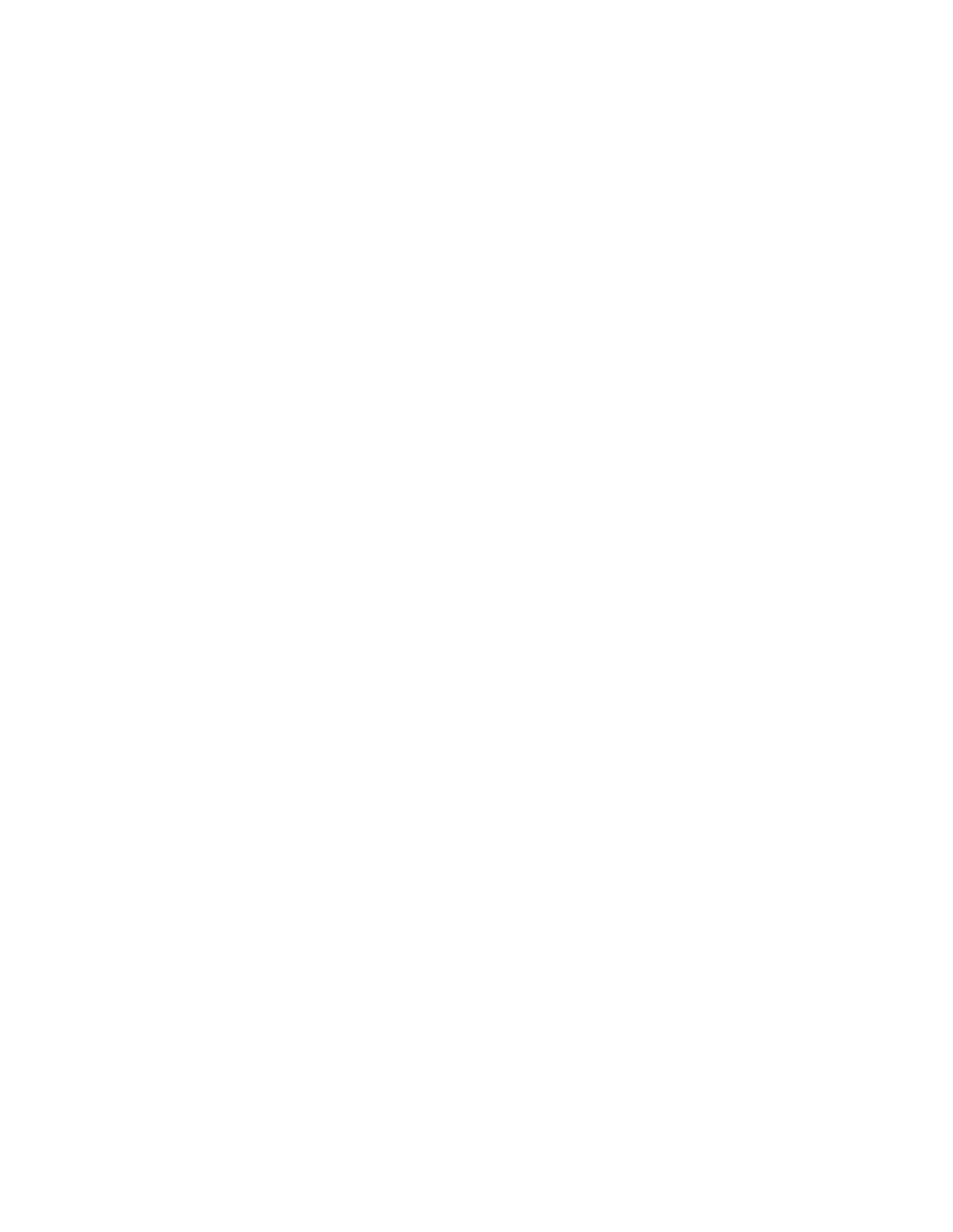## **Official Scoring/Possession Reference Chart Moeller vs La Salle Period 1 January 21, 2022 at Cincinnati, Ohio (Bill Cady Court) - Cincinnati, Ohio**



#### **Period 1**

#### **Starters:**

**Moeller**: 4 MEYER,MATT; 5 DIALLO,YORO; 12 MAHAFFEY,EVAN; 13 MUKES,DONOVAN; 21 MARKLAY,CONNOR; **La Salle**: 0 RUFFIN,JJ; 2 ARNOLD,DRAE; 5 COPE,CAM; 10 SCHNEIDER,BRADY; 11 HEFFRON,NICK;

| <b>Time</b> | <b>VISITORS: Moeller</b>             | <b>Score</b> | <b>Margin</b>  | <b>HOME: La Salle</b>                |
|-------------|--------------------------------------|--------------|----------------|--------------------------------------|
| 07:25       | GOOD! JUMPER by MUKES, DONOVAN       | $0 - 2$      | V <sub>2</sub> |                                      |
| 06:47       |                                      | $2 - 2$      | т              | GOOD! LAYUP by ARNOLD, DRAE [FB/PNT] |
| 05:23       | GOOD! FT by MAHAFFEY, EVAN [FB]      | $2 - 3$      | V <sub>1</sub> |                                      |
| 05:23       | GOOD! FT by MAHAFFEY, EVAN [FB]      | $2 - 4$      | V <sub>2</sub> |                                      |
| 04:40       | GOOD! JUMPER by MAHAFFEY, EVAN [PNT] | $2 - 6$      | V <sub>4</sub> |                                      |
| 04:06       | GOOD! LAYUP by MARKLAY, CONNOR [PNT] | $2 - 8$      | $V_6$          |                                      |
| 03:34       |                                      | $4 - 8$      | V <sub>4</sub> | GOOD! JUMPER by SCHNEIDER, BRADY     |
| 03:02       |                                      | $6 - 8$      | V <sub>2</sub> | GOOD! LAYUP by RUFFIN, JJ [FB]       |
| 01:10       | GOOD! LAYUP by MCBRIDE, AJ [PNT]     | 6-10         | V <sub>4</sub> |                                      |
| 00:02       | GOOD! DUNK by DIALLO, YORO           | $6 - 12$     | $V_6$          |                                      |

**Moeller 12, La Salle 6**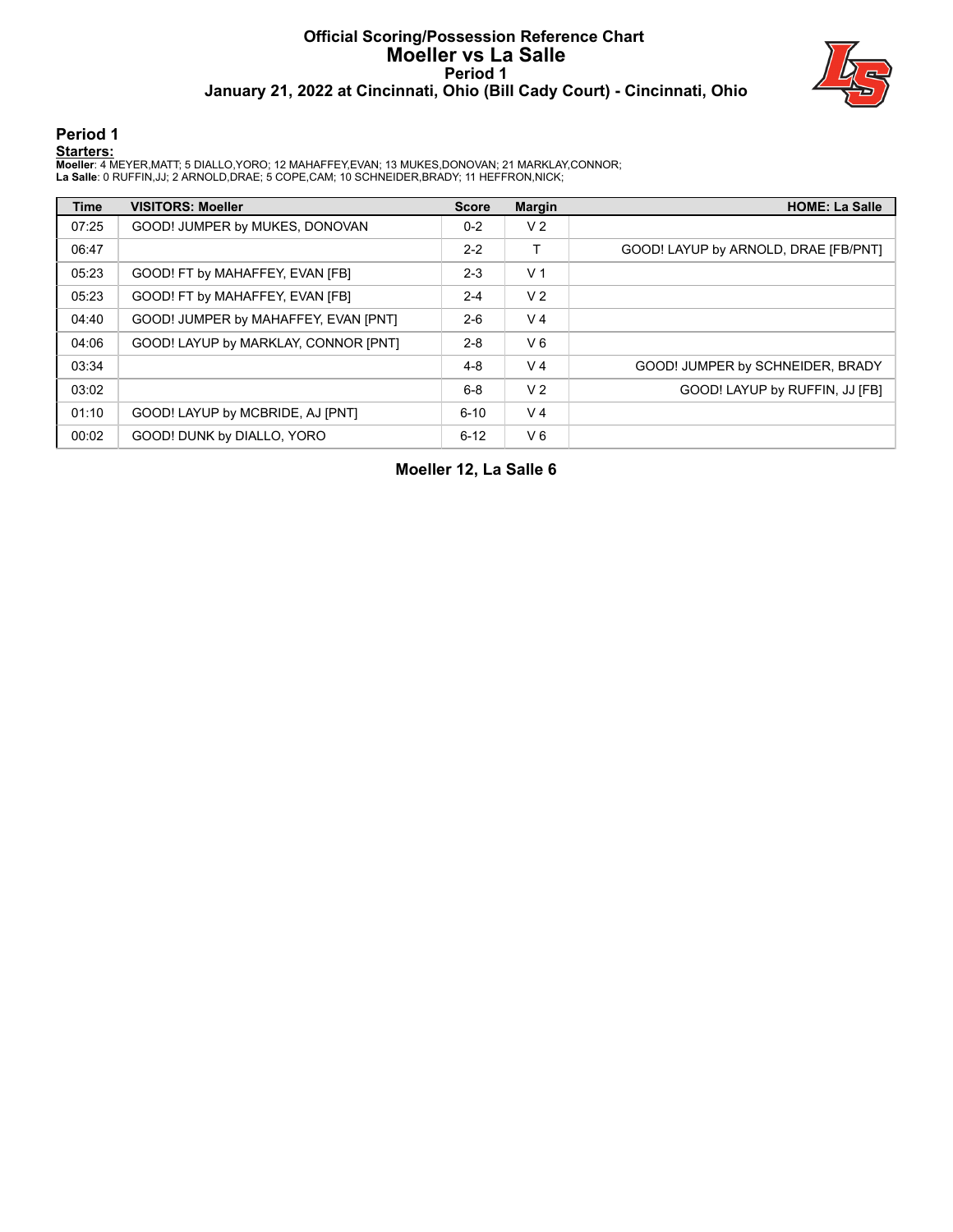## **Official Scoring/Possession Reference Chart Moeller vs La Salle Period 2 January 21, 2022 at Cincinnati, Ohio (Bill Cady Court) - Cincinnati, Ohio**



#### **Period 2**

#### **Starters:**

**Moeller**: 4 MEYER,MATT; 5 DIALLO,YORO; 12 MAHAFFEY,EVAN; 13 MUKES,DONOVAN; 21 MARKLAY,CONNOR; **La Salle**: 0 RUFFIN,JJ; 2 ARNOLD,DRAE; 5 COPE,CAM; 10 SCHNEIDER,BRADY; 11 HEFFRON,NICK;

| <b>Time</b> | <b>VISITORS: Moeller</b>             | <b>Score</b> | <b>Margin</b>   | <b>HOME: La Salle</b>               |
|-------------|--------------------------------------|--------------|-----------------|-------------------------------------|
| 07:37       | GOOD! LAYUP by MAHAFFEY, EVAN [FB]   | $6 - 14$     | V8              |                                     |
| 06:39       | GOOD! LAYUP by DIALLO, YORO          | $6 - 16$     | $V$ 10          |                                     |
| 05:31       | GOOD! FT by MUKES, DONOVAN [FB]      | $6 - 17$     | V <sub>11</sub> |                                     |
| 05:31       | GOOD! FT by MUKES, DONOVAN [FB]      | $6 - 18$     | V <sub>12</sub> |                                     |
| 05:10       |                                      | $8 - 18$     | $V$ 10          | GOOD! LAYUP by RUFFIN, JJ           |
| 04:04       | GOOD! LAYUP by DIALLO, YORO          | $8 - 20$     | V <sub>12</sub> |                                     |
| 03:48       |                                      | $10 - 20$    | $V$ 10          | GOOD! JUMPER by HEFFRON, NICK [PNT] |
| 03:41       | GOOD! 3PTR by MARKLAY, CONNOR        | $10 - 23$    | V <sub>13</sub> |                                     |
| 03:21       |                                      | $12 - 23$    | V <sub>11</sub> | GOOD! LAYUP by HEFFRON, NICK        |
| 02:37       |                                      | $14 - 23$    | V <sub>9</sub>  | GOOD! LAYUP by HEFFRON, NICK        |
| 00:59       |                                      | $15 - 23$    | V8              | GOOD! FT by COPE, CAM               |
| 00:59       |                                      | $16 - 23$    | V <sub>7</sub>  | GOOD! FT by COPE, CAM               |
| 00:00       | GOOD! JUMPER by MAHAFFEY, EVAN [PNT] | $16 - 25$    | V <sub>9</sub>  |                                     |

**Moeller 25, La Salle 16**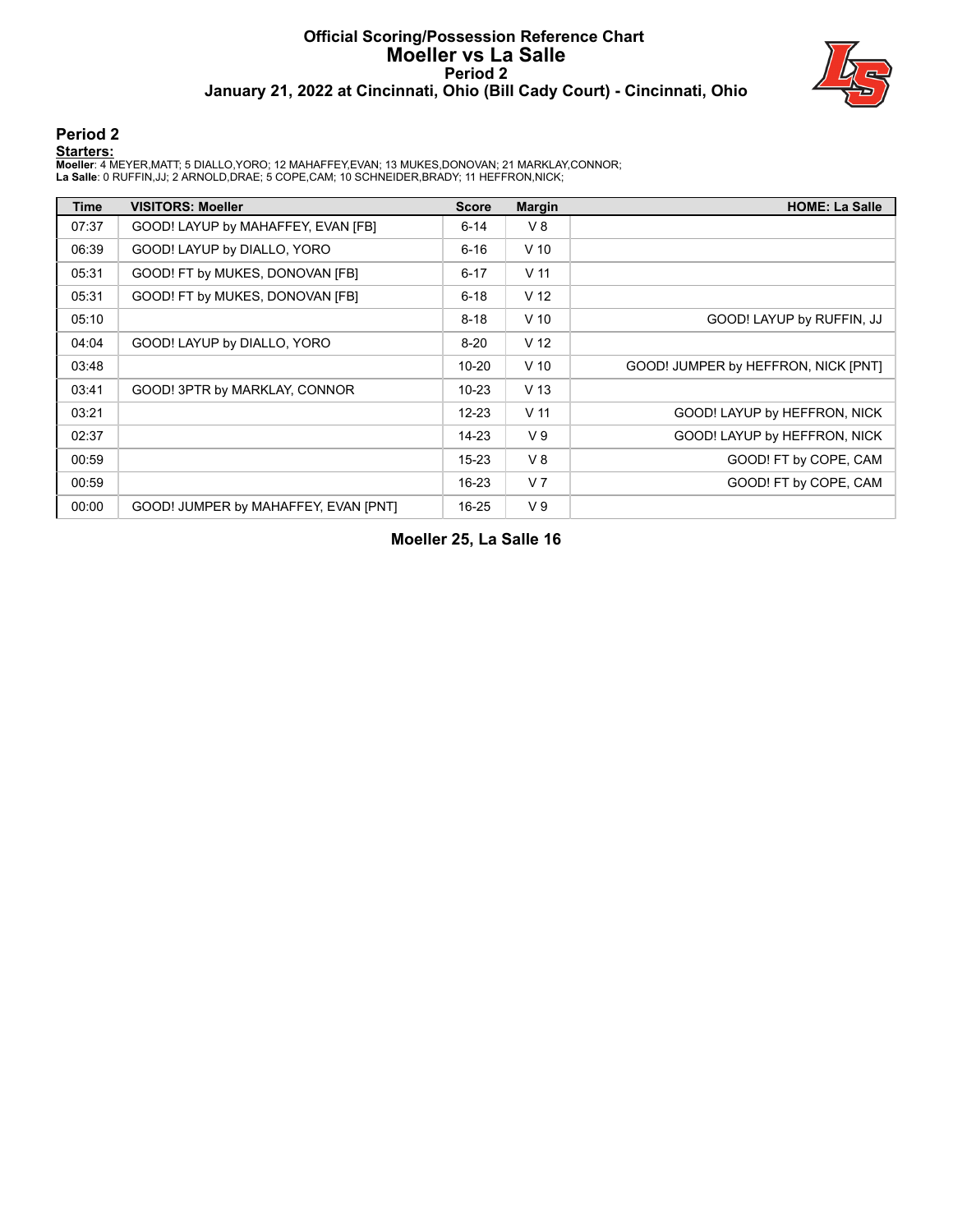#### **Official Scoring/Possession Reference Chart Moeller vs La Salle Period 3 January 21, 2022 at Cincinnati, Ohio (Bill Cady Court) - Cincinnati, Ohio**



### **Period 3**

#### **Starters:**

**Moeller**: 4 MEYER,MATT; 5 DIALLO,YORO; 12 MAHAFFEY,EVAN; 13 MUKES,DONOVAN; 21 MARKLAY,CONNOR; **La Salle**: 0 RUFFIN,JJ; 2 ARNOLD,DRAE; 5 COPE,CAM; 10 SCHNEIDER,BRADY; 11 HEFFRON,NICK;

| <b>Time</b> | <b>VISITORS: Moeller</b>             | <b>Score</b> | <b>Margin</b>   | <b>HOME: La Salle</b>       |
|-------------|--------------------------------------|--------------|-----------------|-----------------------------|
| 05:53       | GOOD! JUMPER by MAHAFFEY, EVAN [PNT] | 16-27        | V <sub>11</sub> |                             |
| 04:31       |                                      | 18-27        | V <sub>9</sub>  | GOOD! LAYUP by RUFFIN, JJ   |
| 03:38       | GOOD! JUMPER by MUKES, DONOVAN       | 18-29        | V 11            |                             |
| 03:17       |                                      | 20-29        | V <sub>9</sub>  | GOOD! LAYUP by RUFFIN, JJ   |
| 03:00       | GOOD! FT by DIALLO, YORO             | $20 - 30$    | $V$ 10          |                             |
| 02:34       |                                      | 23-30        | V <sub>7</sub>  | GOOD! 3PTR by BIERBAUM, IAN |

**Moeller 30, La Salle 23**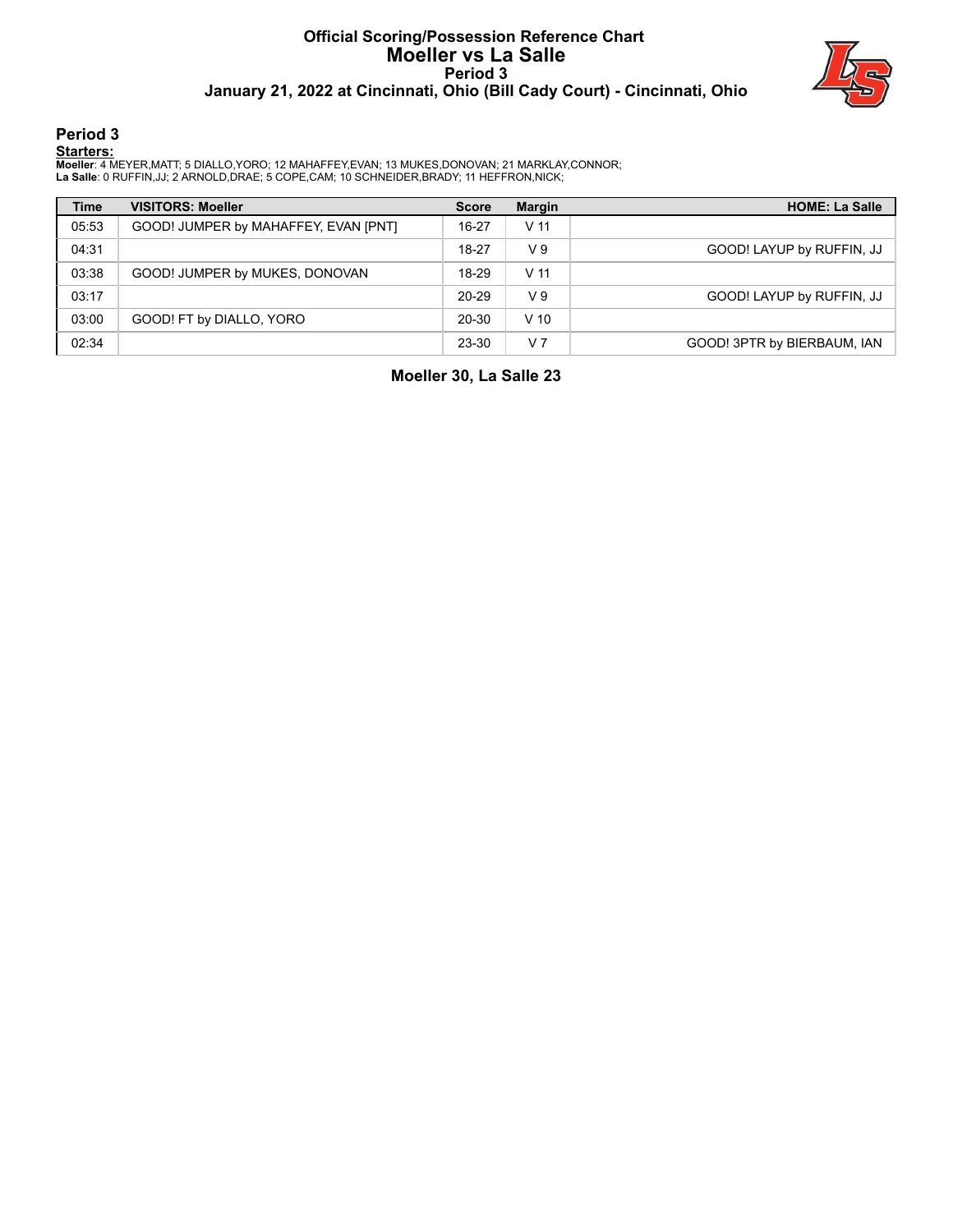#### **Official Scoring/Possession Reference Chart Moeller vs La Salle Period 4 January 21, 2022 at Cincinnati, Ohio (Bill Cady Court) - Cincinnati, Ohio**



#### **Period 4**

#### **Starters:**

**Moeller**: 4 MEYER,MATT; 5 DIALLO,YORO; 12 MAHAFFEY,EVAN; 13 MUKES,DONOVAN; 21 MARKLAY,CONNOR; **La Salle**: 0 RUFFIN,JJ; 2 ARNOLD,DRAE; 5 COPE,CAM; 10 SCHNEIDER,BRADY; 11 HEFFRON,NICK;

| <b>Time</b> | <b>VISITORS: Moeller</b>            | <b>Score</b> | <b>Margin</b>   | <b>HOME: La Salle</b>              |
|-------------|-------------------------------------|--------------|-----------------|------------------------------------|
| 07:12       |                                     | 26-30        | V <sub>4</sub>  | GOOD! 3PTR by HEFFRON, NICK        |
| 06:58       | GOOD! 3PTR by MARKLAY, CONNOR [FB]  | 26-33        | V <sub>7</sub>  |                                    |
| 06:47       |                                     | 28-33        | V <sub>5</sub>  | GOOD! LAYUP by COPE, CAM           |
| 05:06       | GOOD! LAYUP by MCBRIDE, AJ [FB]     | 28-35        | V <sub>7</sub>  |                                    |
| 04:16       | GOOD! LAYUP by MAHAFFEY, EVAN [PNT] | 28-37        | V <sub>9</sub>  |                                    |
| 03:47       |                                     | 30-37        | V <sub>7</sub>  | GOOD! LAYUP by HEFFRON, NICK [PNT] |
| 03:47       |                                     | $31 - 37$    | $V_6$           | GOOD! FT by HEFFRON, NICK          |
| 03:24       | GOOD! LAYUP by MAHAFFEY, EVAN       | 31-39        | $V_8$           |                                    |
| 01:34       | GOOD! FT by MAHAFFEY, EVAN [FB]     | $31 - 40$    | V <sub>9</sub>  |                                    |
| 01:34       | GOOD! FT by MAHAFFEY, EVAN [FB]     | $31 - 41$    | $V$ 10          |                                    |
| 01:25       |                                     | $34 - 41$    | V <sub>7</sub>  | GOOD! 3PTR by BIERBAUM, IAN        |
| 01:13       | GOOD! FT by MAHAFFEY, EVAN          | 34-42        | $V_8$           |                                    |
| 01:13       | GOOD! FT by MAHAFFEY, EVAN          | 34-43        | V <sub>9</sub>  |                                    |
| 00:52       | GOOD! FT by WILLIAMS, NICK          | 34-44        | $V$ 10          |                                    |
| 00:52       | GOOD! FT by WILLIAMS, NICK          | 34-45        | V <sub>11</sub> |                                    |
| 00:39       |                                     | $37 - 45$    | V8              | GOOD! 3PTR by HEFFRON, NICK        |
| 00:34       | GOOD! FT by MUKES, DONOVAN [FB]     | 37-46        | V <sub>9</sub>  |                                    |
| 00:34       | GOOD! FT by MUKES, DONOVAN [FB]     | $37 - 47$    | $V$ 10          |                                    |
| 00:24       | GOOD! FT by MAHAFFEY, EVAN [FB]     | 37-48        | V <sub>11</sub> |                                    |

**Moeller 48, La Salle 37**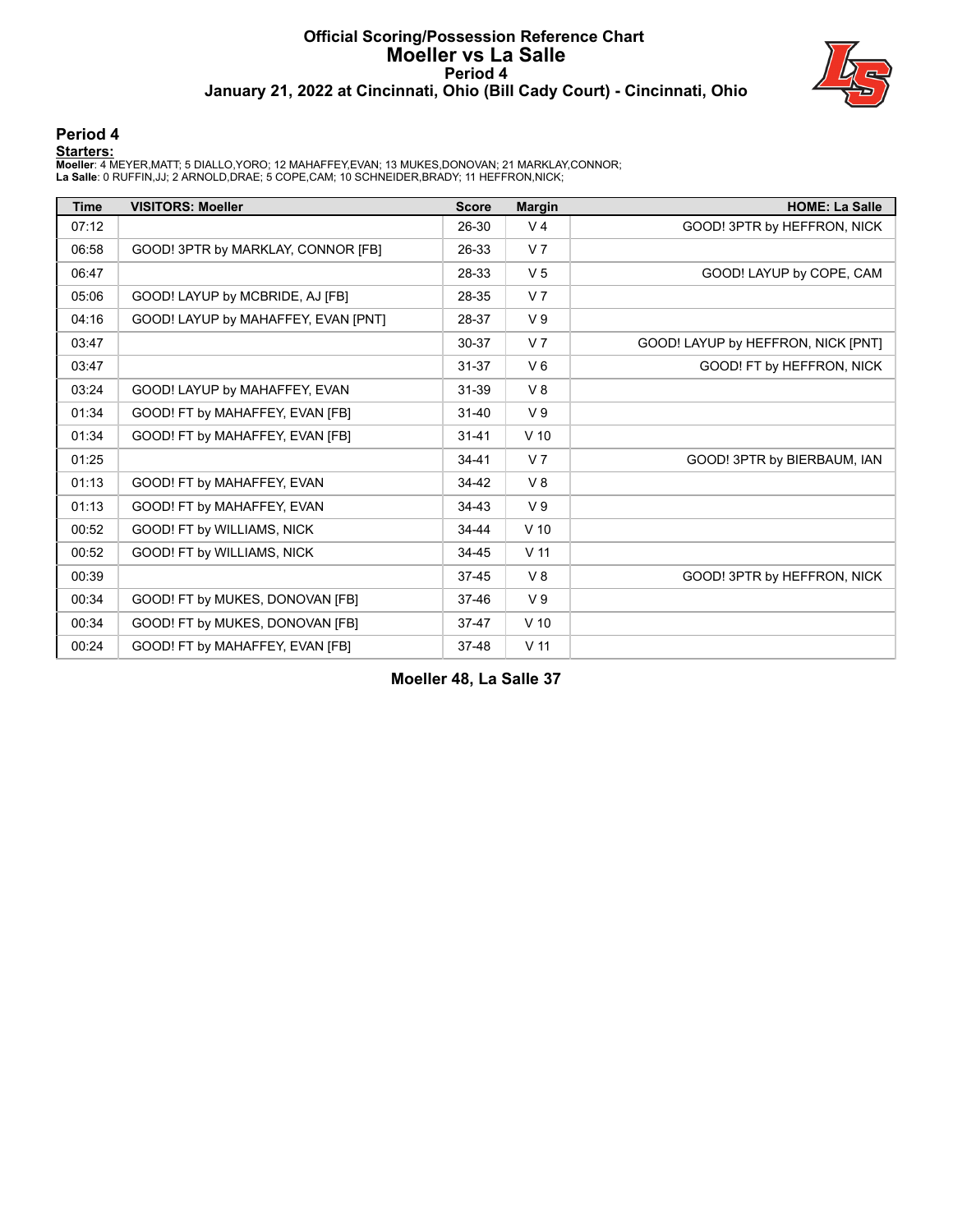#### **Official Substitutions Log Moeller vs La Salle Period 1 January 21, 2022 at Cincinnati, Ohio (Bill Cady Court) - Cincinnati, Ohio**



| <b>VISITORS: Moeller</b>    | <b>Time</b> | <b>Score</b> | <b>HOME: La Salle</b>     |
|-----------------------------|-------------|--------------|---------------------------|
| 4 MEYER.MATT                |             |              | 0 RUFFIN.JJ               |
| 5 DIALLO, YORO              |             |              | 2 ARNOLD, DRAE            |
| 12 MAHAFFEY, EVAN           |             |              | 5 COPE, CAM               |
| 13 MUKES, DONOVAN           |             |              | 10 SCHNEIDER, BRADY       |
| 21 MARKLAY, CONNOR          |             |              | 11 HEFFRON, NICK          |
|                             | 05:23       | $3-2$        | SUB OUT: HEFFRON, NICK    |
|                             | 05:23       |              | SUB IN: SEVERT, ROMAN     |
| SUB OUT: 13 MUKES, DONOVAN  | 05:23       |              |                           |
| SUB IN: 35 MCBRIDE, AJ      | 05:23       |              |                           |
|                             | 02:57       | $8-6$        | SUB OUT: ARNOLD, DRAE     |
|                             | 02:57       |              | SUB OUT: SEVERT, ROMAN    |
|                             | 02:57       |              | SUB OUT: SCHNEIDER, BRADY |
|                             | 02:57       |              | SUB IN: HEFFRON, NICK     |
|                             | 02:57       |              | SUB IN: O'CONNOR, BRADY   |
|                             | 02:57       |              | SUB IN: BIERBAUM, IAN     |
| SUB OUT: 4 MEYER, MATT      | 02:57       |              |                           |
| SUB OUT: 5 DIALLO, YORO     | 02:57       |              |                           |
| SUB IN: 1 TURNER, ELIJAH    | 02:57       |              |                           |
| SUB IN: 2 WILLIAMS, NICK    | 02:57       |              |                           |
|                             | 01:29       | $8-6$        | SUB OUT: O'CONNOR, BRADY  |
|                             | 01:29       |              | SUB IN: ARNOLD, DRAE      |
| SUB OUT: 1 TURNER, ELIJAH   | 01:29       |              |                           |
| SUB OUT: 21 MARKLAY, CONNOR | 01:29       |              |                           |
| SUB IN: 4 MEYER, MATT       | 01:29       |              |                           |
| SUB IN: 13 MUKES, DONOVAN   | 01:29       |              |                           |
|                             | 01:23       | $8-6$        | SUB OUT: RUFFIN, JJ       |
|                             | 01:23       |              | SUB OUT: COPE, CAM        |
|                             | 01:23       |              | SUB IN: SCHNEIDER, BRADY  |
|                             | 01:23       |              | SUB IN: O'CONNOR, BRADY   |
|                             | 01:10       | $10 - 6$     | SUB OUT: HEFFRON, NICK    |
|                             | 01:10       |              | SUB OUT: O'CONNOR, BRADY  |
|                             | 01:10       |              | SUB OUT: BIERBAUM, IAN    |
|                             | 01:10       |              | SUB IN: RUFFIN, JJ        |
|                             | 01:10       |              | SUB IN: SEVERT, ROMAN     |
|                             | 01:10       |              | SUB IN: COPE, CAM         |
|                             | 00:27       | $10 - 6$     | SUB OUT: SEVERT, ROMAN    |
|                             | 00:27       |              | SUB IN: O'CONNOR, BRADY   |
| SUB OUT: 2 WILLIAMS, NICK   | 00:27       |              |                           |
| SUB OUT: 35 MCBRIDE, AJ     | 00:27       |              |                           |
| SUB IN: 5 DIALLO, YORO      | 00:27       |              |                           |
| SUB IN: 21 MARKLAY, CONNOR  | 00:27       |              |                           |
|                             |             |              |                           |

**Moeller 12, La Salle 6**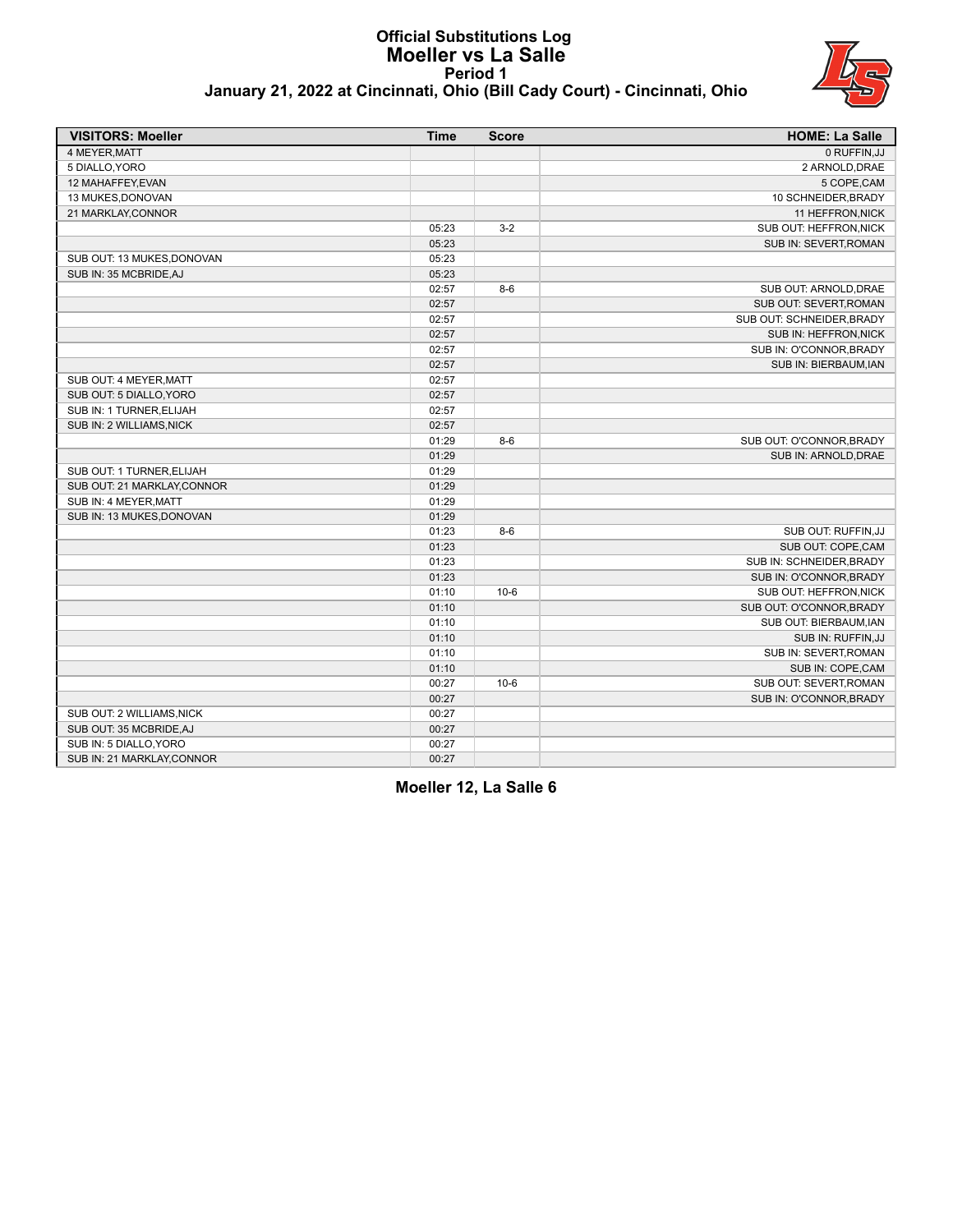

#### **Official Substitutions Log Moeller vs La Salle Period 2 January 21, 2022 at Cincinnati, Ohio (Bill Cady Court) - Cincinnati, Ohio**

| <b>VISITORS: Moeller</b>   | <b>Time</b> | <b>Score</b>             | <b>HOME: La Salle</b>        |
|----------------------------|-------------|--------------------------|------------------------------|
| 4 MEYER, MATT              |             |                          | 0 RUFFIN, JJ                 |
| 5 DIALLO, YORO             |             |                          | 2 ARNOLD, DRAE               |
| 12 MAHAFFEY.EVAN           |             |                          | 5 COPE, CAM                  |
| 13 MUKES, DONOVAN          |             |                          | 10 SCHNEIDER, BRADY          |
| 21 MARKLAY, CONNOR         |             |                          | 11 HEFFRON, NICK             |
|                            | 08:00       | $\overline{\phantom{a}}$ | SUB OUT: SCHNEIDER, BRADY    |
|                            | 08:00       |                          | SUB IN: ARNOLD, DRAE         |
|                            | 07:42       | $\overline{\phantom{a}}$ | SUB OUT: ARNOLD, DRAE        |
|                            | 07:42       |                          | SUB OUT: O'CONNOR, BRADY     |
|                            | 07:42       |                          | SUB IN: SEVERT, ROMAN        |
|                            | 07:42       |                          | SUB IN: HEFFRON, NICK        |
|                            | 07:33       | $14-6$                   | SUB OUT: HEFFRON, NICK       |
|                            | 07:33       |                          | SUB IN: SCHNEIDER, BRADY     |
|                            | 05:31       | $17-6$                   | SUB OUT: ARNOLD, DRAE        |
|                            | 05:31       |                          | SUB OUT: SEVERT, ROMAN       |
|                            | 05:31       |                          | SUB OUT: SCHNEIDER, BRADY    |
|                            | 05:31       |                          | SUB IN: HEFFRON, NICK        |
|                            | 05:31       |                          | SUB IN: BIERBAUM, IAN        |
| SUB OUT: 4 MEYER, MATT     | 05:31       |                          |                              |
| SUB IN: 2 WILLIAMS, NICK   | 05:31       |                          |                              |
|                            | 05:31       |                          | SUB IN: RICHARDSON, BRANDON  |
|                            | 04:31       | $18 - 8$                 | SUB OUT: BIERBAUM, IAN       |
|                            | 04:31       |                          | SUB IN: SCHNEIDER, BRADY     |
|                            | 04:28       | $18 - 8$                 | SUB OUT: COPE, CAM           |
|                            | 04:28       |                          | SUB IN: ARNOLD, DRAE         |
|                            | 04:04       | $20 - 8$                 | SUB OUT: ARNOLD, DRAE        |
|                            | 04:04       |                          | SUB OUT: RICHARDSON, BRANDON |
|                            | 04:04       |                          | SUB IN: SEVERT, ROMAN        |
|                            | 04:04       |                          | SUB IN: COPE, CAM            |
| SUB OUT: 13 MUKES, DONOVAN | 04:04       |                          |                              |
| SUB IN: 4 MEYER, MATT      | 04:04       |                          |                              |
|                            | 02:52       | $23 - 12$                | SUB OUT: COPE, CAM           |
|                            | 02:52       |                          | SUB OUT: SCHNEIDER, BRADY    |
|                            | 02:52       |                          | SUB IN: ARNOLD, DRAE         |
|                            | 02:52       |                          | SUB IN: BIERBAUM, IAN        |
| SUB OUT: 2 WILLIAMS, NICK  | 02:52       |                          |                              |
| SUB IN: 1 TURNER, ELIJAH   | 02:52       |                          |                              |
|                            | 02:36       | $23 - 14$                | SUB OUT: SEVERT, ROMAN       |
|                            | 02:36       |                          | SUB OUT: HEFFRON, NICK       |
|                            | 02:36       |                          | SUB OUT: BIERBAUM, IAN       |
|                            | 02:36       |                          | SUB IN: COPE, CAM            |
|                            | 02:36       |                          | SUB IN: SCHNEIDER, BRADY     |
|                            | 02:36       |                          | SUB IN: RICHARDSON, BRANDON  |
| SUB OUT: 1 TURNER, ELIJAH  | 02:36       |                          |                              |
| SUB IN: 35 MCBRIDE.AJ      | 02:36       |                          |                              |
|                            | 02:07       | $23-14$                  | SUB OUT: RUFFIN, JJ          |
|                            | 02:07       |                          | SUB OUT: SCHNEIDER, BRADY    |
|                            | 02:07       |                          | SUB OUT: RICHARDSON, BRANDON |
|                            | 02:07       |                          | SUB IN: SEVERT, ROMAN        |
|                            | 02:07       |                          | SUB IN: HEFFRON, NICK        |
|                            | 02:07       |                          | SUB IN: BIERBAUM, IAN        |
|                            | 01:39       | $23 - 14$                | SUB OUT: COPE, CAM           |
|                            | 01:39       |                          | SUB OUT: HEFFRON, NICK       |
|                            | 01:39       |                          | SUB OUT: BIERBAUM, IAN       |
|                            | 01:39       |                          | SUB IN: RUFFIN, JJ           |
|                            | 01:39       |                          | SUB IN: SCHNEIDER, BRADY     |
|                            | 01:39       |                          | SUB IN: RICHARDSON, BRANDON  |
|                            | 01:13       | $23 - 14$                | SUB OUT: ARNOLD, DRAE        |
|                            | 01:13       |                          | SUB OUT: SCHNEIDER, BRADY    |
|                            | 01:13       |                          | SUB OUT: RICHARDSON, BRANDON |
|                            | 01:13       |                          | SUB IN: COPE, CAM            |
|                            | 01:13       |                          | SUB IN: HEFFRON, NICK        |
|                            | 01:13       |                          | SUB IN: BIERBAUM, IAN        |
|                            | 00:59       | $23 - 15$                | SUB OUT: HEFFRON, NICK       |
|                            | 00:59       |                          | SUB OUT: BIERBAUM, IAN       |
|                            | 00:59       |                          | SUB IN: SCHNEIDER, BRADY     |
|                            | 00:59       |                          | SUB IN: RICHARDSON, BRANDON  |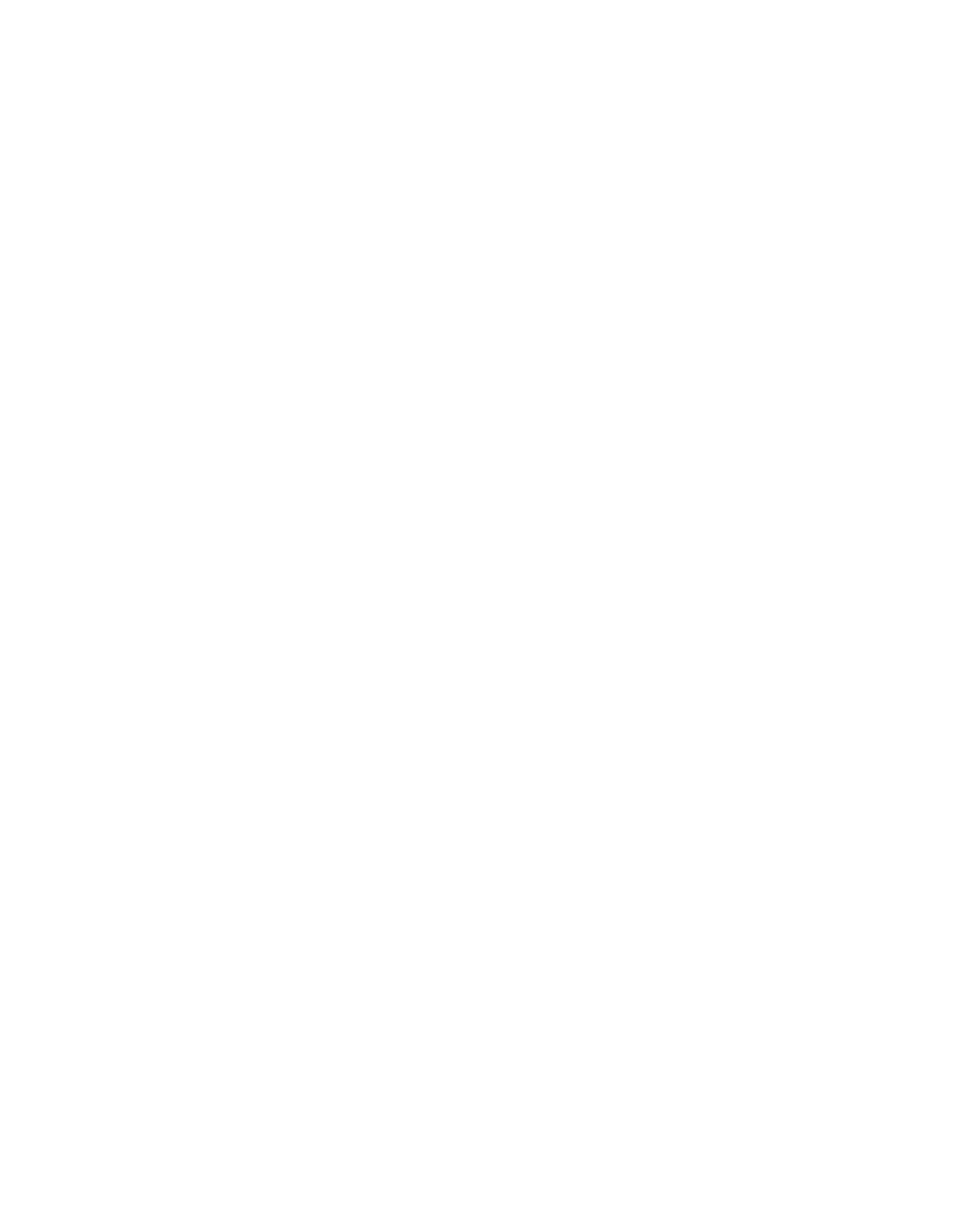#### **Official Substitutions Log Moeller vs La Salle Period 3 January 21, 2022 at Cincinnati, Ohio (Bill Cady Court) - Cincinnati, Ohio**



| <b>VISITORS: Moeller</b>   | <b>Time</b> | <b>Score</b>             | <b>HOME: La Salle</b>        |
|----------------------------|-------------|--------------------------|------------------------------|
| 4 MEYER, MATT              |             |                          | 0 RUFFIN, JJ                 |
| 5 DIALLO, YORO             |             |                          | 2 ARNOLD, DRAE               |
| 12 MAHAFFEY, EVAN          |             |                          | 5 COPE, CAM                  |
| 13 MUKES, DONOVAN          |             |                          | 10 SCHNEIDER, BRADY          |
| 21 MARKLAY, CONNOR         |             |                          | 11 HEFFRON, NICK             |
|                            | 08:00       | $\overline{\phantom{a}}$ | SUB OUT: SEVERT, ROMAN       |
|                            | 08:00       |                          | SUB OUT: RICHARDSON, BRANDON |
|                            | 08:00       |                          | SUB IN: ARNOLD, DRAE         |
|                            | 08:00       |                          | SUB IN: HEFFRON, NICK        |
| SUB OUT: 35 MCBRIDE, AJ    | 08:00       |                          |                              |
| SUB IN: 13 MUKES, DONOVAN  | 08:00       |                          |                              |
|                            | 05:14       | $27-16$                  | SUB OUT: ARNOLD, DRAE        |
|                            | 05:14       |                          | SUB OUT: SCHNEIDER, BRADY    |
|                            | 05:14       |                          | SUB IN: SEVERT, ROMAN        |
|                            | 05:14       |                          | SUB IN: BIERBAUM, IAN        |
|                            | 03:00       | $30 - 20$                | SUB OUT: COPE,CAM            |
|                            | 03:00       |                          | SUB IN: ARNOLD, DRAE         |
| SUB OUT: 4 MEYER, MATT     | 03:00       |                          |                              |
| SUB OUT: 13 MUKES, DONOVAN | 03:00       |                          |                              |
| SUB IN: 1 TURNER, ELIJAH   | 03:00       |                          |                              |
| SUB IN: 35 MCBRIDE, AJ     | 03:00       |                          |                              |
|                            | 02:03       | 30-23                    | SUB OUT: SEVERT, ROMAN       |
|                            | 02:03       |                          | SUB OUT: BIERBAUM, IAN       |
|                            | 02:03       |                          | SUB IN: COPE, CAM            |
|                            | 02:03       |                          | SUB IN: SCHNEIDER, BRADY     |
| SUB OUT: 1 TURNER, ELIJAH  | 01:27       | 30-23                    |                              |
| SUB OUT: 5 DIALLO, YORO    | 01:27       |                          |                              |
| SUB IN: 4 MEYER, MATT      | 01:27       |                          |                              |
| SUB IN: 13 MUKES, DONOVAN  | 01:27       |                          |                              |

**Moeller 30, La Salle 23**